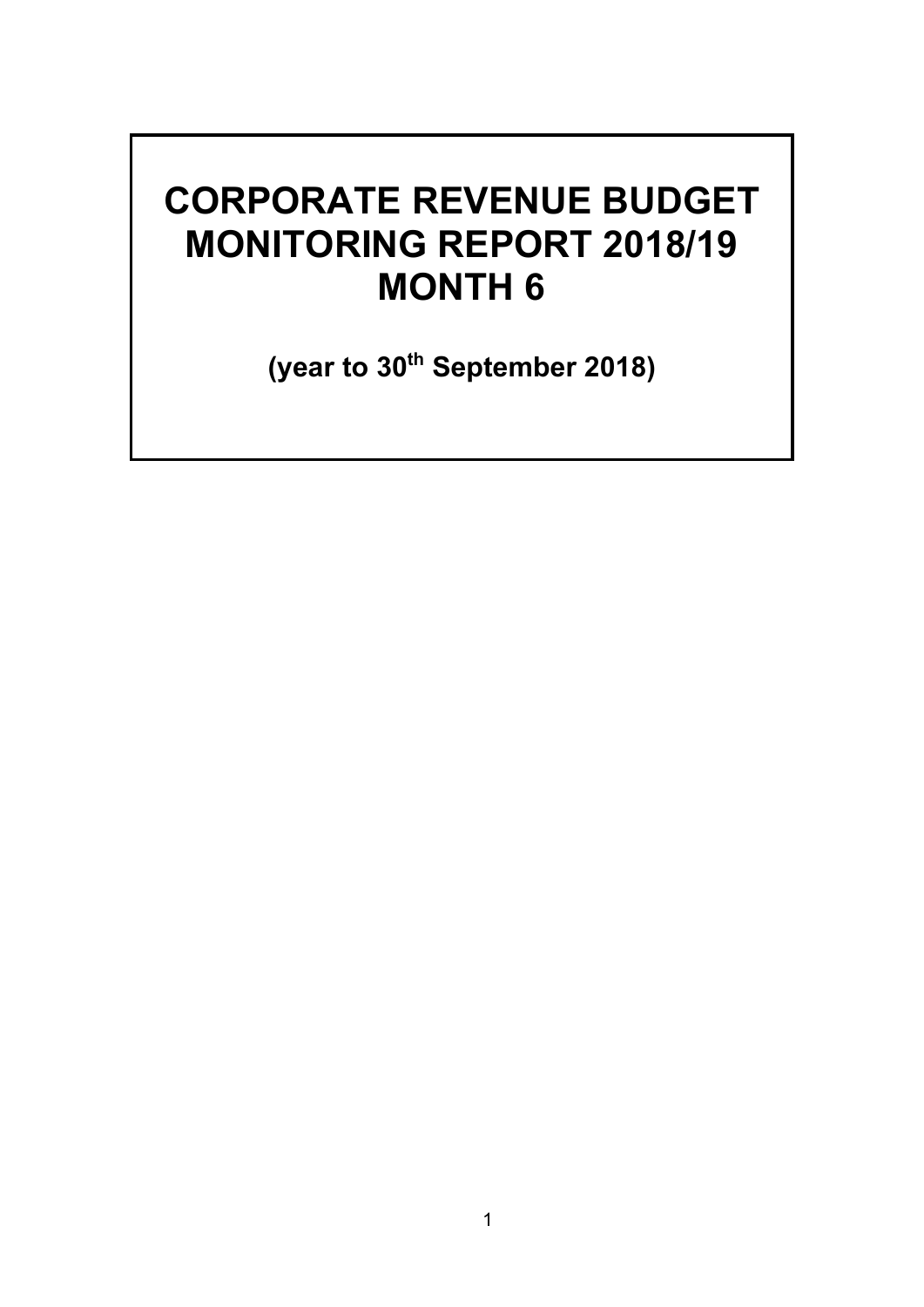#### **Section**

#### **Annexes**

|    | 1. Detailed Revenue Commentaries by Directorate  11 |  |
|----|-----------------------------------------------------|--|
| 2. |                                                     |  |
|    |                                                     |  |
|    |                                                     |  |
|    |                                                     |  |
|    |                                                     |  |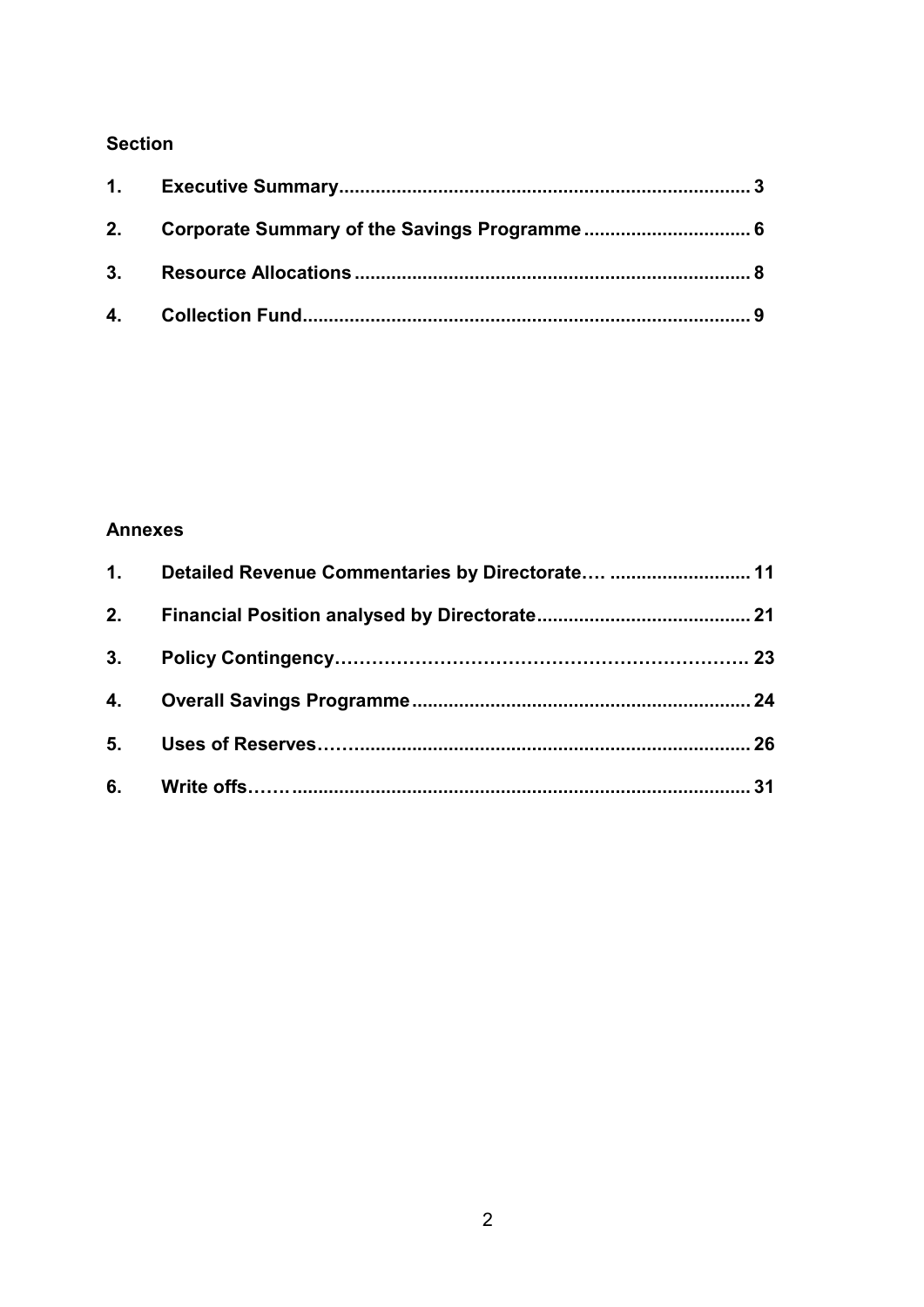#### **1. Executive Summary**

- 1.1 The City Council (BCC) set its net revenue budget of £855.2m on 27<sup>th</sup> February 2018. Included in this budget was an assumed use of £30.5m of reserves to support budgetary pressures and
	- A savings<sup>1</sup> programme totalling £52.9m in 2018/19, growing to £117.0m in 2021/22.
	- Deferred savings from 2017/18 of £15.7m (including where they were met on a one-off basis).

Total savings to be met in 2018/19 are therefore £68.6m.

- 1.2 At Month 6 (end of September 2018), a revenue overspend of £12.9m is forecast. This is made up of forecast £4.6m base budget overspend and £9.7m of savings not deliverable in 2018/19, offset by partially accelerated achievement of £1.4m of the efficiency target of £5.7m.
- 1.3 The total forecast overspend of £12.9m is across the following Directorates :
	- Children and Young People (£3.3m),
	- Place Directorate (£7.8m).
	- $\bullet$  Economy (£1.0m),
	- Strategic Services (£0.6m)
	- Corporate overspends of £2.3m relating to the Council's interests in associated companies (£0.8m) and savings forecast not to be delivered (£1.5m)

These are offset by underspends for Finance & Governance (£1.3m), Adult Social Care & Health (£0.5m), and Human Resources (£0.3m). The Chief Executive's Directorate forecast a balanced position.

- 1.4 There is a reduction of £4.9m in the overall forecast overspend since Month 3. This relates largely to reductions in pressures for Place (£3.0m), Adult Social Care & Health (£2.0m), Strategic Services (£0.1m), Finance & Governance (£0.7m), Economy (£0.7m) and Human Resources (£0.2m), offset by adverse movements on Children & Young People (£0.6m) and Corporate savings (£1.2m).
- 1.5 For 2018/19, the Council has adopted a financial framework that emphasises Cabinet Member/Chief Officer accountability for the delivery of their services within the resources allocated with no recourse to reserves and Directorates are expected to identify further strategic mitigations to recover the budget position.

 $\overline{a}$ <sup>1</sup> Savings refer both to cost reductions or additional income generated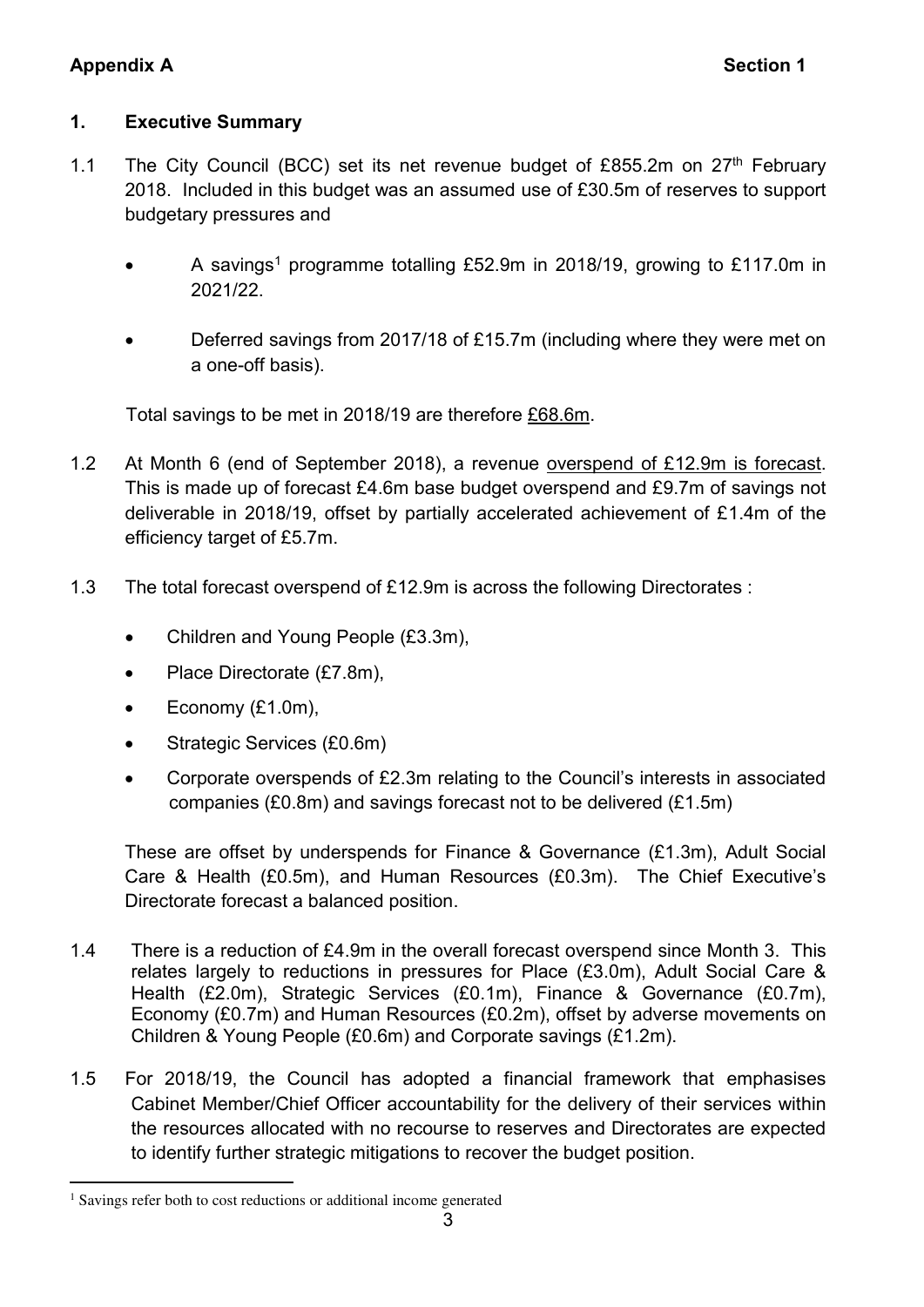- 1.6 This principle is being rigorously applied by the Cabinet Member for Finance and the Section 151 officer through a series of 'star chambers' aimed at ensuring that the forecast is brought back within budget.
- 1.7 Forecasts for individual Directorates, together with an explanation of the variances and proposed mitigations get are shown in Annex 1.
- 1.8 In line with the Council Plan and Budget 2018+ agreed in February 2018, the Council is planning for the strategic use of £30.5m of Corporate Reserves in 2018/19, as shown in Table 1 below.
- 1.9 There has been no change to the planned strategic use of Reserves to balance the budget

|                                                 | Original<br><b>Planned Use</b><br>£m | <b>Current</b><br><b>Forecast Use</b><br>£m | Variance<br>£m |
|-------------------------------------------------|--------------------------------------|---------------------------------------------|----------------|
| <b>Use of Organisational Transition Reserve</b> | 3.9                                  | 3.9                                         | 0.0            |
| <b>Use of Financial Resilience Reserve</b>      | 11.6                                 | 11.6                                        | 0.0            |
| Use of one off resources from previous years    | 13.2                                 | 13.2                                        | 0.0            |
| <b>Other Corporate Reserves</b>                 | 1.8                                  | 1.8                                         | 0.0            |
| <b>Total</b>                                    | 30.5                                 | 30.5                                        | 0.0            |

#### **Table 1 Planned Use of Corporate Reserves**

- 1.10 In addition, there are both planned uses of and contributions to Other Reserves. A net contribution of £1.9m to Other Reserves was assumed as part of setting the budget. This is now forecast to be a net contribution of £8.5m.
- 1.11 This is a £6.6m net reduction in the forecast use of Other Reserves. Further details of the use of Other Reserves are provided in Annex 5. Cabinet are requested to approve a number of uses of Earmarked Reserves as detailed in Annex 5.
- 1.12 Further analysis of the Base Budget position is shown in Annexes 1 and 2 and analysis of the Savings Programme is provided in Annexes 1 and 4.
- 1.13 Section 2 of this report details the summary position on the Savings Programme.
- 1.14 Section 3 of this report details Resource Allocations requested to be approved.
- 1.15 Section 4 of this report details the latest Collection Fund position.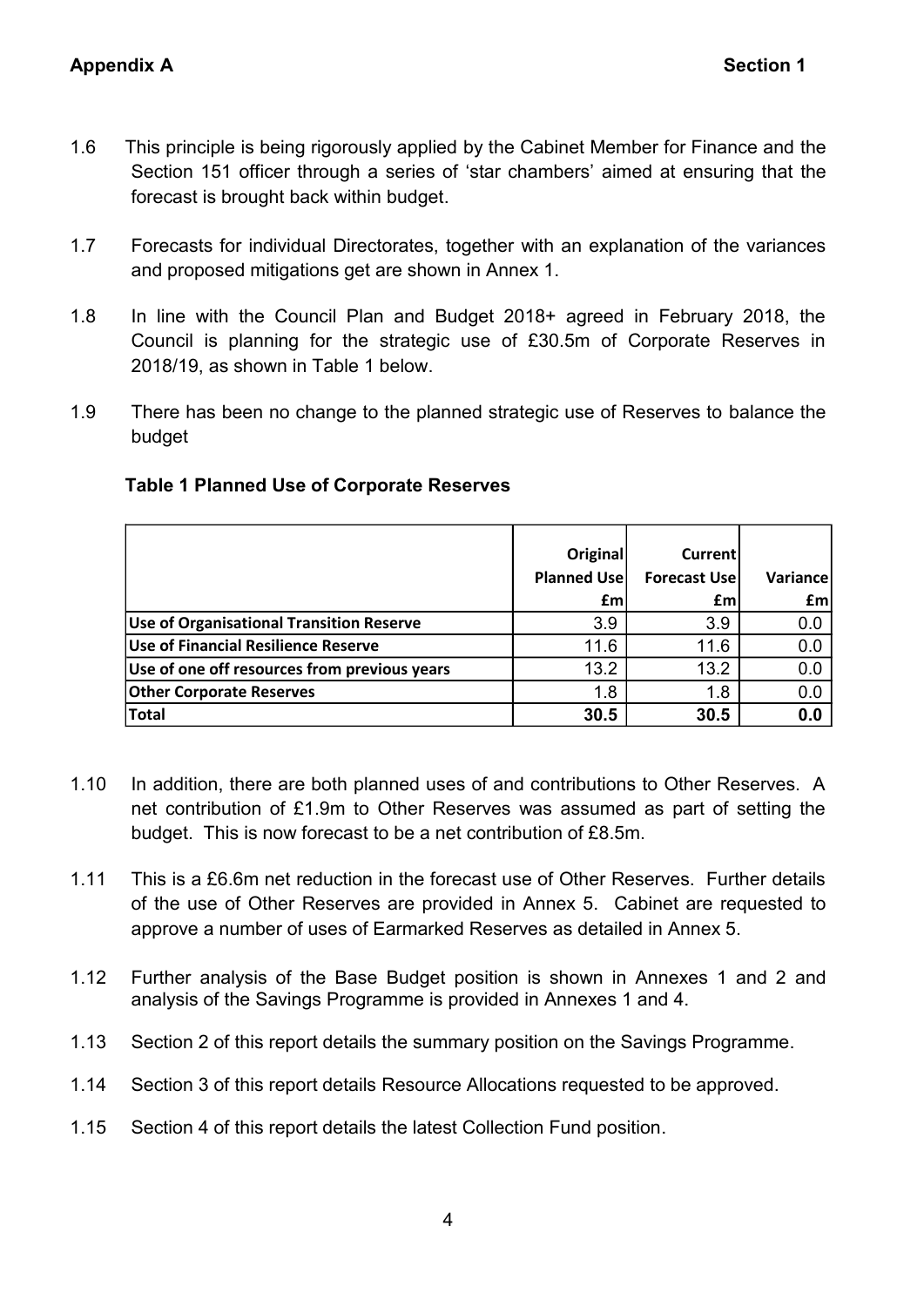#### Appendix A Section 1 **Table 2 - Summary forecast position of base budget and risks relating to savings programme**

|                                                        | <b>Current Budget</b> |                | <b>Base Budget</b><br><b>Savings not Deliverable</b><br><b>Overspend/(Underspend)</b> |                         | <b>Efficiency Target</b> |       | <b>Total Forecast</b><br><b>Overspend/(Underspend)</b> |         |         |                                                                    |         |         |         |
|--------------------------------------------------------|-----------------------|----------------|---------------------------------------------------------------------------------------|-------------------------|--------------------------|-------|--------------------------------------------------------|---------|---------|--------------------------------------------------------------------|---------|---------|---------|
|                                                        |                       | as at          |                                                                                       |                         |                          | as at |                                                        | as at   |         | as at                                                              |         |         |         |
| <b>Directorate</b>                                     |                       | <b>Month 6</b> |                                                                                       | <b>Month 3 Movement</b> | Month 6                  |       |                                                        |         |         | Month 3 Movement Month 6 Month 3 Movement Month 6 Month 3 Movement |         |         |         |
|                                                        | £m                    | £m             | £m                                                                                    | Em                      | £m                       | £m    | £m                                                     | £m      | £m      | £m                                                                 | £m      | £m      | £m      |
|                                                        |                       |                |                                                                                       |                         |                          |       |                                                        |         |         |                                                                    |         |         |         |
| <b>Adult Social Care &amp; Health Directorate</b>      | 336.068               | (0.472)        | 1.549                                                                                 | (2.021)                 | 0.000                    | 0.000 | 0.000                                                  | 0.000   | 0.000   | 0.000                                                              | (0.472) | 1.549   | (2.021) |
|                                                        |                       |                |                                                                                       |                         |                          |       |                                                        |         |         |                                                                    |         |         |         |
| <b>Children &amp; Young People Directorate</b>         | 235.785               | 1.673          | 0.994                                                                                 | 0.679                   | 1.642                    | 1.746 | (0.104)                                                | 0.000   | 0.000   | 0.000                                                              | 3.315   | 2.740   | 0.575   |
|                                                        | 136.713               |                |                                                                                       |                         |                          |       |                                                        |         |         |                                                                    | 7.778   |         |         |
| <b>Place Directorate</b>                               |                       | 4.838          | 7.321                                                                                 | (2.483)                 | 2.940                    | 3.481 | (0.541)                                                | 0.000   | 0.000   | 0.000                                                              |         | 10.802  | (3.024) |
| <b>Economy Directorate</b>                             | 92.858                | (1.903)        | (0.188)                                                                               | (1.715)                 | 3.642                    | 2.644 | 0.998                                                  | (0.739) | (0.739) | 0.000                                                              | 1.000   | 1.717   | (0.717) |
|                                                        |                       |                |                                                                                       |                         |                          |       |                                                        |         |         |                                                                    |         |         |         |
| <b>Strategic Services Directorate</b>                  | 27.519                | 0.890          | 0.000                                                                                 | 0.890                   | 0.000                    | 0.947 | (0.947)                                                | (0.276) | (0.276) | 0.000                                                              | 0.614   | 0.671   | (0.057) |
|                                                        |                       |                |                                                                                       |                         |                          |       |                                                        |         |         |                                                                    |         |         |         |
| <b>Human Resources</b>                                 | 6.482                 | (0.253)        | 0.000                                                                                 | (0.253)                 | 0.000                    | 0.000 | 0.000                                                  | (0.078) | (0.078) | 0.000                                                              | (0.331) | (0.078) | (0.253) |
|                                                        |                       |                |                                                                                       |                         |                          |       |                                                        |         |         |                                                                    |         |         |         |
| <b>Finance &amp; Governance Directorate</b>            | 30.029                | (1.014)        | (0.362)                                                                               | (0.652)                 | 0.000                    | 0.000 | 0.000                                                  | (0.244) | (0.244) | 0.000                                                              | (1.258) | (0.606) | (0.652) |
|                                                        |                       |                |                                                                                       |                         |                          |       |                                                        |         |         |                                                                    |         |         |         |
| <b>Chief Executive &amp; Assistant Chief Executive</b> | 2.919                 | 0.000          | 0.000                                                                                 | 0.000                   | 0.000                    | 0.000 | 0.000                                                  | (0.025) | (0.025) | 0.000                                                              | (0.025) | (0.025) | 0.000   |
|                                                        |                       |                |                                                                                       |                         |                          |       |                                                        |         |         |                                                                    |         |         |         |
| <b>Sub-total Directorates Position</b>                 | 868.373               | 3.759          | 9.314                                                                                 | (5.555)                 | 8.224                    | 8.818 | (0.594)                                                | (1.362) | (1.362) | 0.000                                                              | 10.621  | 16.770  | (6.149) |
|                                                        |                       |                |                                                                                       |                         |                          |       |                                                        |         |         |                                                                    |         |         |         |
| <b>Policy Contingency</b>                              | 9.793                 | 0.000          | 0.000                                                                                 | 0.000                   | 0.000                    | 0.000 | 0.000                                                  | 0.000   | 0.000   | 0.000                                                              | 0.000   | 0.000   | 0.000   |
| <b>Corporate Savings</b>                               | 0.000                 | 0.000          | 0.000                                                                                 | 0.000                   | 1.509                    | 0.300 | 1.209                                                  | 0.000   | 0.000   | 0.000                                                              | 1.509   | 0.300   | 1.209   |
| <b>Other Corporate Items</b>                           | (22.977)              | 0.801          | 0.801                                                                                 | 0.000                   | 0.000                    | 0.000 | 0.000                                                  | 0.000   | 0.000   | 0.000                                                              | 0.801   | 0.801   | 0.000   |
|                                                        |                       |                |                                                                                       |                         |                          |       |                                                        |         |         |                                                                    |         |         |         |
| <b>Sub-total Corporate Position</b>                    | (13.184)              | 0.801          | 0.801                                                                                 | 0.000                   | 1.509                    | 0.300 | 1.209                                                  | 0.000   | 0.000   | 0.000                                                              | 2.310   | 1.101   | 1.209   |
| <b>City Council General Fund</b>                       | 855.189               | 4.560          | 10.115                                                                                | (5.555)                 | 9.733                    | 9.118 | 0.615                                                  | (1.362) | (1.362) | 0.000                                                              | 12.931  | 17.871  | (4.940) |
| <b>Housing Revenue Account</b>                         | 0.000                 | 0.000          | 0.000                                                                                 | 0.000                   | 0.000                    | 0.000 | 0.000                                                  | 0.000   | 0.000   | 0.000                                                              | 0.000   | 0.000   | 0.000   |
|                                                        |                       |                |                                                                                       |                         |                          |       |                                                        |         |         |                                                                    |         |         |         |

**Note: Month 3 figures have been restated to take into account Human Resources now being reported separately from Strategic Services**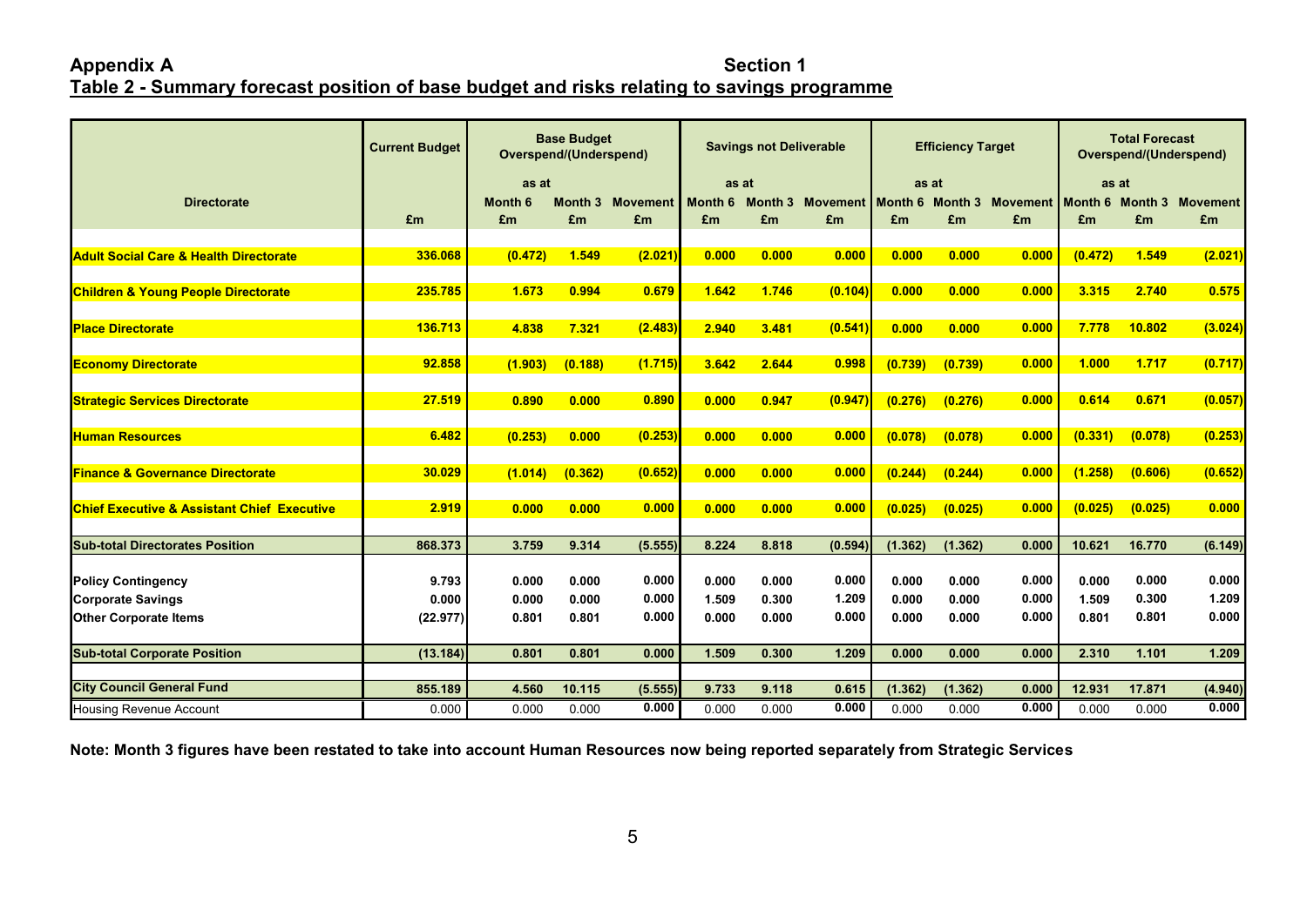#### **2. Corporate Summary of the Savings Programme**

- 2.1 The Month 6 analysis of the current Savings Programme 2018/19 shows that Corporate Directors consider that £58.9m (85.8%) of the savings forecast will be delivered in 2018/19 and £128.4m (93.8%) is still considered to be deliverable by 2021/22.
- 2.2 At this stage, £9.7m (14.2%) is forecast as not fully achievable in 2018/19 and alternative mitigations will need to be found. The overall Directorate position at Month 6 is summarised in Tables 3 and 4.

|                                        |                 | <b>One Off</b>     |                | Non-            |              |
|----------------------------------------|-----------------|--------------------|----------------|-----------------|--------------|
|                                        | <b>On Track</b> | <b>Mitigations</b> | <b>At Risk</b> | <b>Delivery</b> | <b>Total</b> |
| <b>IDirectorate</b>                    | l£m             | l£m                | l£m            | l£m             | l£m          |
| Adult Social Care & Health Directorate | 15.057          | 0.000              | 0.000          | 0.000           | 15.057       |
| Children & Young People Directorate    | 6.122           | 0.000              | 0.270          | 1.642           | 8.034        |
| Place Directorate                      | 9.707           | 0.290              | 0.000          | 2.940           | 12.937       |
| Economy Directorate                    | 5.369           | 0.715              | 0.403          | 3.642           | 10.129       |
| Strategic Services Directorate         | 10.233          | 5.345              | 0.400          | 0.000           | 15.978       |
| <b>Human Resources</b>                 | (0.155)         | 0.204              | 0.000          | 0.000           | 0.049        |
| Finance & Governance Directorate       | 4.435           | 0.027              | 0.000          | 0.000           | 4.462        |
| Chief Executive & Asst Chief Exec Dir. | 0.037           | 0.000              | 0.000          | 0.000           | 0.037        |
| <b>Total Directorates</b>              | 50.805          | 6.581              | 1.073          | 8.224           | 66.683       |
| Corporate Savings                      | 0.132           | 0.000              | 0.300          | 1.509           | 1.941        |
| <b>Grand Total</b>                     | 50.937          | 6.581              | 1.373          | 9.733           | 68.624       |

#### **Table 3 – Analysis of Savings Programme for 2018/19**

NB – Total savings figure includes savings delivered on a one-off basis in previous years. See paragraph 1.1.

#### **Table 4 – Analysis of Savings Forecast Not Fully Achieved for 2018/19 – 2021/22**

|                                                   | 2018/19 | 2019/20    | 2020/21   | 2021/22   |
|---------------------------------------------------|---------|------------|-----------|-----------|
| <b>Directorate</b>                                | £m      | <b>f</b> m | <b>Em</b> | <b>Em</b> |
| <b>Adult Social Care &amp; Health Directorate</b> | 0.000   | 0.000      | 0.000     | 0.000     |
| Children & Young People Directorate               | 1.642   | 1.754      | 1.974     | 1.974     |
| <b>Place Directorate</b>                          | 2.940   | 2.500      | 2.500     | 2.500     |
| <b>Economy Directorate</b>                        | 3.642   | 3.675      | 3.319     | 2.900     |
| <b>Strategic Services Directorate</b>             | 0.000   | 1.000      | 1.000     | 1.000     |
| <b>Human Resources</b>                            | 0.000   | 0.000      | 0.000     | 0.000     |
| Finance & Governance Directorate                  | 0.000   | 0.000      | 0.000     | 0.000     |
| Chief Executive & Asst Chief Exec Dir.            | 0.000   | 0.000      | 0.000     | 0.000     |
| <b>Total Directorates</b>                         | 8.224   | 8.929      | 8.793     | 8.374     |
| <b>Corporate Savings</b>                          | 1.509   | 0.143      | 0.187     | 0.187     |
| <b>Grand Total</b>                                | 9.733   | 9.072      | 8.980     | 8.561     |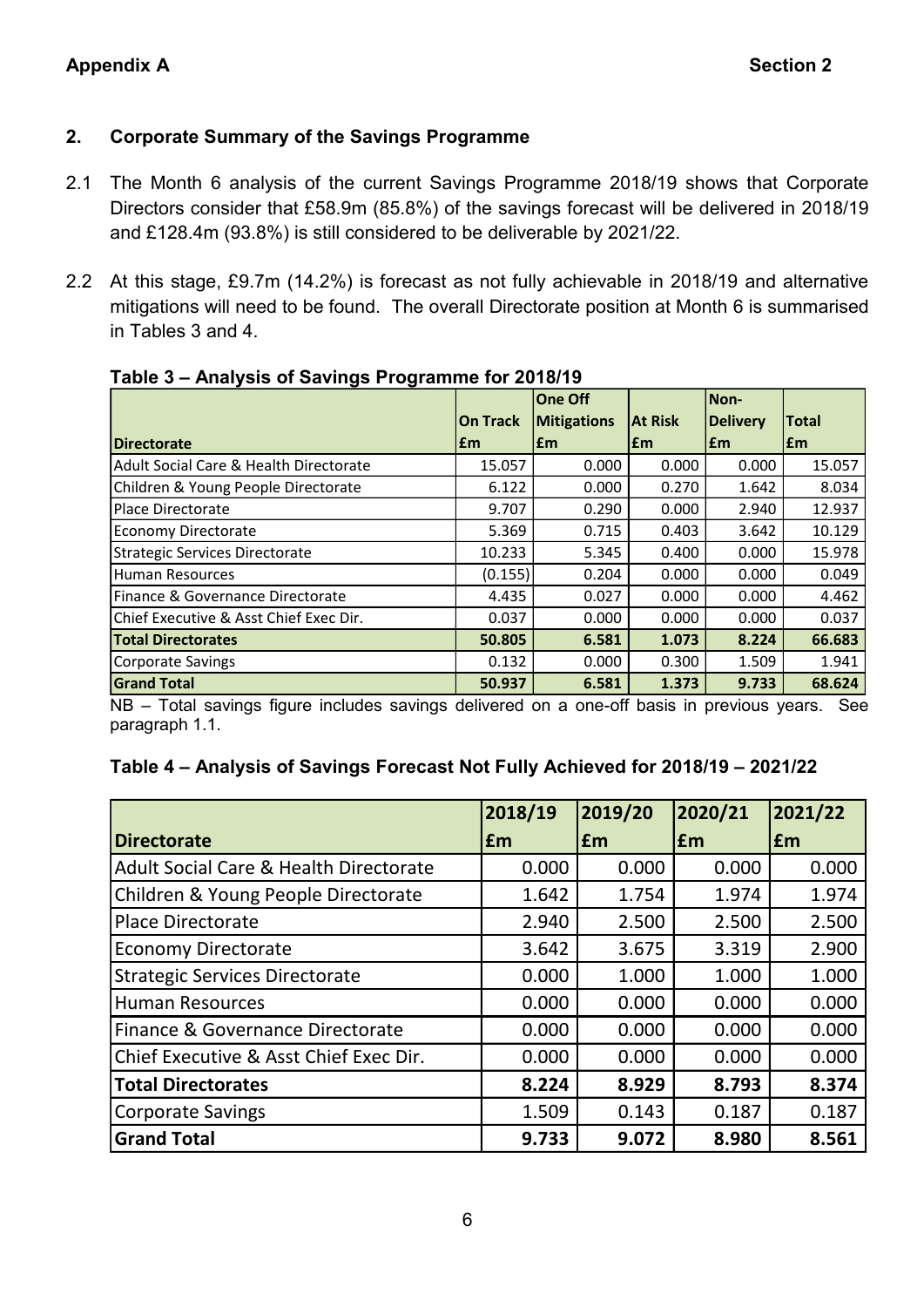- 2.3 The summary is based on a detailed review of each individual saving. An overview of forecast savings not fully achieved on an ongoing basis by project for each Directorate is shown at Annex 4.
- 2.4 There are £0.3m of cross cutting savings related to the planned review of senior structures that may not be fully achieved in 2018/19.
- 2.5 There are also £1.1m of cross cutting savings related to Commercialism that are not considered prudent to assume will be achieved, and £0.1m of Workforce savings that were previously assumed to related to Children & Young People, but are not achievable as they relate to staff charged to the Dedicated Schools Grant (DSG)
- 2.6 £5.7m of the Financial Resilience Reserve (FRR) was identified as part of the budget pending the identification of detailed savings plans across all Directorates. To date, £1.4m has been identified and work is ongoing to identify the remaining £4.3m.

The current forecast position on delivering the efficiency target is summarised in Table 5 below:

| <b>Directorates</b>                                    |         | <b>Budget</b> | Forecast<br>2018/19 | Forecast<br>Achievability in Achievability in<br>2019/20 |
|--------------------------------------------------------|---------|---------------|---------------------|----------------------------------------------------------|
|                                                        | 2018/19 | 2019/20       | <b>Delivery</b>     | <b>Delivery</b>                                          |
|                                                        | Em      | Em            | Em                  | Em                                                       |
| <b>Adult Social Care &amp; Health Directorate</b>      | 0.000   | (2.391)       | 0.000               | (2.391)                                                  |
| <b>Children &amp; Young People Directorate</b>         | 0.000   | (0.664)       | 0.000               | (0.664)                                                  |
| <b>Place Directorate</b>                               | 0.000   | (1.248)       | 0.000               | (1.248)                                                  |
| <b>Economy Directorate</b>                             | 0.000   | (0.739)       | (0.739)             | (0.739)                                                  |
| <b>Strategic Services Directorate</b>                  | 0.000   | (0.276)       | (0.276)             | (0.276)                                                  |
| <b>Human Resources</b>                                 | 0.000   | (0.078)       | (0.078)             | (0.078)                                                  |
| Finance & Governance Directorate                       | 0.000   | (0.244)       | (0.244)             | (0.244)                                                  |
| <b>Chief Executive &amp; Assistant Chief Executive</b> | 0.000   | (0.025)       | (0.025)             | (0.025)                                                  |
| Total                                                  | 0.000   | (5.665)       | (1.362)             | (5.665)                                                  |

#### **Table 5- Summary of Efficiency Targets**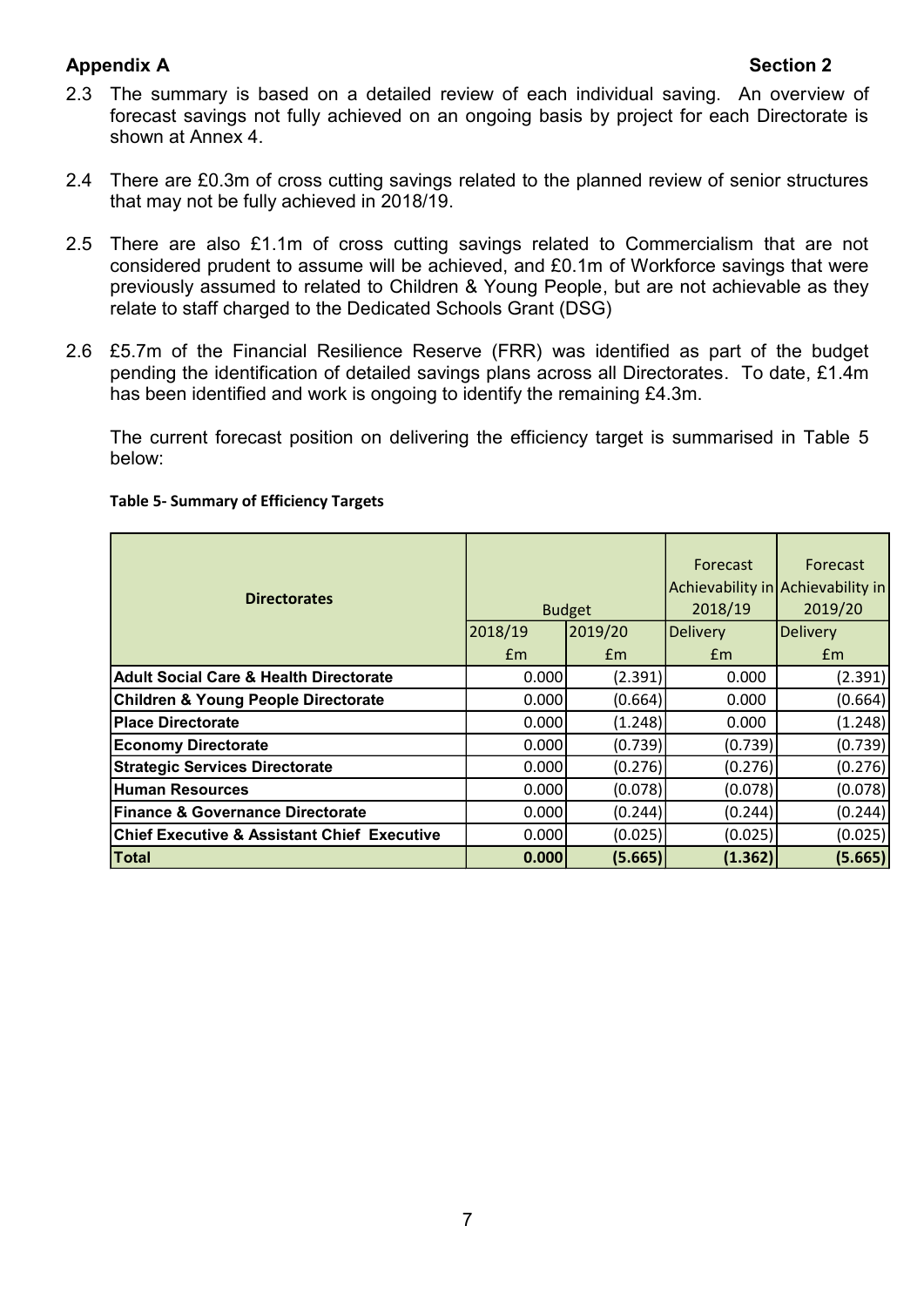#### **3. Resource Allocations**

#### **3.1 General Policy Contingency**

General Policy Contingency for the year is £3.0m. The use of £0.9m has already been approved leaving a balance of £2.1m before use mentioned below.

#### **3.2 Specific Policy Contingency**

The Council Plan and Budget 2018+ approved by Council on 27<sup>th</sup> February 2018 reflected £8.4m for Specific Policy contingency in 2018/19. A breakdown by each specific contingency is reflected in Annex 3. It should be noted that the Directorate forecasts have already assumed the allocation of Specific Policy Contingency in year.

As part of the Council's simplification of processes, the Cabinet meeting of 31<sup>st</sup> July 2018, approved that the Section 151 Officer be given delegated authority for the verification and allocation of Specific Policy contingency to fund expenditure which is in line with the approval given as part of the Council Plan and Budget 2018+.

The Section 151 Officer has approved the release of £1.1m of Specific Policy contingency to fund inflationary pressures, in line with the Council Plan and Budget 2018+.

The Council Plan and Budget 2018+ has a specific contingency of £0.9m to fund costs of the Apprenticeship Levy. The latest forecast is that the total funding required to fund the Apprenticeship Levy is £1.1m. It is proposed to fund the extra costs from General Policy Contingency, leaving a balance of £1.9m.

#### **3.3 Transfer of Service Areas**

The Council continues to periodically review the Directorate Service responsibilities with the aim of securing the most appropriate service delivery arrangements to ensure that these are delivered effectively in a co-ordinated manner. The latest approved hierarchy is reflected in Annex 1.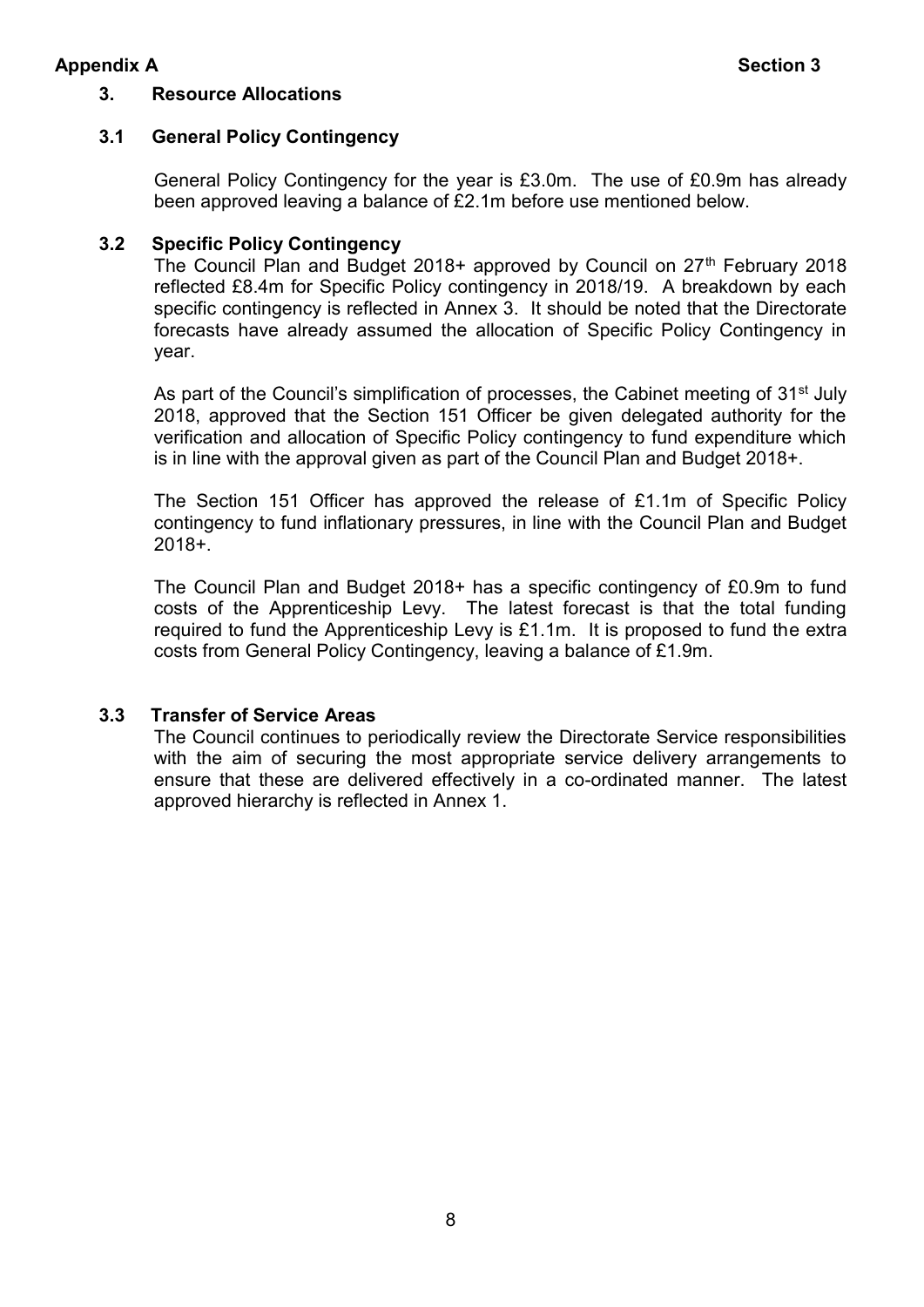#### **4.1 Collection Fund**

The monitoring arrangements for the Collection Fund include reporting on the in-year position for Council Tax and Business Rates. However, for the most part, the impact on the budget is as set out in the Council Plan and Budget 2018+, with any surplus or deficit being required to be carried forward and taken into account as part of the 2019/20 budget setting process.

#### **Council Tax**

The overall net budget for Council Tax income including Parish and Town Council Precepts is £329.2m in 2018/19. In addition, the Council collects the precepts on behalf of the Fire and Police Authorities. There has been no change in the anticipated break even position forecast for the year including an in year surplus of £0.1m offset by an equal and opposite deficit brought forward from 2017/18.

#### **Business Rates**

Under the 100% Business Rates Pilot that came into effect on 1st April 2017 the Council continues to retain 99% of all Business Rates collected under the Business Rates Retention Scheme with 1% being paid over to the West Midlands Fire Authority. The overall budgeted level of Business Rates in 2018/19 is £422.3m (excluding the Enterprise Zone), of which the Council's retained share is £418.1m.

Excluding the impact of appeals there is a small in year deficit anticipated of which the Council's share is £0.2m (£0.1m Surplus at Quarter 1). This is due mainly to additional reliefs for small businesses which will be compensated for via additional grants from Central Government.

In addition, there is an appeals related surplus anticipated of which the Council's share is £8.6m due to the anticipated volume of appeals relating to 2018/19 being lower compared with the assumed position when setting the budget. However, as this is only expected to be an issue of timing, it is anticipated that this element will be required to be set aside and used for appeals in future years.

As a result of the above a total in year surplus of £8.5m is anticipated of which the Council's share is £8.4m (£0.2m deficit offset by £8.6m appeals related surplus).

In addition to the in-year position, a cumulative surplus was brought forward from 2017/18 (over and above that budgeted for) which has previously been reported in the 2017/18 Outturn Report. The Council's share is £1.3m.

An overall forecast surplus of £9.7m relating to the Council's share of Business Rates (£8.4m in year surplus plus £1.3m surplus brought forward) is anticipated to be taken into account in setting the budget for 2019/20.

In addition the Council receives compensatory grants for measures introduced by Central Government such as additional Small Business Rates Relief and Support for Public Houses along with compensation for the capping of inflation on Business Rates to minimise the impact on Business Rates payers. An in year surplus is forecast for the year of £1.9m (£1.0m at quarter 1) which is anticipated to be used to offset downwards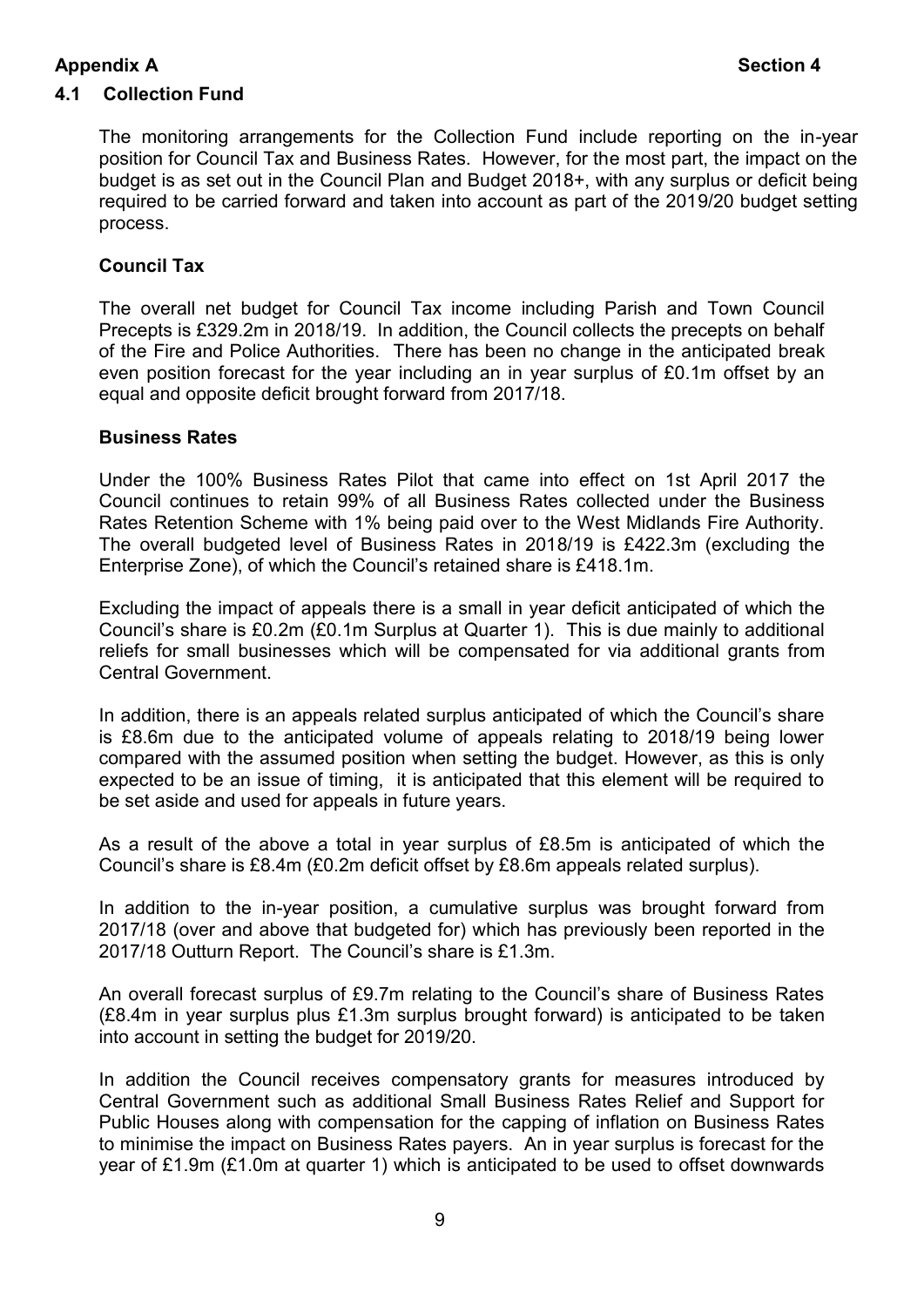adjustments to other Business Rates related compensatory grants due from Government in 2018/19 and later years..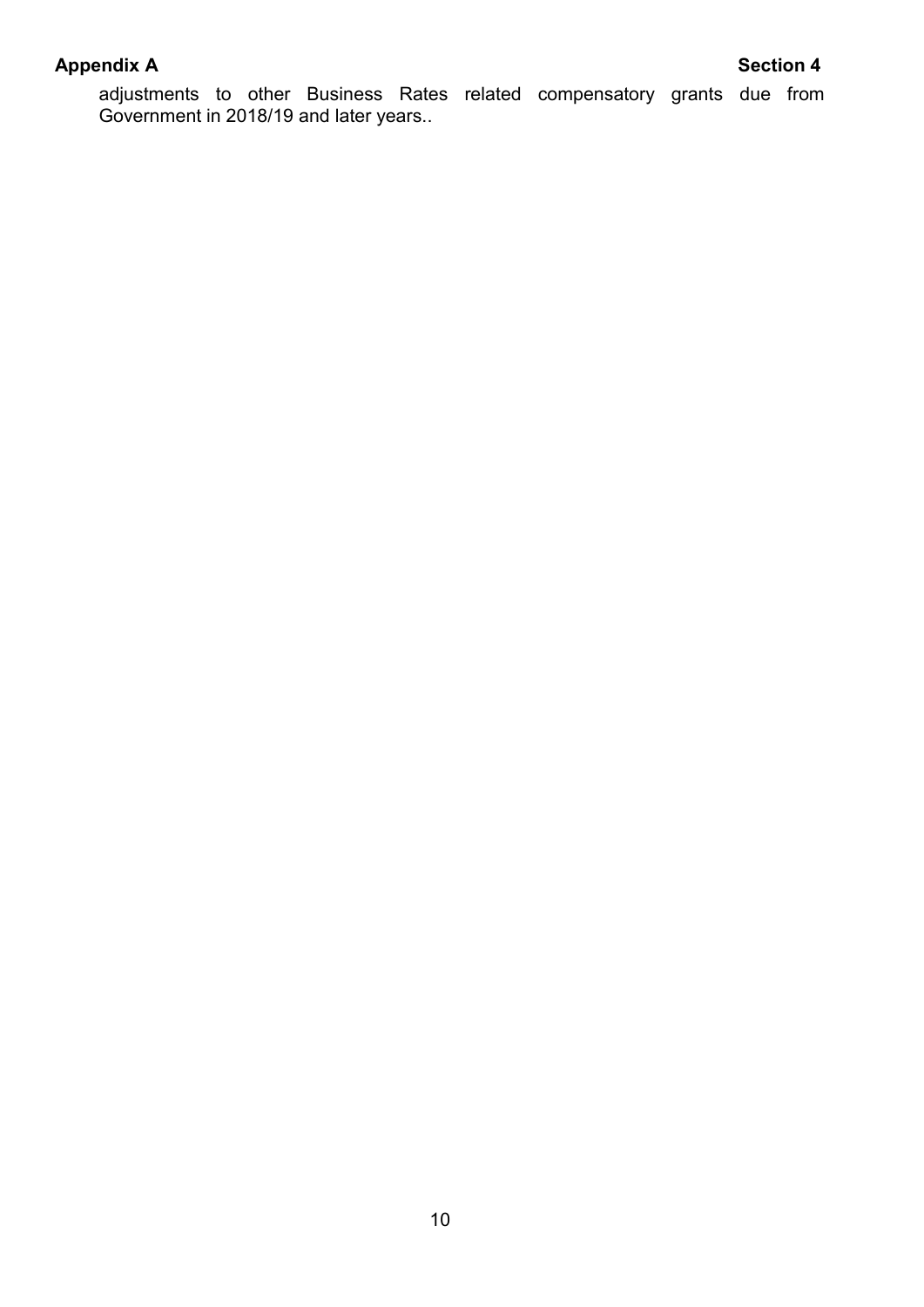#### **5. Detailed Revenue Commentaries by Directorate**

The following paragraphs comment on the major financial issues identified at this point in the year. Detailed figures for each Directorate are shown in Annex 1.

#### **5.1 Adult Social Care & Health – Net Underspend £0.5m (Net Overspend £1.5m at Month 3)**

The Directorate has forecast an underspend of £0.5m for Month 6. This is an improvement of £2.0m since Month 3 largely related to additional income in Joint Funded Mental Health placements and increased forecast collection of Client Contributions.

The Directorate continues its implementation of a wide ranging improvement programme for Older Adult Care. This consist of the ASCH Improvement Programme focused on progressing the internal changes required to deliver immediate to medium term savings and provide the foundations for successful engagement with partners and the Ageing Well programme that will deliver on the strategic long term Health & Care system-wide integrated approach. Together they will achieve the savings already identified in the Long Term Financial Plan (LTFP). Areas of risk include increasing demand for services, with rising acuity levels, placing additional pressures on the current services being provided.

Significant work has been done by the Directorate Change Programme to understand and address the base pressures and take steps to drive through the implementation plans for 2018/19. Processes have been put in place to assign budgets at a locality level with increased oversight and accountability for spend. This along with work to implement the changes in the implementation plan means that the Directorate is delivering on changes impacting on the staffing budget and overachieving on the packages of care budget. The Directorate therefore will not require any additional mitigation for non-delivery of savings above that assumed in the original budget.

The savings relating to the Enablement service have been further delayed and this is having an impact on being able to divert demand for social care away from expensive residential and long-term packages of care. In addition, we are continuing to commission the Quick Discharge Service at an increased cost due to the delays in implementing the Enablement changes. The Directorate is mitigating this situation in the short term but this is not sustainable into the future without further service impacts.

For 2018/19 £9.3m of the Improved Better Care Fund (iBCF) funding was carried forward from 2017/18 in order to mitigate delays in delivering previously proposed savings requirements. The areas of particular concern include the Enablement service which has been the subject of challenge, the implementation of the Day Care strategy and the changes to the Customer Journey - using a more community focused model. The initiatives to achieve these savings are now in place, however the length of time needed to show the required results is still at risk. However, it is now forecast that £2.5m of this planned use of iBCF will not be required in 2018/19 though it will be required in subsequent years in line with the intentions of this funding. At Month 6 there is no further non-delivery to report but risks and issues arising in the implementation of the change programme are being carefully monitored.

Adult Social Care and Health Directorate have received £16.1m iBCF resources provided by the Government for 2018/19 through the Better Care Fund. The allocation of these funds,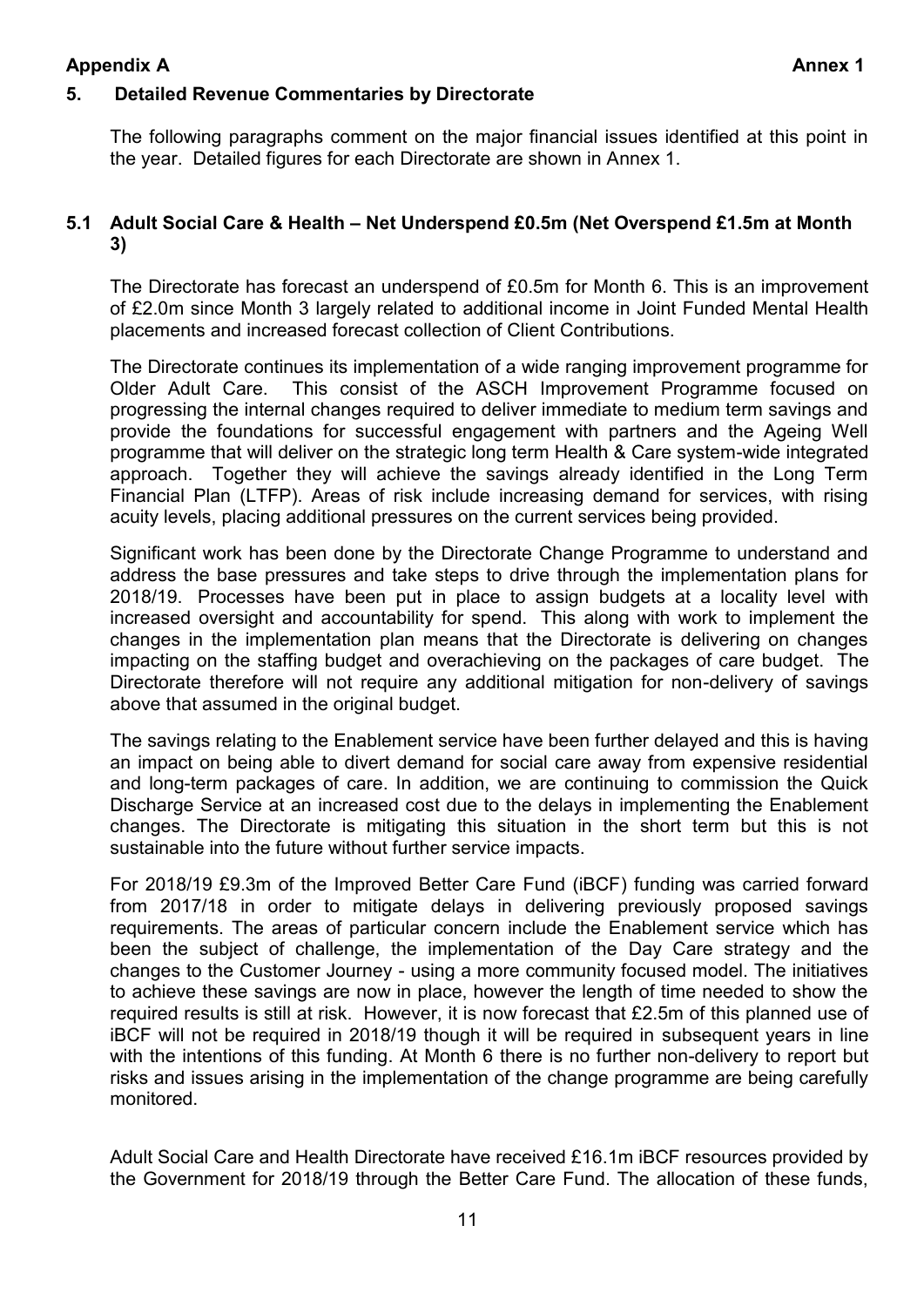together with a further £6.7m carried forward from 2017/18 was approved by the Health & Wellbeing Committee on the 19th June. It is anticipated that these funds will be used to manage the implementation of the improvement programme, work with the NHS to further reduce the delayed transfers of care and stabilise the financial situation of the Directorate and improve the delivery of care for the citizens of Birmingham.

### **Base Budget forecast**

There is a net forecast underspend of £0.5m at Month 6. This relates to the following:

- Adult Packages of Care net £0.7m underspend (Month 3 £1.7m overspend) There is a gross overspend of £1.9m made up by pressures of £1.4m on Day Care Provision and £0.5m on Home Support payments. These pressures are partially mitigated by £1.8m additional income from Joint Funded Mental Health Placements and £0.8m on increased collection of Client Contributions.
- Specialist Care Services (SCS) £1.0m overspend (Month 3 £0.5m overspend) There have been extensive challenges particularly around the Enablement Service reductions and the Day Care savings. There has been strike action and demonstrations which have delayed the processes. The Cabinet has approved the next stage in changes in Day Care services and had previously approved a report on the outcome of consultation on Enablement. The ongoing disputes may have a £1.0m effect on staffing with staff not being released from this area as planned and the impact of this has been included in the forecast.
- Corporate Director £0.4m underspend (Month 3 nil) The cross Directorate budgets relating to central support costs, general management, and implementation of the improvement programme, are currently anticipated to be slightly under budget. Management have reviewed spending in this area and identified underspends of £0.4m in Supplies & Services and Premises budgets.
- Other minor underspends £0.4m (Month 3 £0.7m underspend)

#### **Savings Programme forecast**

Adults Social Care & Health is forecasting full delivery of the budgeted savings.

Cabinet has agreed the Directorate Vision and Strategy and the ASCH Programme has been set up to deliver against this and the financial savings. Plans have been developed in major areas of the programme and the Directorate is working to ensure that the impact of individual proposals are fully mapped across all the existing plans. There are challenges to implementing existing plans for example strike action in the case of Enablement and there are risks that these may have implications for other saving lines as different elements of the care system are closely linked. Delays in implementation of changes in Enablement or Day Care, for instance may also mean spend on packages of care is greater than projected. These risks will be carefully managed and mitigated as the programme develops.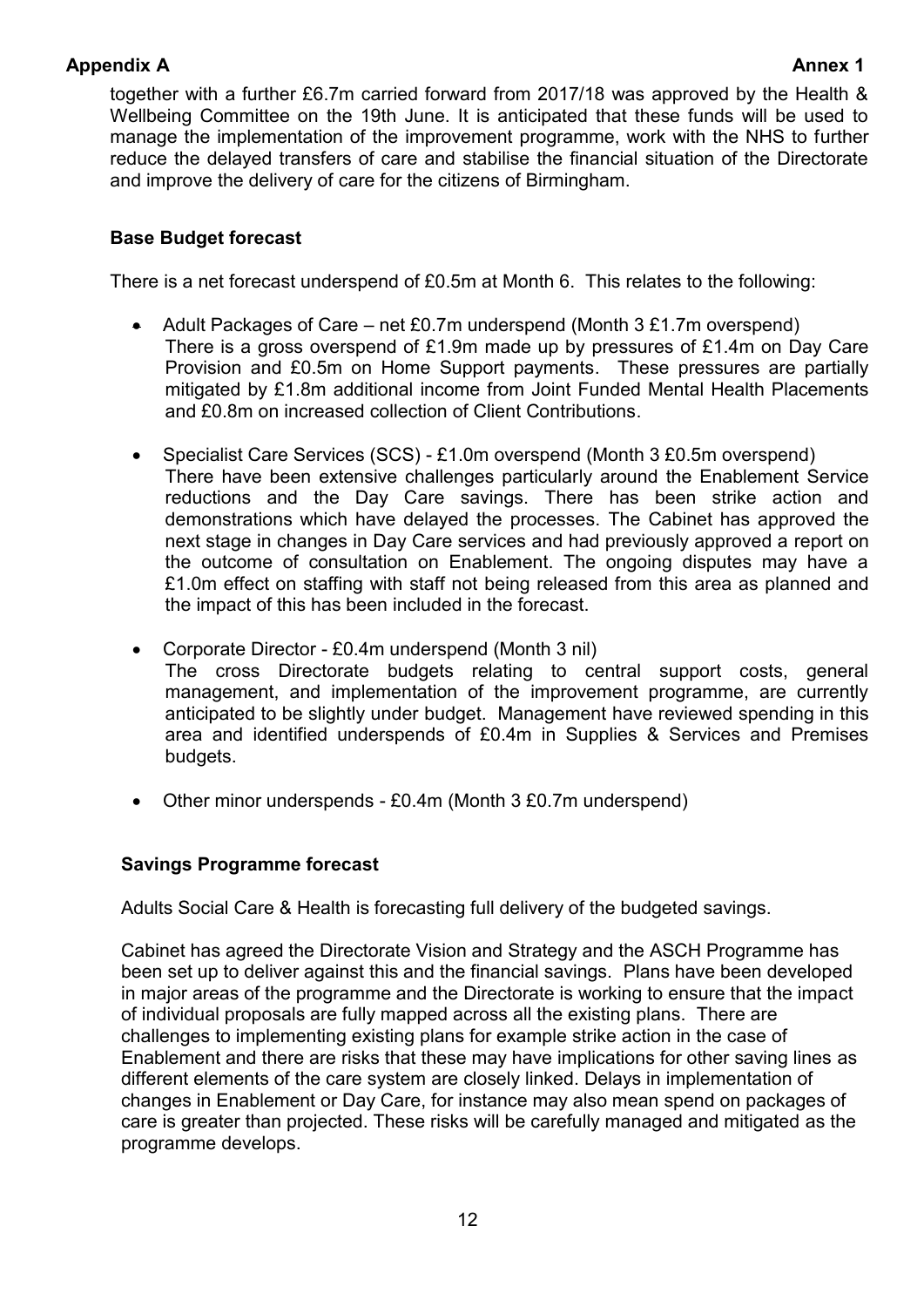The Directorate has fully reviewed the savings programme and is now presenting this across two main areas of activity: staffing and packages of care. The existing savings proposals align with the improvement programme to first deliver changes in the efficiency of the customer journey and internally provided services, and second to divert away demand for long term services and reduce levels of unmet eligible need for packages of care. The presentation of the savings programme has been revised around these two strands and to set out the specific pieces of work which are contributing to these changes. There are some of the existing savings covering Public Health services and Bad Debts which are outside of this approach and these continue to be separately reported.

#### **Efficiency Target forecast**

Adult Social Care & Health has not been able to identify a way of bringing forward the delivery of the £2.4m share of efficiency savings.

#### **5.2 Children & Young People Net Overspend £3.3m (Net Overspend £2.7m at Month 3)**

The Directorate is forecasting a net overspend of £3.3m. This is made up of £1.7m (Month 3 £1.0m) base budget pressures and £1.6m (no movement since Month 3) savings not deliverable.

The adverse movement of £0.6m since Month 3 primarily relates to Travel Assist.

#### **Base Budget forecast**

The base budget overspend of £1.7m relates to the following:

- There is a shortfall of £2.2m on Travel Assist (which when combined with the £1.3m savings non delivery results in a total deficit of £3.5m). The required changes to deliver sustainable recurrent savings will require a change in policy and a new commissioning procurement strategy both of which will require Cabinet approval and appropriate consultation and will not be in place this year to deliver a full year impact.
- Day nurseries £0.5m A Cabinet report was planned for June 2018 to seek approval to the recommendations for the day nurseries following consultations and reviews of alternatives – prompted by the fact that the day nurseries are not financially sustainable. An alternative option for day nursery provision is being considered which was put forward by GMB union. This means that the report to Cabinet, originally anticipated for October will be delayed. It is likely that any change to services would not be implemented this financial year.
- A one off saving of £0.6m has been identified by deferring repayment to school balances in respect of monies borrowed from school balances a number of years ago to help fund a Business Transformation programme.
- Other miscellaneous savings £0.4m including funding the asset management pressure from capitalisation (as in previous years).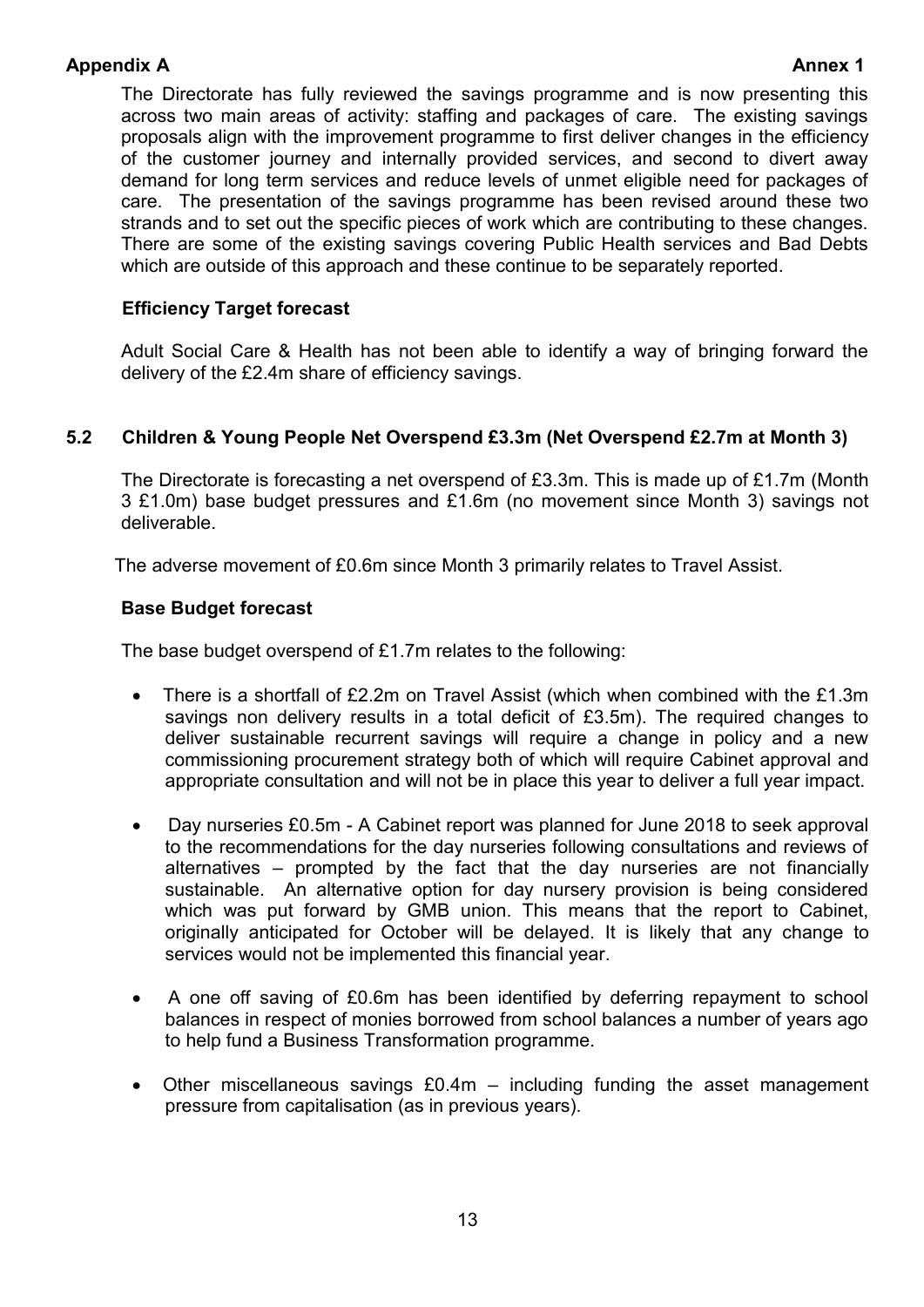#### **Savings Programme forecast**

There are forecast savings not fully achieved in 2018/19 of £1.6m (Month 3 £1.7m).

- £1.3m Travel Assist. The savings shortfall on Travel Assist with the issues as set out as above.
- £0.3m Workforce Savings. At this point in time there is a shortfall against identifying the full workforce savings. A meeting has taken place to explore how any further savings could be generated. The reduction of £0.1m since Month 3 relates to DSG element incorrectly allocated to C&YP.

#### **Efficiency Target forecast**

Children & Young People has not been able to identify a way of bringing forward the delivery of the £0.7m share of efficiency savings.

#### **5.3 Place (excluding Housing Revenue Account) – Net overspend £7.8m (Net overspend £10.8m at Month 3)**

The Directorate is reporting a forecast overspend of £7.8m at Month 6 which is an improvement of £3.0m (£2.5m relating to the base budget and £0.5m relating to the savings programme) since Month 3. This includes base pressures of £4.8m (£7.3m Month 3) and forecast non-delivery of savings of £3.0m (£3.5m Month 3).

#### **Base Budget forecast**

A base budget pressure of £4.8m (£7.3m Month 3) is forecast at Month 6 comprising:

- Waste Management Services £5.5m (£5.3m Month 3) pressure relating to:
	- $\circ$  The delay in the implementation of the 5 day working week until September 2018 (£1.8m)
	- $\circ$  On–going commercial volatility and lower paper market prices (£1.2m)
	- o Lower fleet services recharge income due to reduced demand from internal Council customers (£0.7m)
	- o Residual matters relating to external contractors commissioned during the industrial dispute in 2017/18 (£1.6m)
	- $\circ$  Other minor variations (£0.2m)
- Markets £1.1m pressure  $(E0.7m$  Month 3)
	- $\circ$  The pressure substantially relates to transitional costs arising from the relocation of the wholesale market. This includes part year costs of additional non domestic rate expenditure relating to the old wholesale market at Pershore Road and an increased level of bad debt provision required.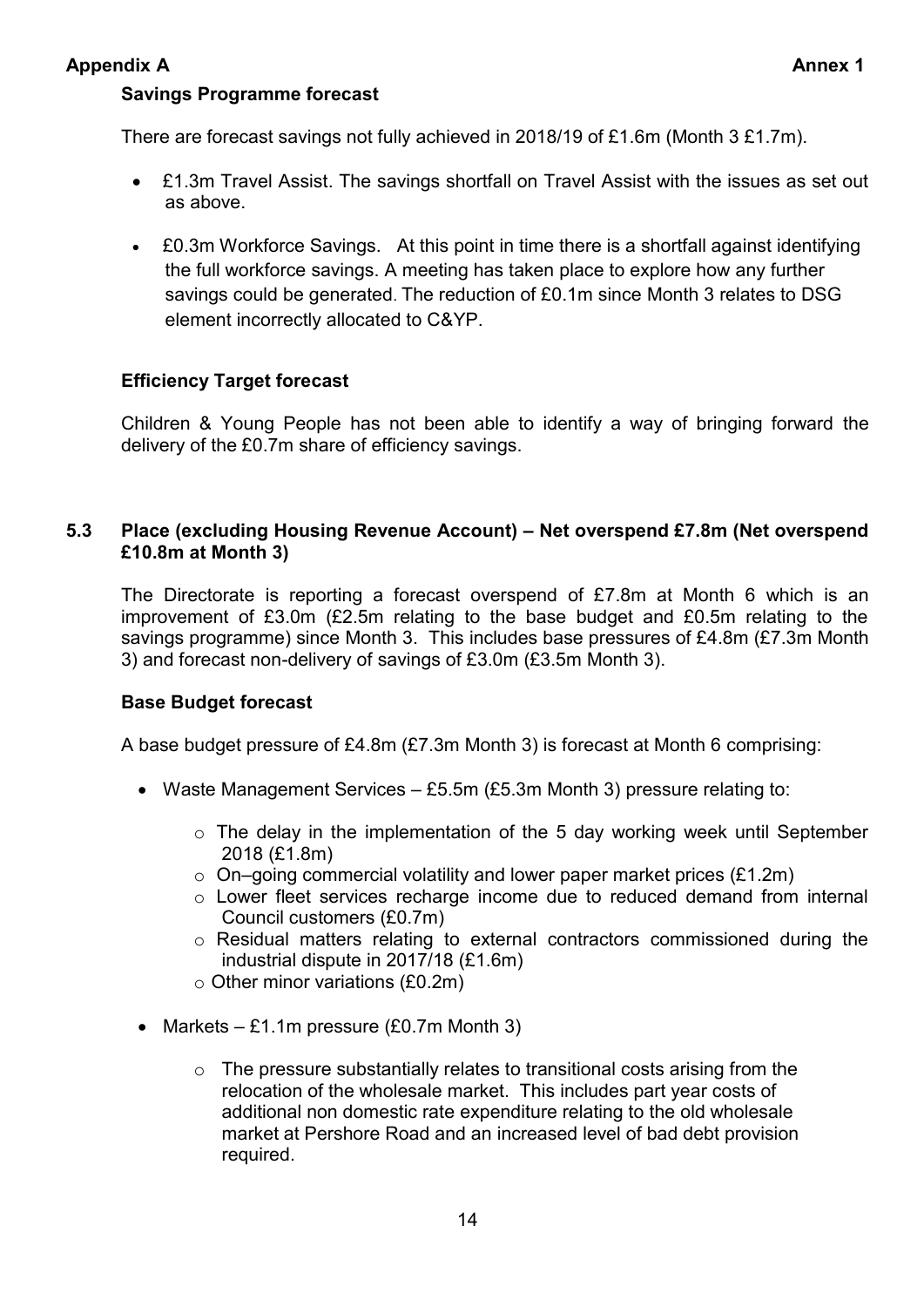£0.2m overspend on Equalities and Community Cohesion/CCTV

Offset by

- Housing Options (Homeless Services) £0.2m underspend (£0.4m pressure at Month 3)
	- o There was a significant increase in the use of temporary bed and breakfast accommodation during the initial part of the year (partly due to the delay in the completion of the conversion schemes at Barry Jackson Tower and Magnolia House). An alternative strategy is now being implemented with significantly reduced use of bed & breakfast accommodation, together with greater use of private sector leased accommodation and dispersed HRA accommodation. This is combined with an increased focus on prevention rather than intervention, and will deliver substantially improved value for money.
- Other net variations £1.8m underspend (£0.9m overspend Month 3) due to a number of mitigations in a number of individual service areas comprising:
	- o Private sector housing (£0.5m),
	- o Adult Education Services (£0.2m)
	- o Bereavement Services (£0.4m)
	- $\circ$  Other minor net variations across a number of services (£0.7m)

#### **Savings Programme forecast**

The 2018/19 Savings Programme has savings of £3.0m (Month 3 £3.5m) that are not expected to be delivered at Month 6. These are summarised below.

- £0.4m Waste Services (no change since Month 3) Capacity Fee and Overrun Agreement (pending the procurement of the new contract from October 2019). This is the element that may not be realisable from the total of £1.8m based on the current position on the negotiation of the agreement. However, the focus on this will be continued as the negotiations progress to further improve the position.
- E0.3m on Parks (£0.5m Month 3) A previously anticipated pressure relating to the disposal of parks land (expected 8 acres per year subject to approval by Property Board) has now been alleviated leaving an undeliverable prior year saving relating to Cofton Nursery of £0.3m.
- £0.7m Asset and Property Disposal Programme (no change since Month 3) Sales of £8m per annum to generate a revenue saving subject to approval by Property Board. These have been delayed due to extended consultation on sites affected.
- £1.4m Cross Cutting Workforce Savings (£1.7m Month 3) plans are in development with £1.1m being achieved from the total of £2.5m (the non-delivery includes £0.8m for Waste Services).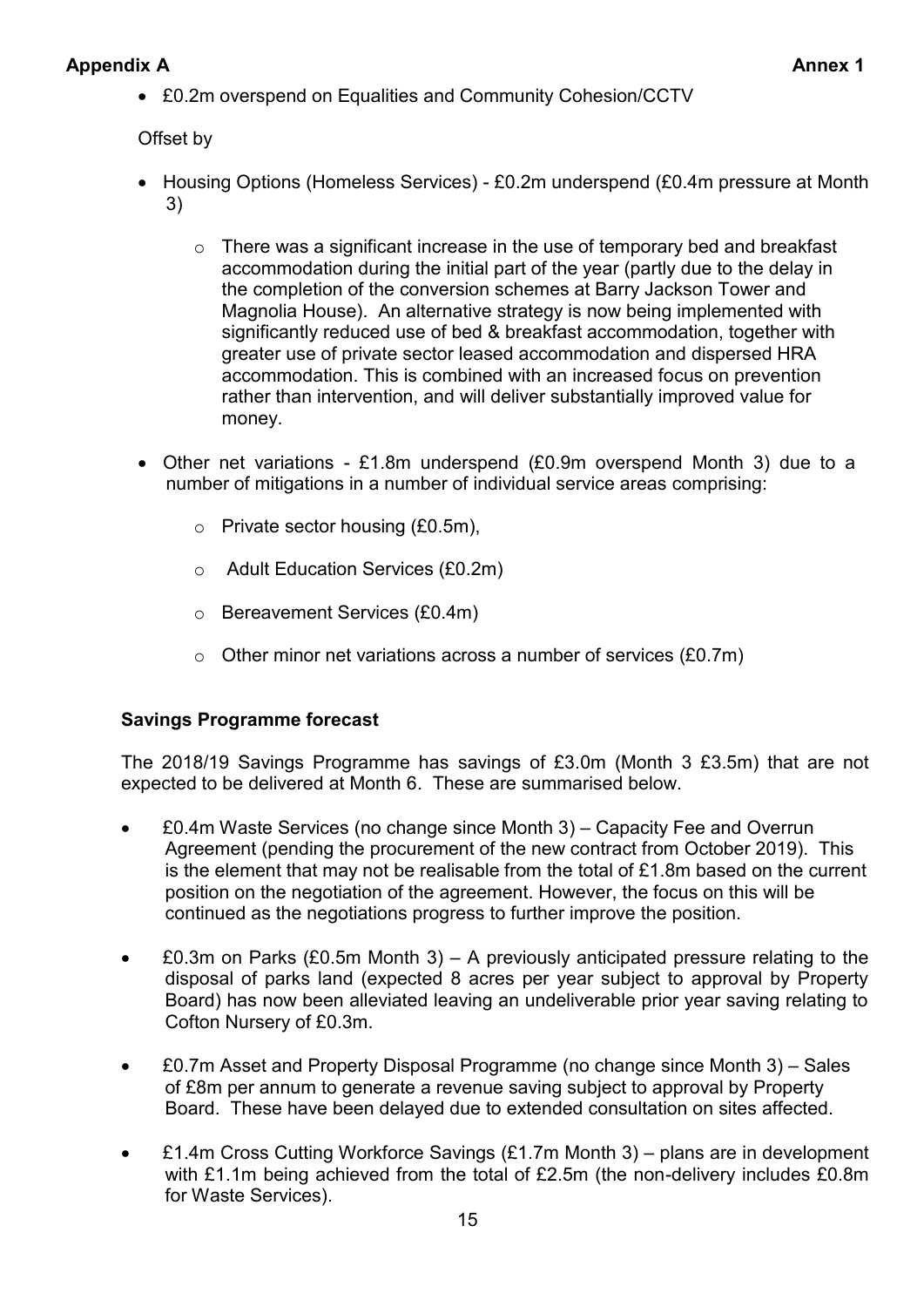• E0.2m (no change) of pension strain costs from previous years

#### **Efficiency Target forecast**

Place Directorate has not been able to identify a way of bringing forward the delivery of the £1.2m share of efficiency savings.

#### **5.4 Economy – Net overspend £1.0m (Net overspend £1.7m at Month 3)**

Economy is forecasting a net overspend of £1.0m (Month 3 £1.7m overspend). This includes forecast non-delivery of savings of £3.6m, offset by base underspends of £1.9m and by accelerated achievement of the Efficiency Target of £0.7m.

This is an improvement of £0.7m since Month 3. Savings non-delivery has worsened by £1.0m. This is offset by a £1.7m improvement in the Base Budget forecast.

#### **Base Budget forecast**

The Directorate is reporting an underspend of £1.9m (Month 3 £0.2m underspend) on the base budget position which includes:

- Council Administration Buildings (CAB) Income £0.5m shortfall (No change since Month 3): This largely relates to a reduction of income due to the relocation of previous CAB clients.
- Facilities Management (FM) £0.3m pressure (No change since Month 3): FM provides a range of 'security and curatorial' services across the Council and became the management responsibility of Birmingham Property Services (BPS) at the start of 2018/19, having previously been managed on behalf of the Council by Acivico. Over recent years FM's year-end outturn position has been one of deficit, with the position for 2017/18 totalling £0.3m.
- Other minor in year overspend of £0.7m including £0.5m (Month 3 £0.4m) Street Lighting and £0.2m (Month 3 £0.3m) shortfall on Licences and Permit income.

These have been more than offset by the following:

- o Civil Parking Enforcement £0.7m Surplus (Month 3 £0.6m)
- o Prudential borrowing £0.5m Underspend (Month 3 balanced)
- o Planning Application Fee Income £0.4m Surplus (Month 3 balanced)
- o Developers Fee Income £0.4m Surplus (Month 3 balanced)
- o HMMPFI Superannuation £0.3m Underspend (Month 3 £0.2m)
- o Pre-application Fee Income £0.3m Surplus (Month 3 balanced)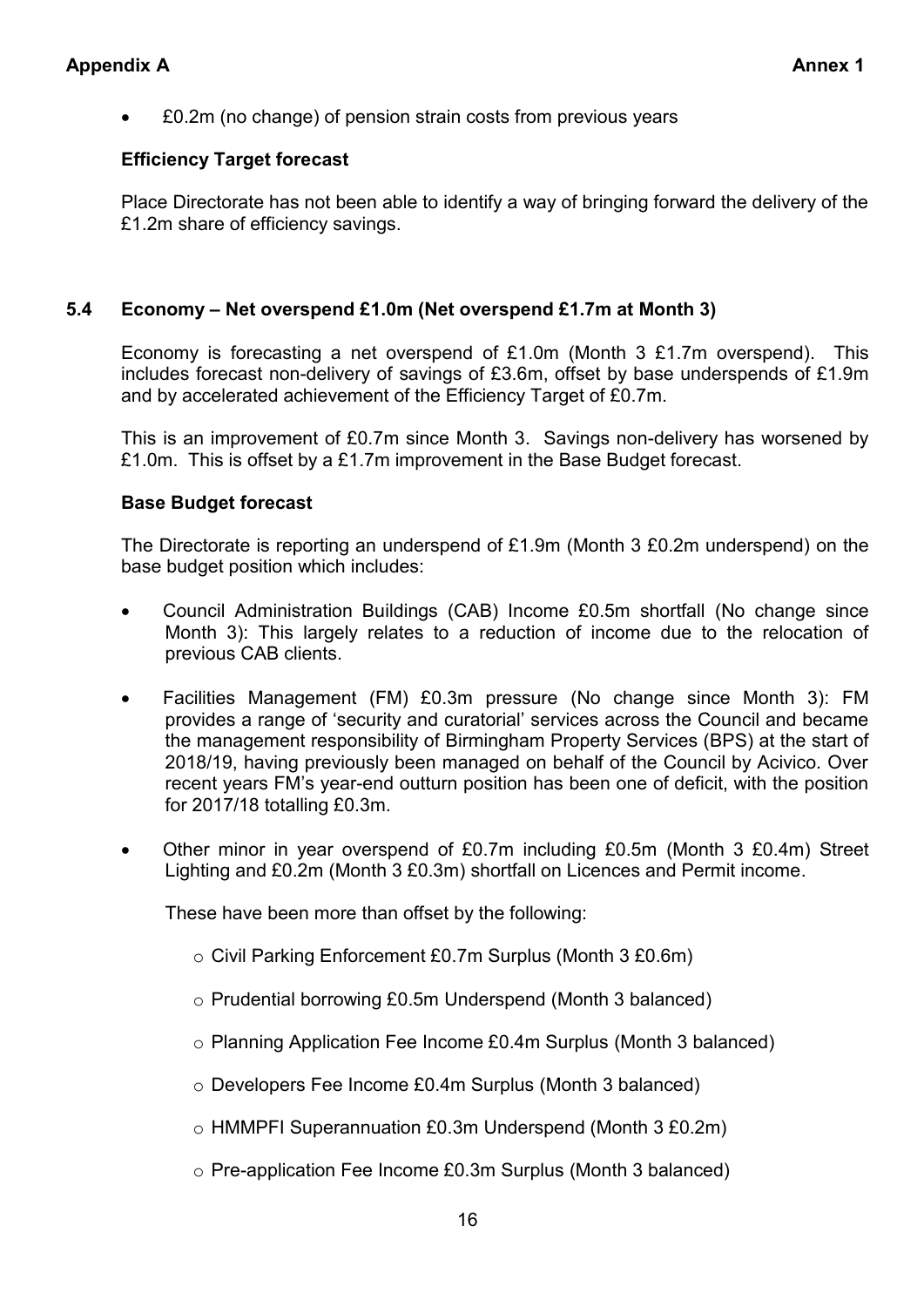o Other minor underspend totalling £0.8m comprising: Highways & Infrastructure £0.2m (Month 3 Balanced), Planning £0.2m (Month 3 £0.2m), Business & Customer Support £0.2m (Month 3 Balanced), Other underspends £0.1m (Month 3 £0.3m).), and Car Parking Related Income £0.1m (Month 3 £0.4m).

#### **Savings Programme forecast**

Savings not anticipated to be fully achievable in 2018/19 of £3.6m are set out below:

- InReach £1.6m (Month 3 £1.2m): This is made up of three elements: There is underachievement of £0.4m the Embankment Development and delays of £0.5m on the Further Market Rent Homes Scheme, including Key Hill and Brasshouse, and £0.3m delays on the HRA Voids Scheme. The HRA Voids Scheme is subject to approval from the Secretary of State, so due to delays in gaining formal approval, the £0.4m expected to be delivered is assumed not be achievable.
- CAB £1.7m (Month 3 £1.4m): An underachievement of £2.0m after a one-off planned use reserves of £0.4m is planned to be partially mitigated by £0.3m on-going revenue benefit from property disposals used to repay debt.
- City Centre On-Street Parking £0.3m (Month 3 Balanced): The scheme was originally planned to be in operation for a full year in 2018/19. However, due to a lengthy consultation process the scheme is now due for completion in January 2019 and is expected to generate income from February 2019. As a result there will be a shortfall against the income budget in 2018/19.

#### **Efficiency Target forecast**

Economy has accelerated its efficiency savings to cover its target of £0.7m in the current year as required

#### **5.5 Strategic Services – Net overspend £0.6m (Net overspend £0.7m at Month 3)**

The Directorate is forecasting a net overspend of £0.6m. This includes a base pressure of £0.9m (previously balanced) offset by accelerated achievement of the Efficiency Target of £0.3m (no change).

This is an improvement of £0.1m since Month 3. This is made up of an improvement of £1.0m of ICT&D savings that are now anticipated to be achievable compared to Month 3 offset by a £0.9m adverse movement in the base position at Month 6.

#### **Base Budget forecast**

The Directorate is reporting an overspend of £0.9m (balanced at Month 3) on the base budget position which includes:

 A £1.3m pressure relating to the sale of digital advertising slots arising from build delay, impact of traffic disruption especially around Paradise roadworks and the challenging economic position.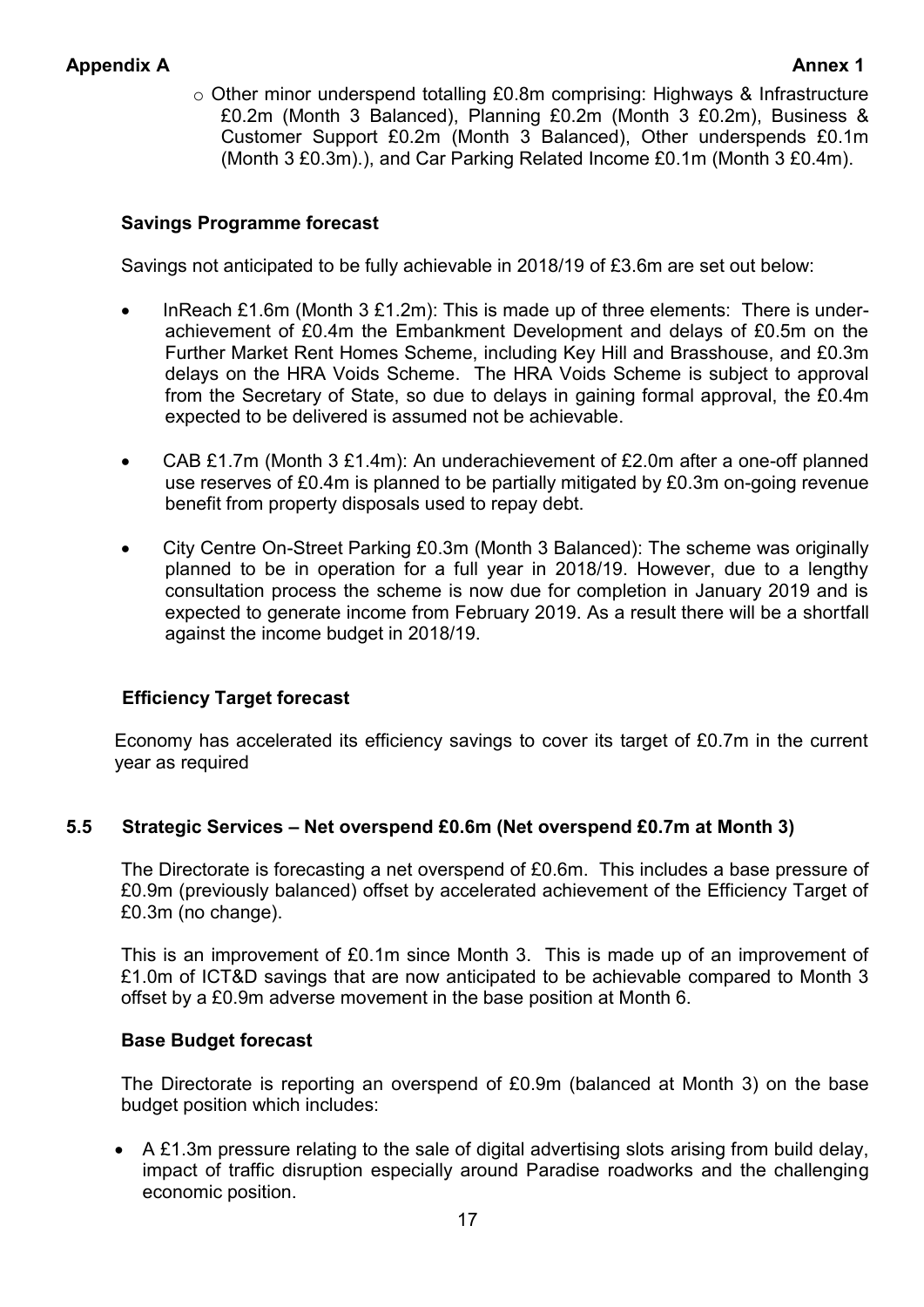Offset by

 A £0.4m underspend on Business Improvement – The consolidation of budgets and staff is nearing completion resulting in a much clearer position on the forecast for the year, as a result a forecast underspend of £0.4m is now being reported.

#### **Savings Programme forecast**

The Directorate anticipates that £1.0m of ICT&D savings that were reported as undeliverable at Month 3 are now expected to be fully achieved. The improvement is due to a reduction in the forecast cost of Microsoft Licences of £0.3m, Pension Fund Strain costs that are to be funded corporately of £0.4m, and £0.3m other reductions in costs, largely related to telephony underspends.

#### **Efficiency Target forecast**

Strategic Services has accelerated its efficiency savings to cover its target of £0.3m in the current year as required, which is unchanged since Month 3.

#### **5.6 Human Resources – Net underspend £0.3m (Net underspend £0.1m at Month 3)**

The Directorate is forecasting a net underspend of £0.3m. This includes a base budget underspend of £0.2m plus an accelerated achievement of the Efficiency Target of £0.1m.

#### **Base Budget forecast**

An underspend of £0.2m is forecast on the base budget due to the anticipated pension fund strain being funded centrally.

#### **Savings Programme forecast**

The budgeted savings are expected to be fully achieved.

#### **Efficiency Target forecast**

Human Resources has accelerated its efficiency savings to cover its target of £0.1m in the current year as required

#### **5.7 Finance & Governance – Net underspend £1.3m (Net underspend £0.6m at Month 3)**

The Directorate is forecasting a net underspend position of £1.3m at Month 6. (Month 3 £0.6m underspend).

This is a £0.7m improvement, made up by £1.8m underspend on SAP Development and £0.1m other underspends, offset by the £0.9m effect of a budgeted use of Reserves for the planned introduction of the new structure now not planned to take place and the £0.3m effect of a budgeted use of Audit Reserves also now not planned to take place.

#### **Base Budget forecast**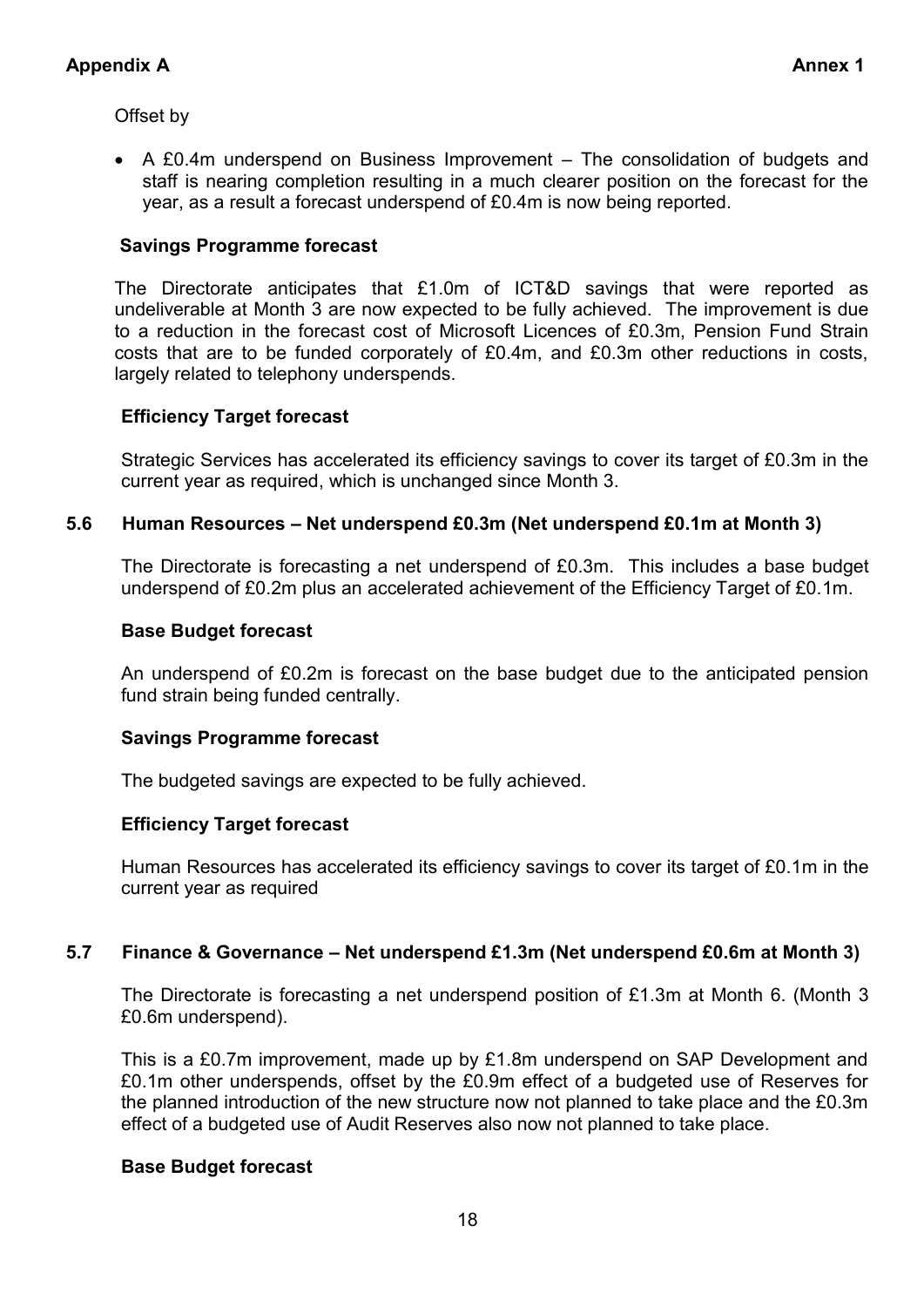There is a forecast underspend of £1.0m made up of the following:

- SAP Development £0.9m underspend
- Other minor variations £0.1m underspend.

#### **Savings Programme forecast**

The budgeted savings are expected to be fully achieved.

#### **Efficiency Target forecast**

Finance and Governance has accelerated its efficiency savings to cover its target of £0.3m in the current year as required.

#### **5.8 Chief Executive and Assistant Chief Executive – net underspend £0.025m (no movement since Month 3)**

The Directorate is forecasting a net underspend position of £0.025m at Month 6. This has not moved since Month 3.

#### **Base Budget forecast**

The base budget is forecast to be balanced at Month 6.

#### **Savings Programme forecast**

The budgeted savings are expected to be fully achieved.

#### **Efficiency Target forecast**

The Directorate has accelerated its efficiency savings to cover its target of £0.025m in the current year as required.

#### **5.9 Housing Revenue Account**

A balanced HRA Budget was approved for 2018/19 (expenditure of £277.2m funded by equivalent income). The budget was based on the continuing national rent policy of -1% that will be implemented in each year from 2016/17 to 2019/20.

A balanced overall revenue position is forecast, with any net overspends or underspends to be managed by corresponding adjustments to the level of HRA borrowing repaid.

Key areas of financial uncertainty relate to levels of tenants' Right To Buy activity, housing repairs contractors' performance (reflecting performance related payment elements of contracts) and tenants' arrears / rent payment levels as Universal Credit continues to be rolled out. These will continue to be closely monitored through the year.

The forecast year-end financial position is summarised in the table below: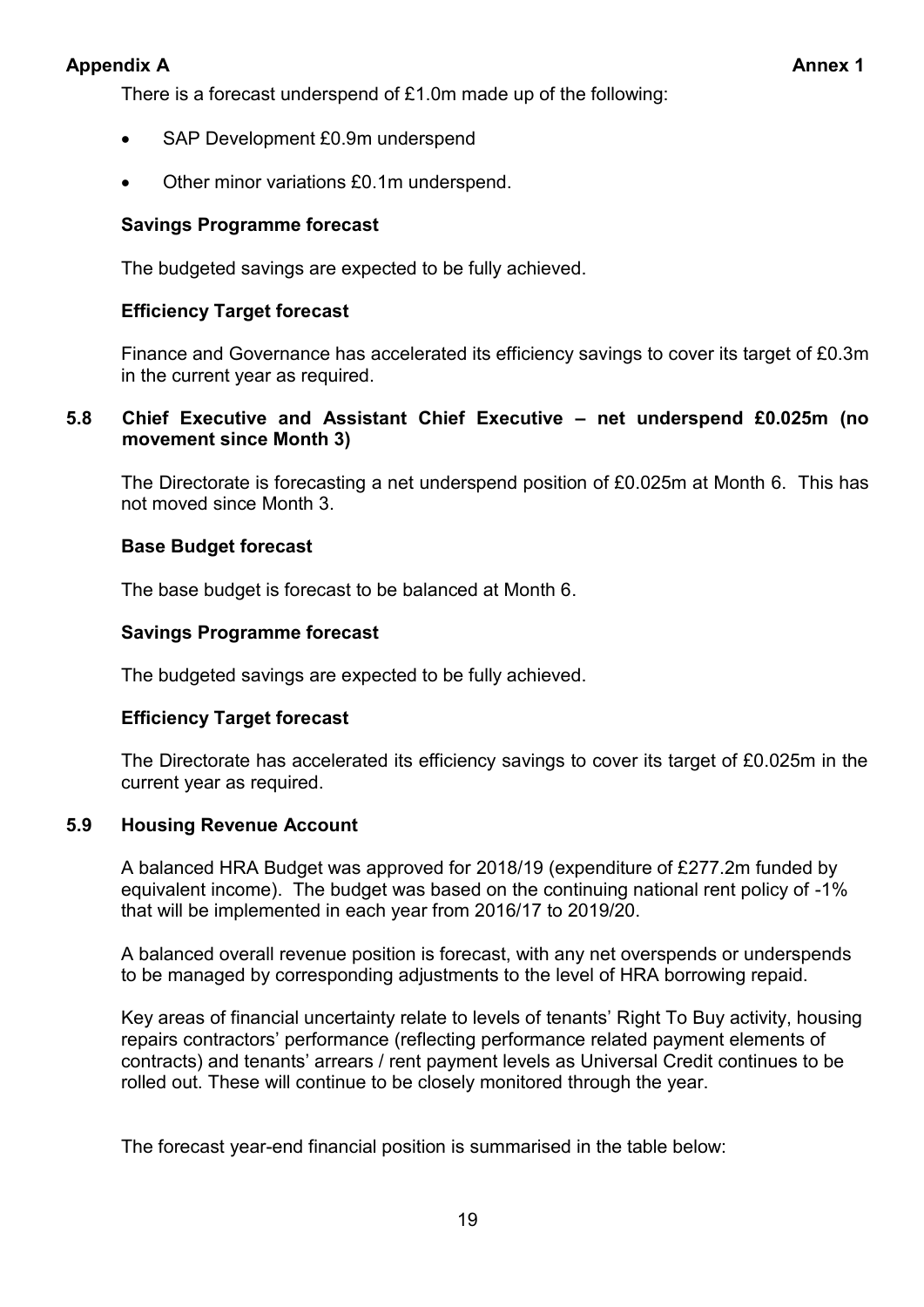#### **Table 6: HRA Forecast Position**

|                                         | £m   |
|-----------------------------------------|------|
| Repairs & Maintenance                   | (1.9 |
| <b>Estate Services</b>                  |      |
| <b>Local Offices/Housing Management</b> |      |
| <b>Rental Income &amp; Arrears</b>      | 1.1  |
| <b>Capital Financing/Debt Repayment</b> | 22   |
| Total                                   | 0.0  |

Capital Financing represents an increased repayment of HRA borrowing in order to deliver a balanced overall HRA, in order to minimise interest payments in the longer term. Consideration will continue to be given to the need to balance increased debt repayment with additional capital investment in the housing stock as the year progresses and any additional investment needs are identified.

It appears unlikely that any government support will be forthcoming to contribute to the costs of the installation of sprinklers and other fire prevention works. Work is continuing to assess the investment need in Birmingham, in order to identify any reprioritisation of works or resource utilisation to ensure the safety of our tenants.

Other key risks relate to impacts of the continuing rollout of Universal Credit (which may increase levels of tenants' rent arrears), uncertainty over the level of future annual rent increases (currently anticipated to be calculated as CPI + 1% from April 2020) and potential pricing risks from the extension or retendering of repairs contracts to come into effect from April 2020.

#### **5.10 Dedicated Schools Grant (DSG)**

The Dedicated Schools Grant (DSG) is a highly prescribed and ring-fenced grant which is currently budgeted at £661.6m. It is the primary source of funding that is delegated /allocated to schools and other educational providers for their revenue costs as well as funding certain prescribed centrally managed provision. The key issues for 2018/19 are as follows:

Supporting schools with deficits (as at 31/3/2018 the value of deficits was £10.0m) to come out of deficit and/or stop the deficits from increasing. There are however a handful of schools with high value deficits that have been issued with an Academy Order by the Secretary of State that will require funding solutions from non DSG sources. In these cases, while the directorate will work with the school and academy sponsor to ensure the liability to BCC is minimised, there will still be a need to identify additional funding to write off any remaining deficit. In the past capital receipts have been used.

Ensuring the cumulative deficit on the special educational needs element of DSG does not exceed £15m, thereby allowing time for the Inclusion strategy to deliver savings from 2019/20 that will start to address the deficit. At 31/3/18, the cumulative deficit was £13.8m. At this point in time the in-year deficit is estimated as £3.5m but mitigations are being pursued. The directorate will be looking to utilise underspending brought forward from 2017/18 on DSG prescribed activities, as well as reviewing planned commitments and other funding sources.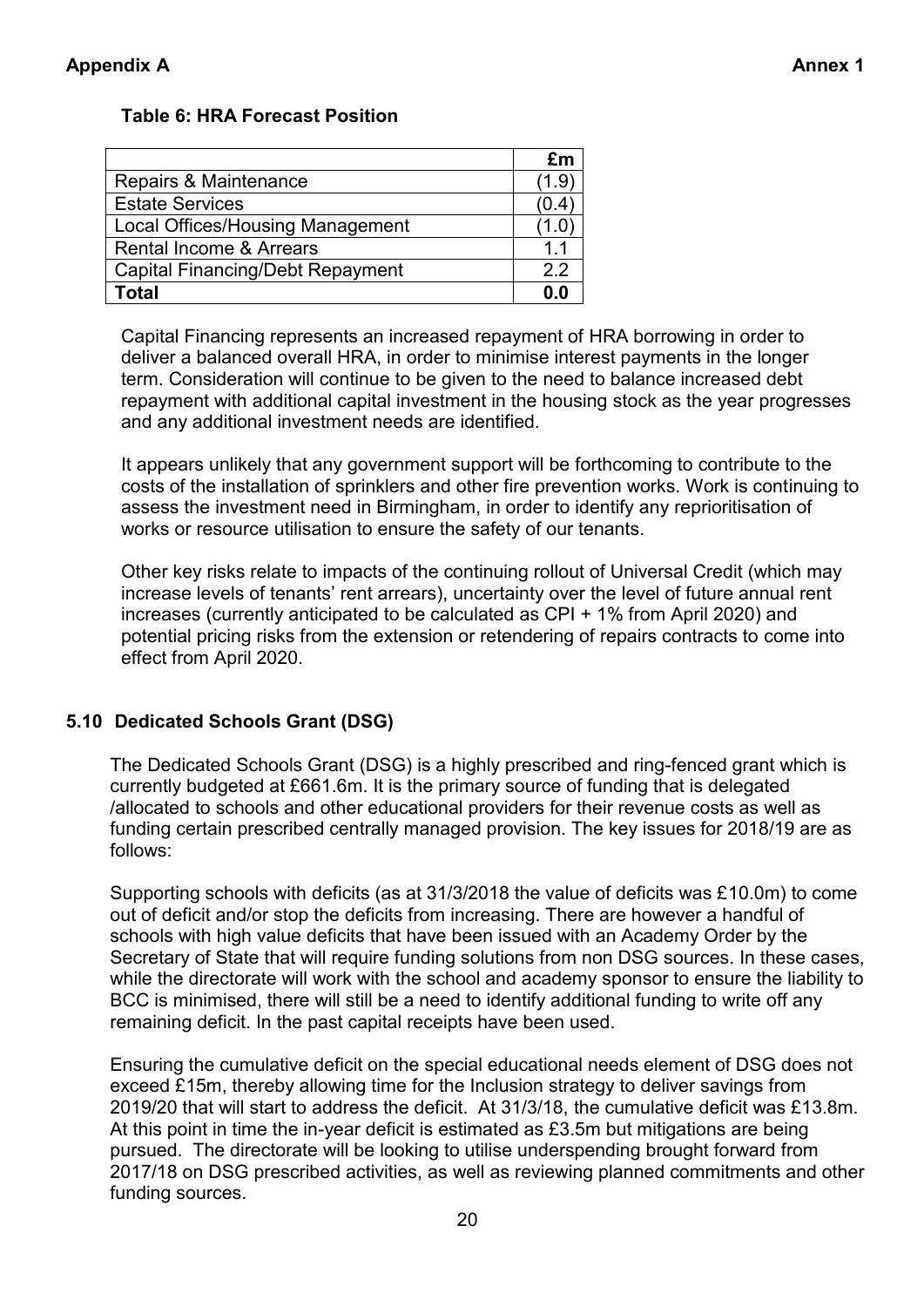## **Financial Position analysed by Directorate - budget pressures (including budget savings)**

|                                                          |                               | <b>FULL YEAR BUDGET</b> |                              | <b>YEAR END</b>                                       |                                                       |                                    |                     |
|----------------------------------------------------------|-------------------------------|-------------------------|------------------------------|-------------------------------------------------------|-------------------------------------------------------|------------------------------------|---------------------|
| <b>Division of Service Area</b>                          | <b>Original Budget</b><br>£'m | <b>M'ments</b><br>£'m   | <b>Revised Budget</b><br>£'m | <b>Base Budget</b><br>Pressures /<br>(Savings)<br>£'m | <b>Savings</b><br>Programme not<br>Deliverable<br>£'m | Efficiency<br><b>Target</b><br>£'m | <b>Total</b><br>£'m |
|                                                          |                               |                         |                              |                                                       |                                                       |                                    |                     |
| <b>Corporate Director</b>                                | 37.182                        | 0.000                   | 37.182                       | (0.455)                                               |                                                       |                                    | (0.455)             |
| <b>Adult Packages of Care</b>                            | 197.179                       | (0.400)                 | 196.779                      | (0.893)                                               |                                                       |                                    | (0.893)             |
| Assessment & Support Planning                            | 35.817                        | 0.781                   | 36.598                       | (0.034)                                               |                                                       |                                    | (0.034)             |
| <b>Specialist Care Services</b>                          | 30.881                        | 0.400                   | 31.281                       | 0.997                                                 |                                                       |                                    | 0.997               |
| Adult Social Care & Commissioning                        | 34.979                        | (0.945)                 | 34.034                       | (0.063)                                               |                                                       |                                    | (0.063)             |
| <b>Business Change</b>                                   | 0.195                         | 0.000                   | 0.195                        | (0.025)                                               |                                                       |                                    | (0.025)             |
| <b>Public Health</b>                                     | 0.000                         | 0.000                   | 0.000                        | 0.000                                                 |                                                       |                                    | 0.000               |
| <b>Adults Social Care &amp; Health Directorate Total</b> | 336.232                       | (0.164)                 | 336.068                      | (0.472)                                               | 0.000                                                 | 0.000                              | (0.472)             |
| <b>Education and Skills</b>                              | 76.408                        | 0.774                   | 77.183                       | 0.390                                                 |                                                       |                                    | 0.390               |
| <b>Schools Budgets</b>                                   | (156.117)                     | (3.043)                 | (159.160)                    | 0.000                                                 |                                                       |                                    | 0.000               |
| <b>Children With Complex Needs</b>                       | 108.201                       | 2.720                   | 110.920                      | 2.216                                                 | 1.300                                                 |                                    | 3.516               |
| Early Help & Childrens Soc Care                          | 0.000                         | 0.000                   | 0.000                        | 0.000                                                 |                                                       |                                    | 0.000               |
| <b>Business Change</b>                                   | 23.055                        | (0.866)                 | 22.189                       | (0.832)                                               | 0.342                                                 |                                    | (0.490)             |
| Birmingham Children' Trust                               | 183.304                       | 1.350                   | 184.653                      | (0.100)                                               |                                                       |                                    | (0.100)             |
| Children and Young People Directorate Total              | 234.850<br>5.781              | 0.935<br>0.212          | 235.785                      | 1.673<br>0.036                                        | 1.642<br>0.125                                        | 0.000                              | 3.315               |
| <b>Community Sports &amp; Events</b>                     | 57.237                        | 0.788                   | 5.993<br>58.025              | 5.527                                                 | 0.496                                                 |                                    | 0.161               |
| Fleet and Waste Management                               | 11.600                        | 0.000                   | 11.600                       |                                                       | 0.495                                                 |                                    | 6.023<br>0.377      |
| Parks and Nature Conservation                            |                               |                         |                              | (0.118)                                               |                                                       |                                    |                     |
| <b>Bereavement Services</b>                              | (3.404)                       | 0.000                   | (3.404)                      | (0.356)                                               | 0.056                                                 |                                    | (0.300)             |
| <b>Markets</b>                                           | (0.722)                       | 0.000                   | (0.722)                      | 1.122                                                 |                                                       |                                    | 1.122               |
| <b>Business Support</b>                                  | 1.044                         | 0.000                   | 1.044                        | 0.000                                                 |                                                       |                                    | 0.000               |
| Equalities, Cohesion & Safety                            | 0.277                         | 0.000                   | 0.277                        | 0.176                                                 | 0.004                                                 |                                    | 0.180               |
| <b>Resilience and Services</b>                           | 1.107                         | 0.085                   | 1.192                        | (0.030)                                               | 0.030                                                 |                                    | 0.000               |
| <b>Regulatory Services</b>                               | 8.125                         | 0.025                   | 8.150                        | (0.118)                                               |                                                       |                                    | (0.118)             |
| <b>Private Sector Housing</b>                            | (0.147)                       | 0.000                   | (0.147)                      | (0.500)                                               |                                                       |                                    | (0.500)             |
| Neighbourhood Community Services                         | 27.641                        | 0.104                   | 27.745                       | (0.232)                                               |                                                       |                                    | (0.232)             |
| <b>Birmingham Adult Education</b>                        | (0.365)                       | 0.000                   | (0.365)                      | (0.230)                                               | 0.230                                                 |                                    | 0.000               |
| <b>Central Support Costs</b>                             | 14.532<br>0.000               | (0.788)<br>0.000        | 13.744<br>0.000              | (0.192)<br>0.000                                      | 1.488                                                 |                                    | 1.296<br>0.000      |
| <b>Housing Revenue Account</b>                           |                               |                         |                              | 0.000                                                 |                                                       |                                    | 0.000               |
| Culture & Visitor Economy                                | 8.463<br>0.041                | 0.010                   | 8.473<br>0.093               |                                                       |                                                       |                                    |                     |
| <b>City Centre Management</b>                            | 5.106                         | 0.052<br>0.000          | 5.106                        | 0.000<br>(0.231)                                      |                                                       |                                    | 0.000<br>(0.231)    |
| <b>Housing Options</b><br>Shelforce                      | (0.164)                       | 0.071                   | (0.093)                      | (0.016)                                               | 0.016                                                 |                                    | 0.000               |
| Other funds                                              | 0.000                         | 0.000                   | 0.000                        | 0.000                                                 |                                                       |                                    | 0.000               |
| <b>Place Directorate Total</b>                           | 136.154                       | 0.559                   | 136.713                      | 4.838                                                 | 2.940                                                 | 0.000                              | 7.778               |
|                                                          |                               |                         |                              |                                                       |                                                       |                                    |                     |
| Planning & Development (City Centre, EZ & BDI)           | 2.842                         | 0.293                   | 3.135                        | (0.250)                                               |                                                       |                                    | (0.250)             |
| Planning & Development (Strategy & Planning)             | 2.541                         | (0.384)                 | 2.158                        | (0.660)                                               |                                                       |                                    | (0.660)             |
| <b>Business and Customer</b>                             | 8.008                         | 0.000                   | 8.008                        | (0.151)                                               |                                                       | (0.739)                            | (0.890)             |
| <b>Transportation and Connectivity</b>                   | 45.985                        | 0.016                   | 46.001                       | (0.100)                                               |                                                       |                                    | (0.100)             |
| <b>Housing Development</b>                               | (1.343)                       | 0.000                   | (1.343)                      | (0.044)                                               | 1.644                                                 |                                    | 1.600               |
| Highways and Infrastructure                              | 40.834                        | (0.085)                 | 40.749                       | (1.013)                                               | 0.313                                                 |                                    | (0.700)             |
| <b>Birmingham Property</b>                               | (6.625)                       | 0.240                   | (6.385)                      | 0.315                                                 | 1.685                                                 |                                    | 2.000               |
| <b>Employment Services</b>                               | 0.535                         | 0.000                   | 0.535                        | 0.000                                                 |                                                       |                                    | 0.000               |
| <b>GBSLEP Executive</b>                                  | 0.000                         | 0.000                   | 0.000                        | 0.000                                                 |                                                       |                                    | 0.000               |
| <b>Economy Directorate Total</b>                         | 92.777                        | 0.081                   | 92.858                       | (1.903)                                               | 3.642                                                 | (0.739)                            | 1.000               |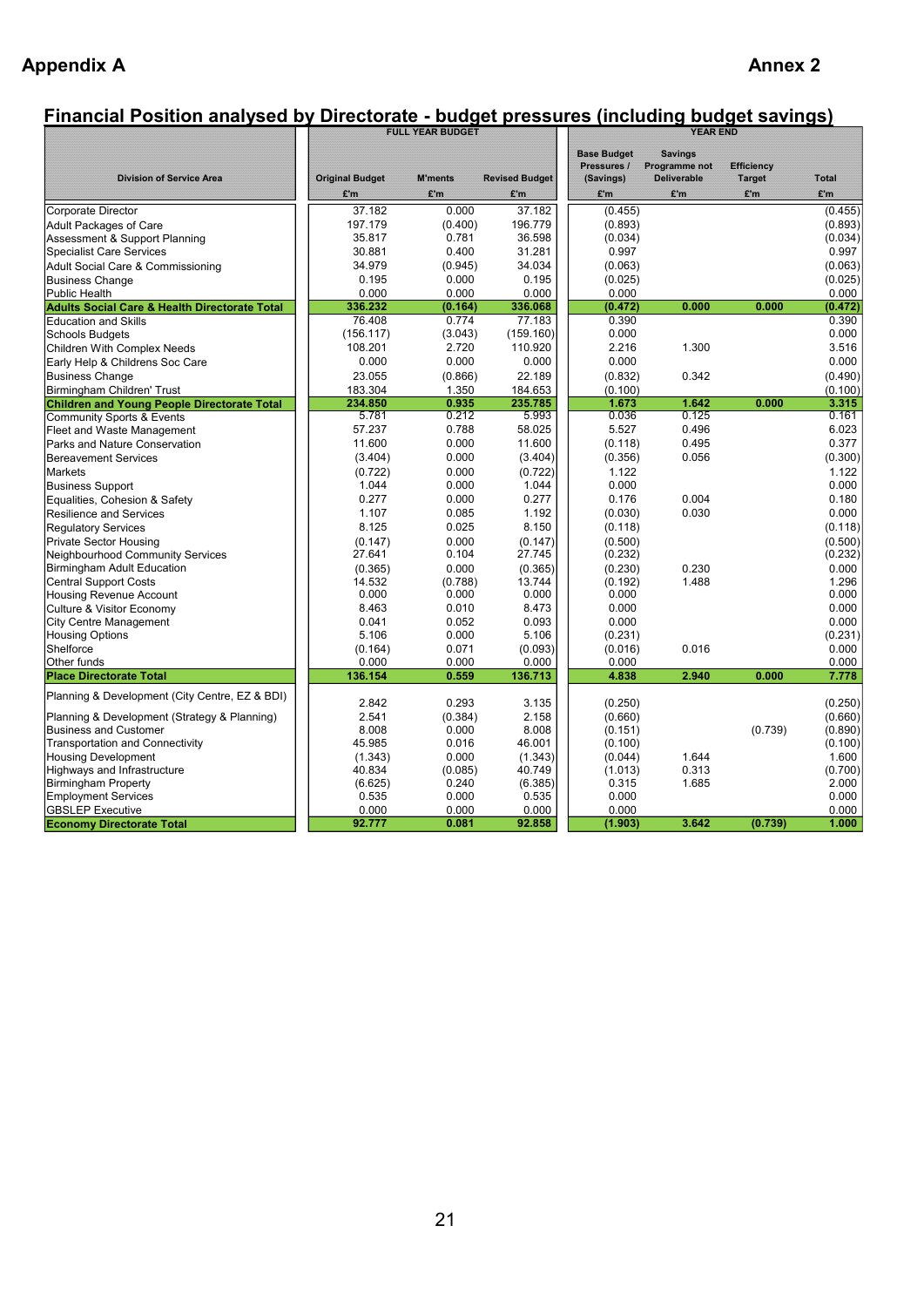|                                                                        |                               | <b>FULL YEAR BUDGET</b> |                              | <b>YEAR END</b>                                       |                                                              |                                    |              |
|------------------------------------------------------------------------|-------------------------------|-------------------------|------------------------------|-------------------------------------------------------|--------------------------------------------------------------|------------------------------------|--------------|
| <b>Division of Service Area</b>                                        | <b>Original Budget</b><br>£'m | <b>M'ments</b><br>£'m   | <b>Revised Budget</b><br>£'m | <b>Base Budget</b><br>Pressures /<br>(Savings)<br>£'m | <b>Savings</b><br>Programme not<br><b>Deliverable</b><br>£'m | Efficiency<br><b>Target</b><br>£'m | Total<br>£'m |
|                                                                        |                               |                         |                              |                                                       |                                                              |                                    |              |
| Corporate Strategy                                                     | 0.231                         | 0.000                   | 0.231                        | 0.000                                                 |                                                              | 0.000                              | 0.000        |
| Procurement                                                            | (2.387)                       | (0.027)                 | (2.414)                      | 1.314                                                 |                                                              | (0.022)                            | 1.292        |
| Revenues & Benefits                                                    | 1.216                         | (0.052)                 | 1.163                        | 0.000                                                 |                                                              | (0.038)                            | (0.038)      |
| Core ICT                                                               | 7.485                         | (0.641)                 | 6.844                        | 0.000                                                 | 0.000                                                        | (0.017)                            | (0.017)      |
| <b>Customer Services</b>                                               | 10.015                        | 0.376                   | 10.391                       | 0.000                                                 |                                                              | (0.065)                            | (0.065)      |
| Communications                                                         | 1.595                         | (0.000)                 | 1.594                        | (0.048)                                               |                                                              | (0.010)                            | (0.058)      |
| <b>Business Improvement</b>                                            | 12.131                        | (0.193)                 | 11.938                       | (0.376)                                               |                                                              | (0.124)                            | (0.500)      |
| Cityserve                                                              | (2.231)                       | 0.000                   | (2.231)                      | (0.000)                                               |                                                              |                                    | (0.000)      |
| <b>Strategic Services Total</b>                                        | 28.055                        | (0.537)                 | 27.518                       | 0.890                                                 | 0.000                                                        | (0.276)                            | 0.614        |
| <b>Human Resources</b>                                                 | 6.572                         | (0.090)                 | 6.482                        | (0.253)                                               |                                                              | (0.078)                            | (0.331)      |
| <b>Human Resources Total</b>                                           | 6.572                         | (0.090)                 | 6.482                        | (0.253)                                               | 0.000                                                        | (0.078)                            | (0.331)      |
|                                                                        |                               |                         |                              | 0.000                                                 |                                                              |                                    |              |
| <b>City Finance</b>                                                    | 8.898                         | 0.615                   | 9.513                        | (0.864)                                               |                                                              | (0.095)                            | (0.959)      |
| <b>Birmingham Audit</b>                                                | 1.679                         | 0.045                   | 1.724                        | 0.000                                                 |                                                              |                                    | 0.000        |
| <b>Business Transformation</b>                                         | 39.756                        | 0.000                   | 39.756                       | (0.150)                                               |                                                              |                                    | (0.150)      |
| Directorate Wide Rec                                                   | (30.882)                      | (0.091)                 | (30.974)                     | 0.000                                                 |                                                              |                                    | 0.000        |
| <b>Shared Services Centre</b>                                          | 0.036                         | (0.092)                 | (0.056)                      | 0.000                                                 |                                                              |                                    | 0.000        |
| Insurance                                                              | 0.095                         | 0.000                   | 0.095                        | 0.000                                                 |                                                              |                                    | 0.000        |
| <b>ACIVICO Profit Share</b>                                            | 0.017                         | 0.000                   | 0.017                        | 0.000                                                 |                                                              |                                    | 0.000        |
| Legal & Democratic Services                                            | 5.148                         | 0.000                   | 5.148                        | 0.000                                                 | 0.000                                                        |                                    | 0.000        |
| <b>Elections Office</b>                                                | 1.618                         | 0.000                   | 1.618                        | 0.000                                                 |                                                              |                                    | 0.000        |
| <b>Charities &amp; Trusts</b>                                          | 0.051                         | 0.000                   | 0.051                        | 0.000                                                 |                                                              |                                    | 0.000        |
| <b>Corporate Resources</b>                                             | 1.087                         | 2.236                   | 3.322                        | 0.000                                                 |                                                              | (0.149)                            | (0.149)      |
| <b>Major Projects</b>                                                  | 0.064                         | 0.000                   | 0.064                        | 0.000                                                 |                                                              |                                    | 0.000        |
| Business Loans & Other                                                 | (0.548)                       | 0.300                   | (0.248)                      | 0.000                                                 |                                                              |                                    | 0.000        |
| <b>Finance &amp; Governance Total</b>                                  | 27.017                        | 3.013                   | 30.029                       | (1.014)                                               | 0.000                                                        | (0.244)                            | (1.258)      |
|                                                                        |                               |                         |                              |                                                       |                                                              |                                    |              |
| <b>Chief Executive &amp; Assistant Chief Executive</b>                 | 3.174                         | (0.255)                 | 2.919                        | 0.000                                                 |                                                              | (0.025)                            | (0.025)      |
| <b>Chief Executive &amp; Assistant Chief Executive</b><br><b>Total</b> | 3.174                         | (0.255)                 | 2.919                        | 0.000                                                 | 0.000                                                        | (0.025)                            | (0.025)      |
|                                                                        |                               |                         |                              |                                                       |                                                              |                                    |              |
| <b>Total Directorate Gross Spending</b>                                | 864.832                       | 3.541                   | 868.373                      | 3.759                                                 | 8.224                                                        | (1.362)                            | 10.621       |
|                                                                        | 11.481                        |                         | 9.793                        | 0.000                                                 | 0.000                                                        | 0.000                              | 0.000        |
| <b>Policy Contingency</b>                                              | 0.000                         | (1.687)<br>0.000        | 0.000                        |                                                       |                                                              |                                    |              |
| <b>Acivico Overspend Funded Corporately</b>                            |                               |                         |                              | 0.801                                                 |                                                              |                                    | 0.801        |
| Other Corporate Items                                                  | (21.124)                      | (1.853)                 | (22.977)                     | 0.000                                                 | 1.509<br>1.509                                               |                                    | 1.509        |
| <b>Centrally Held Total</b>                                            | (9.643)                       | (3.541)                 | (13.184)                     | 0.801                                                 |                                                              | 0.000                              | 2.310        |
| <b>Net Budget Requirement</b>                                          | 855.189                       | 0.000                   | 855.189                      | 4.560                                                 | 9.733                                                        | (1.362)                            | 12.931       |
|                                                                        |                               |                         |                              |                                                       |                                                              |                                    |              |
| Housing Revenue Account                                                | 0.000                         | 0.000                   | 0.000                        | 0.000                                                 | 0.000                                                        | 0.000                              | 0.000        |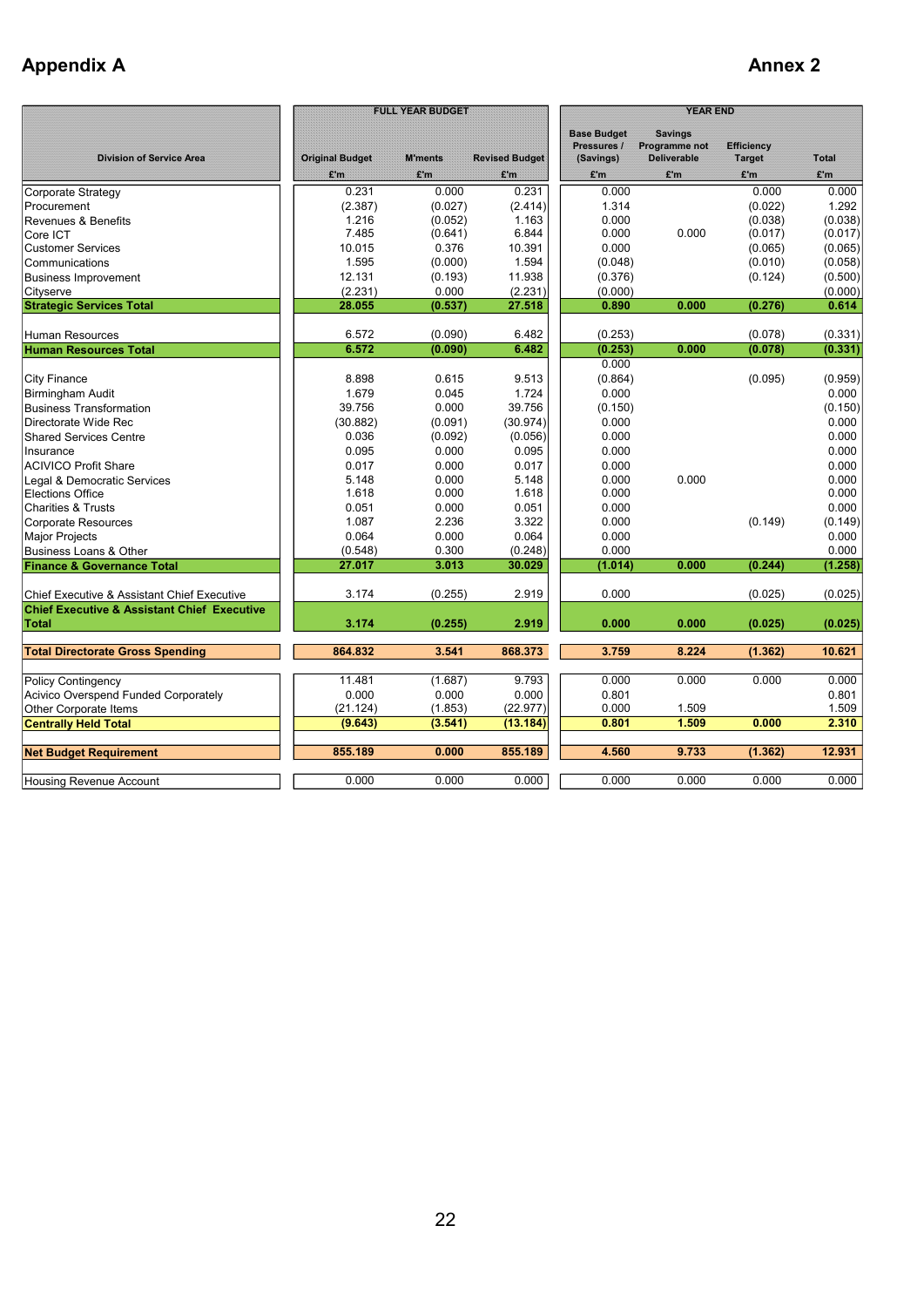**Policy Contingency Month 6 Monitoring to 30th September 2018**

|                                                | <b>Original Budget</b><br>2018/19 | Approvals /<br><b>Adjustments in</b><br>Voyager | <b>Revised Budget</b><br>2018/19 | Approvals /<br><b>Allocations not</b><br>yet in Voyager as<br>at 30th September | <b>Proposals</b><br>awaiting<br>approval at 30th<br><b>September</b> | Remaining<br><b>Contingency if</b><br>proposals<br>approved |
|------------------------------------------------|-----------------------------------|-------------------------------------------------|----------------------------------|---------------------------------------------------------------------------------|----------------------------------------------------------------------|-------------------------------------------------------------|
|                                                | £'000                             | £'000                                           | £'000                            | £'000                                                                           | £'000                                                                | £'000                                                       |
| Car Park Closure Resources                     | 252                               |                                                 | 252                              |                                                                                 |                                                                      | 252                                                         |
| ICarbon Reduction                              | 1,056                             |                                                 | 1,056                            |                                                                                 |                                                                      | 1,056                                                       |
| National Living Wage                           | 101                               |                                                 | 101                              |                                                                                 |                                                                      | 101                                                         |
| Autoenrolment in Pension Fund                  | 300                               |                                                 | 300                              |                                                                                 |                                                                      | 300                                                         |
| Inflation Contingency                          | 5,275                             |                                                 | 5,275                            |                                                                                 | (1,057)                                                              | 4,218                                                       |
| Highways Maintenance                           | 589                               |                                                 | 589                              |                                                                                 |                                                                      | 589                                                         |
| Apprenticeship Levy                            | 869                               |                                                 | 869                              |                                                                                 | (869)                                                                | 0                                                           |
| Commonwealth Games Project Team Costs          | 1,000                             | (1,000)                                         | 0                                |                                                                                 |                                                                      | $\mathbf 0$                                                 |
| <b>Future Council Improvement Funding</b>      | 682                               |                                                 | 682                              |                                                                                 |                                                                      | 682                                                         |
| <b>WOC2 Implementation Costs</b>               | 69                                |                                                 | 69                               |                                                                                 |                                                                      | 69                                                          |
| Subtotal Specific Contingency                  | 10,193                            | (1,000)                                         | 9,193                            | ∩                                                                               | (1,926)                                                              | 7,267                                                       |
| General Contingency                            | 3,038                             | (538)                                           | 2,500                            | (366)                                                                           | (199)                                                                | 1,935                                                       |
| <b>Total Contingency excluding savings</b>     | 13,231                            | (1, 538)                                        | 11,693                           | (366)                                                                           | (2, 125)                                                             | 9,202                                                       |
| Corporate Structures - savings to be allocated | (600)                             |                                                 | (600)                            |                                                                                 |                                                                      | (600)                                                       |
| Commercialism - savings to be allocated        | (1, 150)                          |                                                 | (1, 150)                         |                                                                                 |                                                                      | (1, 150)                                                    |
| Total Contingency including savings            | 11,481                            | (1, 538)                                        | 9,943                            | (366)                                                                           | (2, 125)                                                             | 7,452                                                       |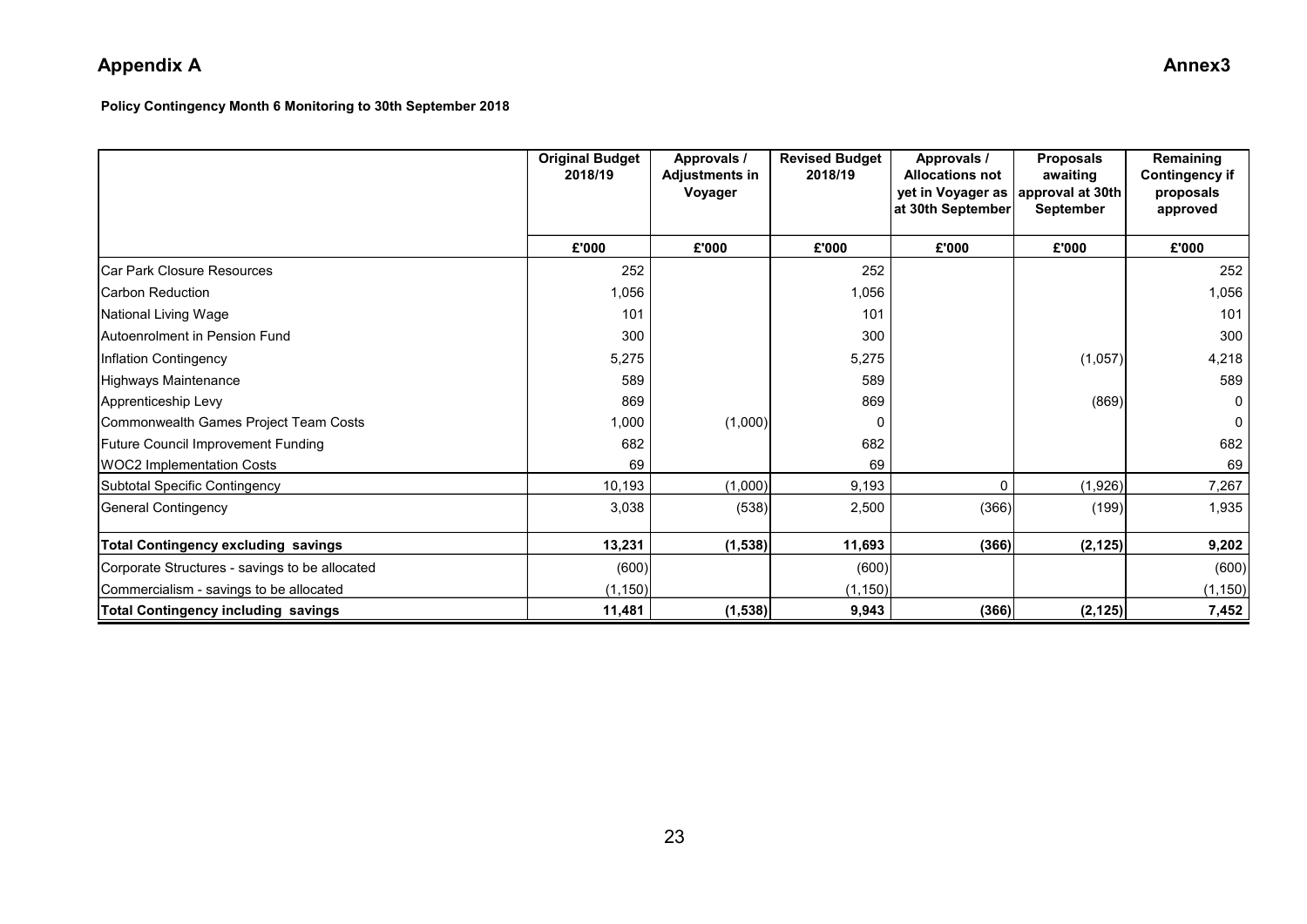#### **Appendix A Annex 4 Directorate Savings Programme – Position at Month 6**

#### **Adult Social Care & Health Directorate: All savings are forecast to be achieved ongoing**

#### **Children & Young People savings not forecast to be achieved ongoing**

|                          |                                   |                            |              | 2019/20          | 2020/21          | 2021/22      |
|--------------------------|-----------------------------------|----------------------------|--------------|------------------|------------------|--------------|
|                          |                                   | <b>IOne off</b>            | 2018/19 Non- | <b>Shortfall</b> | <b>Shortfall</b> | Shortfall /  |
| <b>Savings Reference</b> | <b>Service Area</b>               | Mitigations Em Delivery Em |              | (Surplus) £m     | (Surplus) £m     | (Surplus) £m |
| $CH4 17 + / MIA3 16 +$   | <b>Education travel</b>           | 0.000                      | 1.300        | 1.754            | 1.974            | 1.974        |
| IWOC1                    | Allocation of workforce savings * | 0.000                      | 0.342        | 0.000            | 0.000            | 0.000        |
| <b>Grand Total</b>       |                                   | 0.000                      | 1.642        | 1.754            | 1.974            | 1.974        |

#### **Place savings not forecast to be achieved ongoing**

|                    |                                              |                            |              | 2019/20      | 2020/21      | 2021/22      |
|--------------------|----------------------------------------------|----------------------------|--------------|--------------|--------------|--------------|
| <b>Savings</b>     |                                              | One off                    | 2018/19 Non- | Shortfall /  | Shortfall /  | Shortfall /  |
| Reference          | <b>Service Area</b>                          | Mitigations Em Delivery Em |              | (Surplus) £m | (Surplus) £m | (Surplus) £m |
| <b>HN7 17+</b>     | Asset and property disposal programme        | 0.000                      | 0.700        | 0.000        | 0.000        | 0.000        |
| <b>PFS</b>         | Corporate Funding of Pension Fund Strain     | 0.000                      | 0.096        | 0.000        | 0.000        | 0.000        |
| <b>PL004</b>       | <b>Bereavement Services</b>                  | 0.060                      | 0.000        | 0.000        | 0.000        | 0.000        |
| <b>PL008</b>       | <b>Engineering &amp; Resilience Services</b> | 0.030                      | 0.030        | 0.000        | 0.000        | 0.000        |
| <b>SN24 16+</b>    | Provide above ground mausoleums and vaults   | 0.200                      | 0.000        | 0.000        | 0.000        | 0.000        |
| SN32 (16/17)       | Income Generation from Cofton Nursery        | 0.000                      | 0.306        | 0.000        | 0.000        | 0.000        |
| SN6 16+            | <b>Waste Disposal Contract</b>               | 0.000                      | 0.400        | 2.500        | 2.500        | 2.500        |
| WOC1               | Allocation of workforce savings *            | 0.000                      | 1.408        | 0.000        | 0.000        | 0.000        |
| <b>Grand Total</b> |                                              | 0.290                      | 2.940        | 2.500        | 2.500        | 2.500        |

#### **Economy savings not forecast to be achieved ongoing**

| <b>Savings</b><br>Reference                             | <b>Service Area</b>                                                         | <b>One off</b><br><b>Mitigations</b> | 2018/19 Non-<br>Delivery £m | 2019/20<br>Shortfall /<br>(Surplus) £m | 20120/21<br>Shortfall /<br>$(Surplus)$ $Em$ | 2021/22<br>Shortfall /<br>(Surplus) £m |
|---------------------------------------------------------|-----------------------------------------------------------------------------|--------------------------------------|-----------------------------|----------------------------------------|---------------------------------------------|----------------------------------------|
| $ICC2616+$                                              | Council administrative buildings reduction                                  | 0.715                                | 1.685                       | 1.834                                  | 1.544                                       | 1.386                                  |
| MYR4/HN11/SN4<br>I0<br><b>InReach Housing Programme</b> |                                                                             | 0.000                                | 1.644                       | 1.841                                  | 1.775                                       | 1.514                                  |
| SN35 16+                                                | Expansion of City Centre on-street parking,<br>concessions and restrictions | 0.000                                | 0.313                       | 0.000                                  | 0.000                                       | 0.000                                  |
| <b>Grand Total</b>                                      |                                                                             | 0.715                                | 3.642                       | 3.675                                  | 3.319                                       | 2.900                                  |

#### **Strategic Services savings not forecast to be achieved ongoing**

| <b>Savings Reference</b> | <b>Service Area</b>                       | One off Mitigations 2018/19 Non-<br>£m | Delivery £m | 2019/20<br>Shortfall /<br>(Surplus) £m | 2020/21<br>Shortfall /<br>(Surplus) £m | 2021/22<br><b>Shortfall</b><br>(Surplus) £m |
|--------------------------|-------------------------------------------|----------------------------------------|-------------|----------------------------------------|----------------------------------------|---------------------------------------------|
| CC1 17+, CC23 16+, E23   | ICT & D strategy                          |                                        |             |                                        |                                        |                                             |
| $16+$                    |                                           | 4.529                                  | 0.000       | 0.000                                  | 0.000                                  | 0.000                                       |
|                          | Increase advertising income from pavement |                                        |             |                                        |                                        |                                             |
| $ICC4 17+$               | advertising                               | 0.500                                  | 0.000       | 0.000                                  | 0.000                                  | 0.000                                       |
| <b>SS002</b>             | <b>Corporate Procurement Services</b>     | 0.030                                  | 0.000       | 0.000                                  | 0.000                                  | 0.000                                       |
| <b>SS002A</b>            | Commissioning and Procurement -           | 0.286                                  | 0.000       | 1.000                                  | 1.000                                  | 1.000                                       |
| <b>Grand Total</b>       |                                           | 5.345                                  | 0.000       | 1.000                                  | 1.000                                  | 1.000                                       |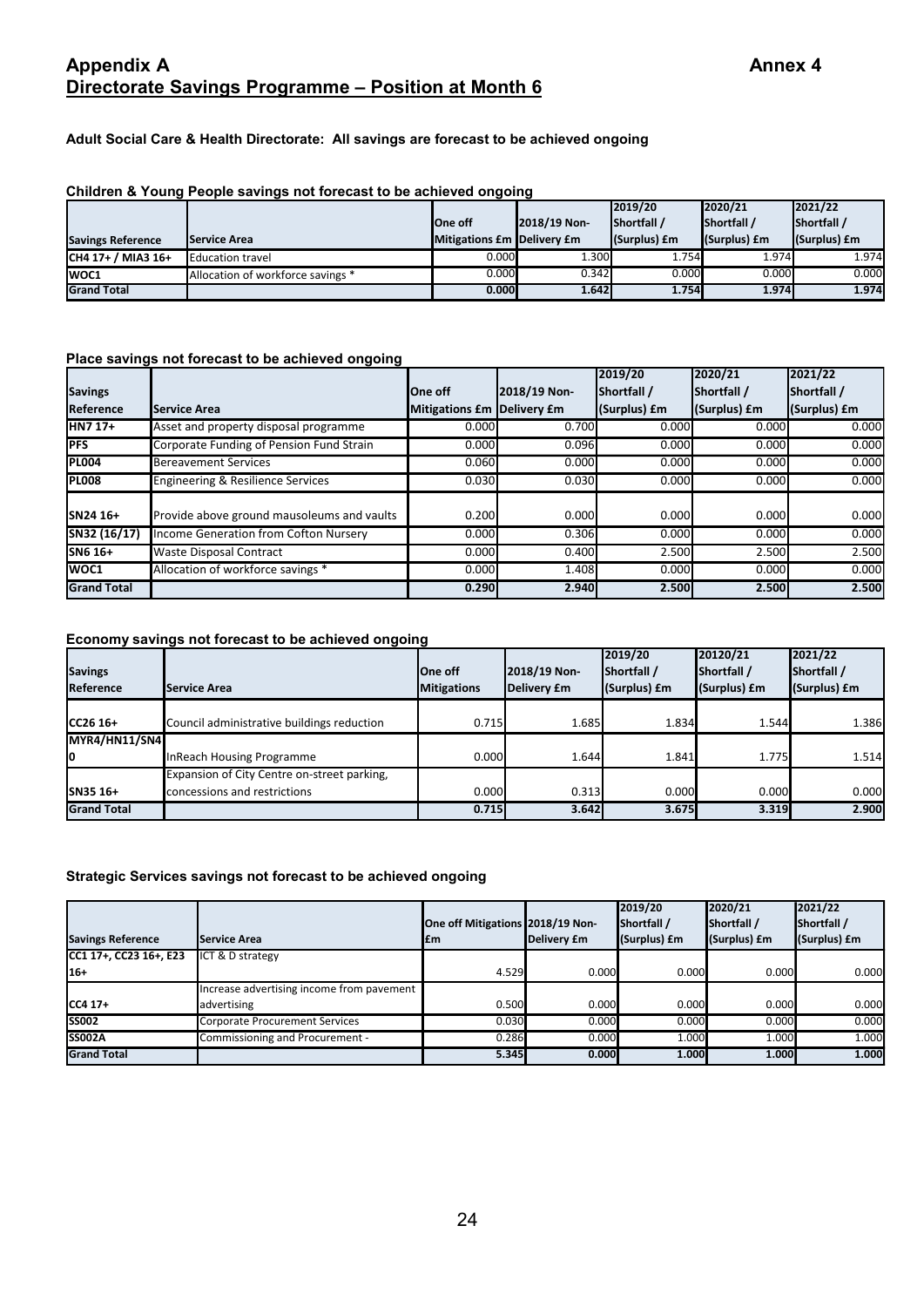#### **Human Resources savings not forecast to be achieved ongoing**

|                          |                                   |                                  |             | 2019/20      | 2020/21      | 2021/22      |
|--------------------------|-----------------------------------|----------------------------------|-------------|--------------|--------------|--------------|
|                          |                                   | One off Mitigations 2018/19 Non- |             | Shortfall /  | Shortfall    | Shortfall /  |
| <b>Savings Reference</b> | <b>Service Area</b>               | l£m                              | Delivery £m | (Surplus) £m | (Surplus) £m | (Surplus) £m |
| IWOC1                    | Allocation of workforce savings * | 0.204                            | 0.000       | 0.000        | 0.000        | 0.000        |
| <b>Grand Total</b>       |                                   | 0.204                            | 0.000       | 0.000        | 0.000        | 0.000        |

#### **Finance & Governance savings not forecast to be achieved ongoing**

|                    |                              |                            |              | 2019/20          | 2020/21          |                         |
|--------------------|------------------------------|----------------------------|--------------|------------------|------------------|-------------------------|
| <b>Savings</b>     |                              | <b>IOne off</b>            | 2018/19 Non- | <b>Shortfall</b> | <b>Shortfall</b> | <b>2021/22 Shortall</b> |
| Reference          | Service Area                 | Mitigations £m Delivery £m |              | (Surplus) £m     | $(Surplus)$ $Em$ | / (Surplus) £m          |
|                    | Impact of reduced numbers of |                            |              |                  |                  |                         |
| $CC1317+$          | councillors                  | 0.025                      | 0.000        | 0.000            | 0.000            | 0.000                   |
| <b>FG002</b>       | Birmingham Audit             | 0.002                      | 0.000        | 0.000            | 0.000            | 0.000                   |
| <b>Grand Total</b> |                              | 0.027                      | 0.000        | 0.000            | 0.000            | 0.000                   |

#### **Chief Executive & Assistant Chief Executive Directorate: All savings are forecast to be achieved ongoing**

#### **Corporate savings not forecast to be achieved ongoing**

|                          |                                 | lOne off           |              | 2019/20      | 2020/21      | 2021/22      |
|--------------------------|---------------------------------|--------------------|--------------|--------------|--------------|--------------|
|                          |                                 | <b>Mitigations</b> | 2018-19 Non- | Shortfall/   | Shortfall/   | Shortfall/   |
| <b>Savings Reference</b> | <b>Service Area</b>             | <b>Em</b>          | Delivery £m  | (Surplus) £m | (Surplus) £m | (Surplus) £m |
| <b>CC001</b>             | Review of senior structures     | 0.000              | 0.300        | 0.000        | 0.000        | 0.000        |
| SS012                    | Commercialisation               | 0.000              | 1.105        | 0.000        | 0.000        | 0.000        |
| WOC1                     | Allocation of Workforce Savings | 0.000              | 0.104        | 0.143        | 0.187        | 0.187        |
| <b>Grand Total</b>       |                                 | 0.000              | 1.509        | 0.143        | 0.187        | 0.187        |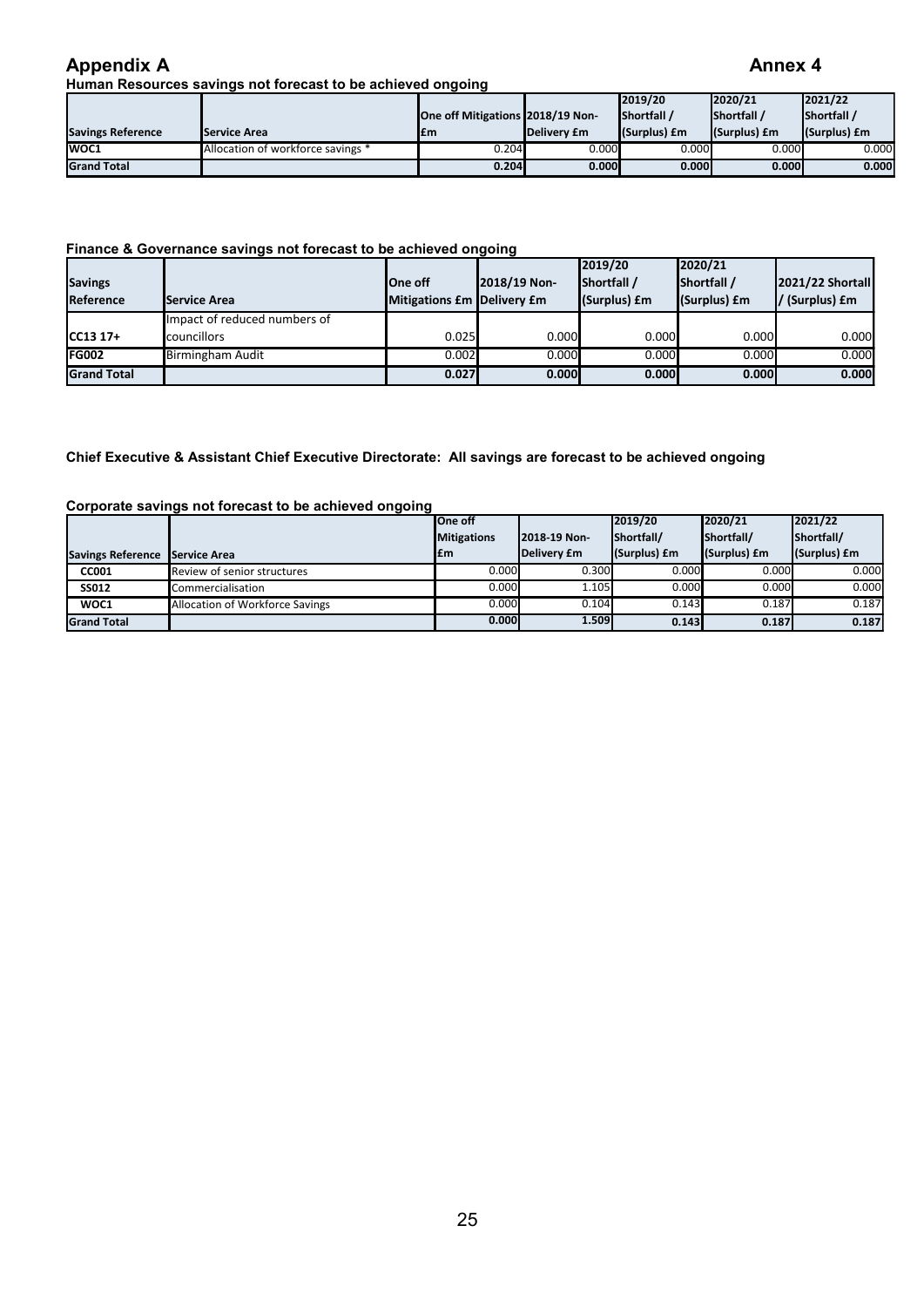#### **Appendix A Annex 5 6. Use of Reserves**

- **6.1** In line with the Council Plan and Budget 2018+ agreed in February 2018, the Council is planning for the strategic use of £30.5m of Corporate Reserves in 2018/19.
- **6.2** In addition, there are both planned uses of and contributions to Other Reserves. A net contribution of £1.9m to Other Reserves was assumed as part of setting the budget.
- **6.3** There has been no change to the planned strategic use of Reserves to balance the budget.
- **6.4** There is a £6.6m net reduction in the forecast use of other Reserves, as can be seen in Table 7 below. It is made up by the following:
	- £0.5m use of the Capital Fund
	- £1.5m use of Commonwealth Games Reserve
	- £0.6m increase in use of Grant Reserves
	- £19.1m increase in contributions to Grant Reserves
	- £10.3m increase in use of other Earmarked Reserves
	- £0.9m increase in Contribution to Other Earmarked Reserves
	- £0.6m reduction in Repayment of Schools Balances.

Further details are provided below:

### **Capital Fund (£0.5m Use)**

**6.5** Revenue costs of £0.5m related to the sale of Innovation Birmingham Group agreed by Cabinet  $8<sup>th</sup>$  March 2018 are proposed to be met by the capital fund, as agreed by Cabinet on 8th March 2018.

### **Commonwealth Games Reserve (£1.5m Use)**

**6.6** There is a lower than anticipated contribution to the Commonwealth Games Contingency Reserve of £1.5m, following the decision of Cabinet on 26<sup>th</sup> June 2018 to approve a Revenue budget of £1.5m funded from the Commonwealth Games Reserve.

#### **Use of Grant Reserves (£0.6m net increase in Use)**

- **6.7** Adult Social Care & Health is planning to use £2.5m less Improved Better Care Fund (iBCF) Reserves than budgeted.
- **6.8** Economy is planning to use £2.6m of Grant Reserves.
- **6.9** There is a net additional use of £0.5m of Grant Reserves.

#### **Contributions to Grant Reserves (£19.1m net increase in Contributions)**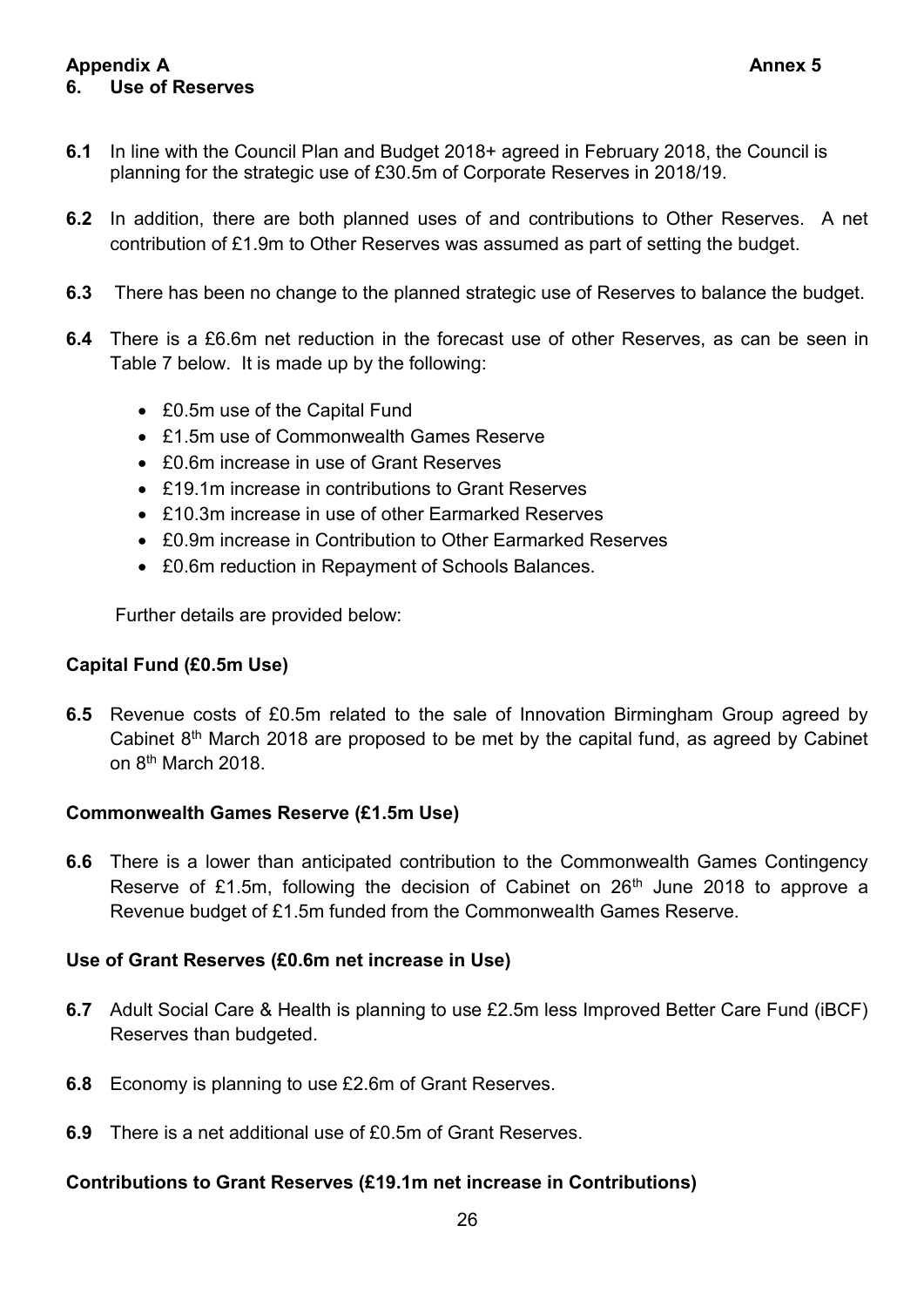**6.10** Economy is contributing £19.1m to Grant Reserves.

#### **Use of Other Earmarked Reserves (£10.3m net increase in Use)**

- **6.11** Place plan to use reserves of £1.0m relating to the Local Investment Fund (LIF). Expenditure on projects in relation to this, which include conditions of grant aid, will be completed in 2018/19 for which this funding has been specifically set aside.
- **6.12** At outturn there was a £2.1m corporate contribution to reserves relating to Business Rates compensatory grants which will be used to offset a shortfall as a result of downwards adjustments to these grants by Central Government in 2018/19 as a result of a calculation error on their part. This shortfall became apparent after the budget for 2018/19 was set.
- **6.13** Business Rates Top Up Grant that was used in setting the budget for 2017/18 was based on estimated Business Rates Rateable Values used in the Government Calculations for the Final settlement for that year. The 2017/18 Business Rates Top Up Grant was adjusted by Central Government and was included as part of the Final settlement for 2018/19. The Council was made aware of this additional grant of £1.8m towards the end of the year. The Council elected to carry this additional grant forwards to be used in setting the budget for 2018/19.
- **6.14** Economy plan to use Policy Contingency underspends from Outturn 2017/18 of £3.9m in total. This relates to the Mobile Investment Fund (£2.1m), Youth Strategy (£0.3m), Youth Promise (£0.1m), HS2 (£0.3m), and Birmingham Jobs Fund (£1.1m).
- **6.15** Children & Young People plan to use £1.2m Ring Fenced Reserves related to Special Educational Needs.
- **6.16** There is a proposed appropriation from Other Earmarked Reserves of £0.2m in relation to the Collective Investment Fund held on behalf of the WMCA whilst the WMCA awaited receipt of borrowing powers.
- **6.17** There is a proposed use of Policy Contingency underspends brought forward from Outturn 2017/18 of £0.2m in relation to the Community Investment Tax Relief (CITR) / Social Investment Tax Relief (SITR) - Arts Fund. This was approved by Cabinet in October 2016.
- **6.18** Economy is planning to use £1.0m of other Earmarked Reserves.

#### **These uses of Reserves are partially offset by the following:**

**6.19** Finance & Governance is not using a budgeted appropriation from Reserves of £0.9m for the phased introduction of the new structure or a budgeted appropriation from Reserves of £0.3m for Audit, thus reducing its underspend by £1.2m.

#### **Contributions to Other Earmarked Reserves (£0.9m net increase in Contributions)**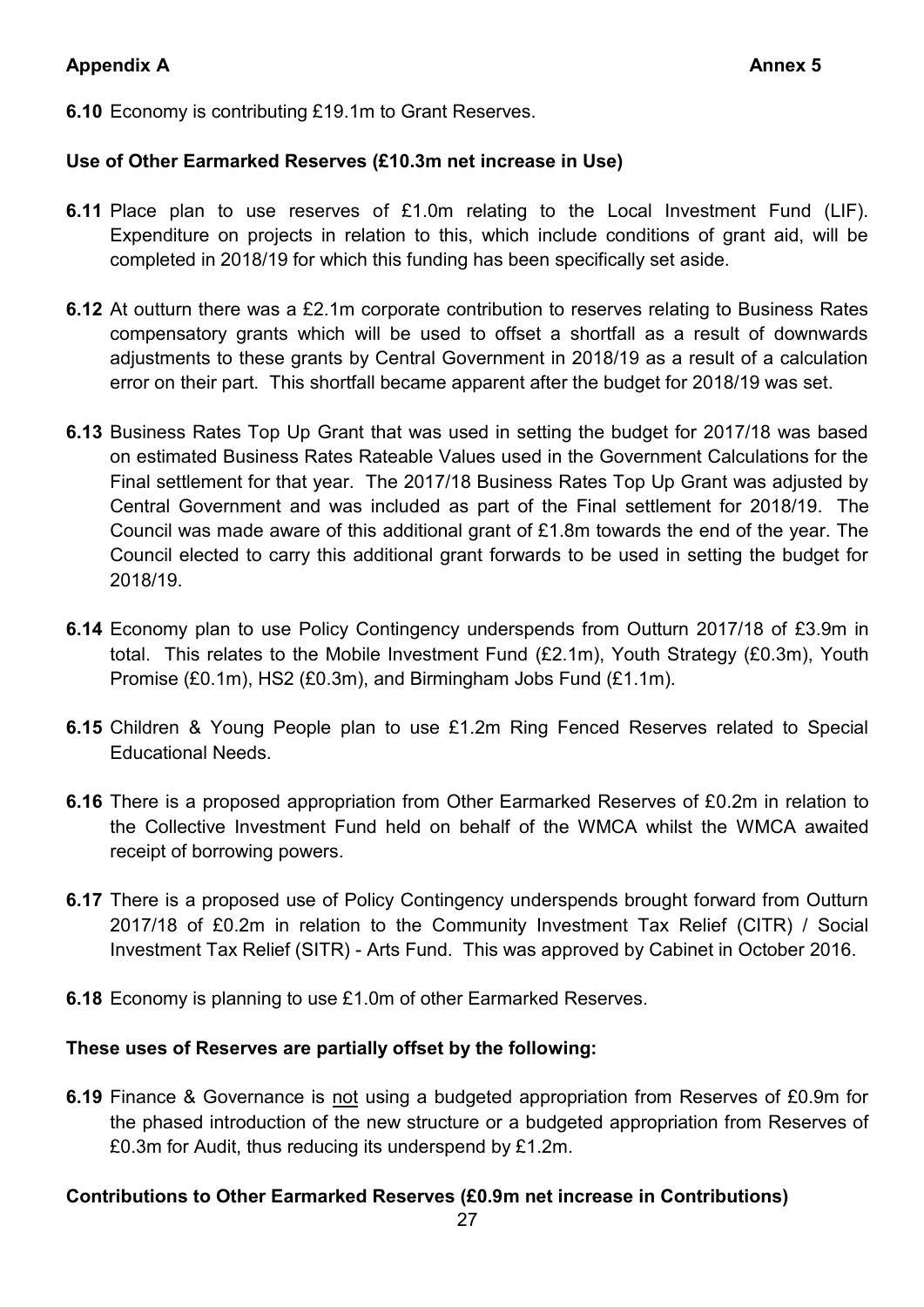- **6.20** Economy is contributing £1.6m to other Earmarked Reserves.
- **6.21** Strategic Services is not making a planned contribution of £0.7m to the World Indoor Athletics (WIA) Negative Reserve in order to mitigate lower than anticipated outdoor advertising income. The Directorate is expected to generate extra income on outdoor advertising or find alternative ways to make repayment to the negative reserve.

#### **Schools Balances (£0.6m reduction in Contribution)**

**6.22** Children & Young People is deferring budgeted repayment of £0.6m to schools balances.

#### **Requests for access to Reserves:**

It is proposed that Cabinet approve the following uses of Earmarked Reserves:

- **6.23** The use of Policy Contingency underspends brought forward from Outturn 2017/18 of £0.2m in relation to the Community Investment Tax Relief (CITR) / Social Investment Tax Relief (SITR) - Arts Fund. This was previously approved by Cabinet in October 2016.
- **6.24** The use of Policy Contingency underspends brought forward from Outturn 2017/18 of £0.3m in relation to Youth Strategy in Economy (of which £0.1m is required for 2019/20).
- **6.25** The use of Policy Contingency underspends brought forward from Outturn 2017/18 of £0.1m in relation to Youth Promise in Economy.
- **6.26** The use of Policy Contingency underspends brought forward from Outturn 2017/18 of £0.3m in relation to HS2 in Economy.
- **6.27** The use of Policy Contingency underspends brought forward from Outturn 2017/18 of £1.1m in relation to Birmingham Jobs Fund in Economy.
- **6.28** The use of Policy Contingency underspends brought forward from Outturn 2017/18 of £2.1m in relation to the Mobile Investment Fund in Economy.
- **6.29** The proposed appropriation from Other Earmarked Reserves of £0.2m in relation to the Collective Investment Fund held on behalf of the West Midlands Combined Authority (WMCA) whilst the WMCA awaited receipt of borrowing powers.
- **6.30** In line with the report in relation to the sale of Innovation Birmingham Group agreed by Cabinet 8<sup>th</sup> March 2018, revenue costs of £0.5m related to the transaction are met by the capital fund.
- **6.31** The use of reserves of £1.0m relating to the Local Investment Fund (LIF), as referred to in paragraph 6.11.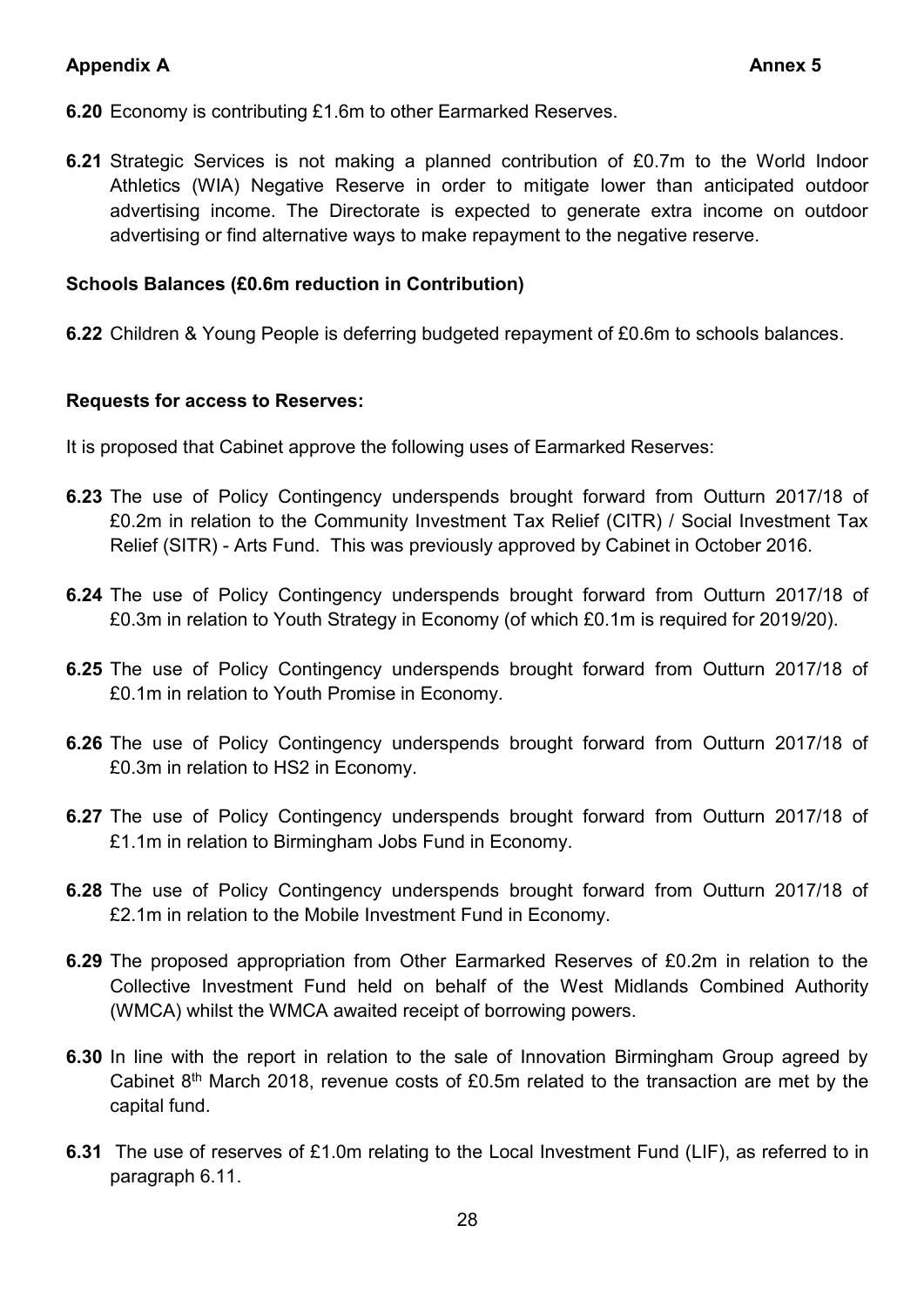**6.32** The use of £2.1m of Business Rates Reserves, as referred to in paragraph 6.12.

- **6.33** The use of £1.8m of Top Up Grant Reserves, as referred to in paragraph 6.13.
- **6.34** The use by Economy of £1.0m of other Earmarked Reserves, of which £0.9m is related to the Youth Promise Plus project.
- **6.35** A contribution to Other Earmarked Reserves of £0.048m by Economy relating to compensation received for 10 years for the loss of parking bays.

Table 7 below shows the forecast use of Reserves in 2018/19 and Table 8 shows the forecast impact on Reserves balances. Both tables assume the reserves movements identified above are approved.

#### **Table 7 (Use of)/Contribution to Reserves as at Month 6**

|                                                          |                     | <b>Year End</b>       |          |
|----------------------------------------------------------|---------------------|-----------------------|----------|
|                                                          | <b>Planned Base</b> | <b>Forecast as at</b> |          |
|                                                          | <b>Budget</b>       | Month 6               | Variance |
|                                                          | £m                  | £m                    | £m       |
| <b>Corporate Reserves</b>                                |                     |                       |          |
| Use of Organisational Transition Reserve (PFS)           | (3.902)             | (3.902)               | 0.000    |
| Use of Financial Resilience Reserve                      | (11.575)            | (11.575)              | 0.000    |
| Use of One Off Resources from Previous Years             | (13.250)            | (13.250)              | 0.000    |
| <b>Treasury Management</b>                               | (1.815)             | (1.815)               | 0.000    |
| <b>Strategic Use of Reserves</b>                         | (30.542)            | (30.542)              | 0.000    |
| Contribution to / (Use of) Capital Fund                  | 3.326               | 2.821                 | (0.505)  |
| <b>Business Rates Appeals</b>                            | 9.349               | 9.349                 | 0.000    |
| <b>Cyclical Maintenance</b>                              | 2.540               | 2.540                 | 0.000    |
| Commonwealth Games Contingency Reserve                   | 4.746               | 3.254                 | (1.492)  |
| Other (Use of)/Contribution to Reserves                  | 19.961              | 17.964                | (1.997)  |
| <b>Sub Total (Use of)/Contribution to Reserves</b>       | (10.581)            | (12.578)              | (1.997)  |
| Repayments - Borrowing Highways PFI                      | 0.985               | 0.985                 | 0.000    |
| <b>Total Corporate (Use of)/Contribution to Reserves</b> | (9.596)             | (11.593)              | (1.997)  |
|                                                          |                     |                       |          |
| <b>Other Reserves</b>                                    |                     |                       |          |
| <b>Use of Grant Reserves</b>                             | (17.894)            | (18.520)              | (0.626)  |
| <b>Contribution to Grant Reserves</b>                    | 1.477               | 20.622                | 19.145   |
| Use of Other Earmarked Reserves                          | (5.548)             | (15.849)              | (10.300) |
| <b>Contribution to Other Earmarked Reserves</b>          | 2.364               | 3.297                 | 0.933    |
| Repayment of Schools' Balances                           | 0.600               | 0.000                 | (0.600)  |
| Use of Carry Forward Balances                            | (0.025)             | (0.025)               | 0.000    |
| <b>Total Other (Use of)/Contribution to Reserves</b>     | (19.027)            | (10.475)              | 8.552    |
| <b>Total (Use of)/Contribution to Reserves</b>           | (28.623)            | (22.068)              | 6.555    |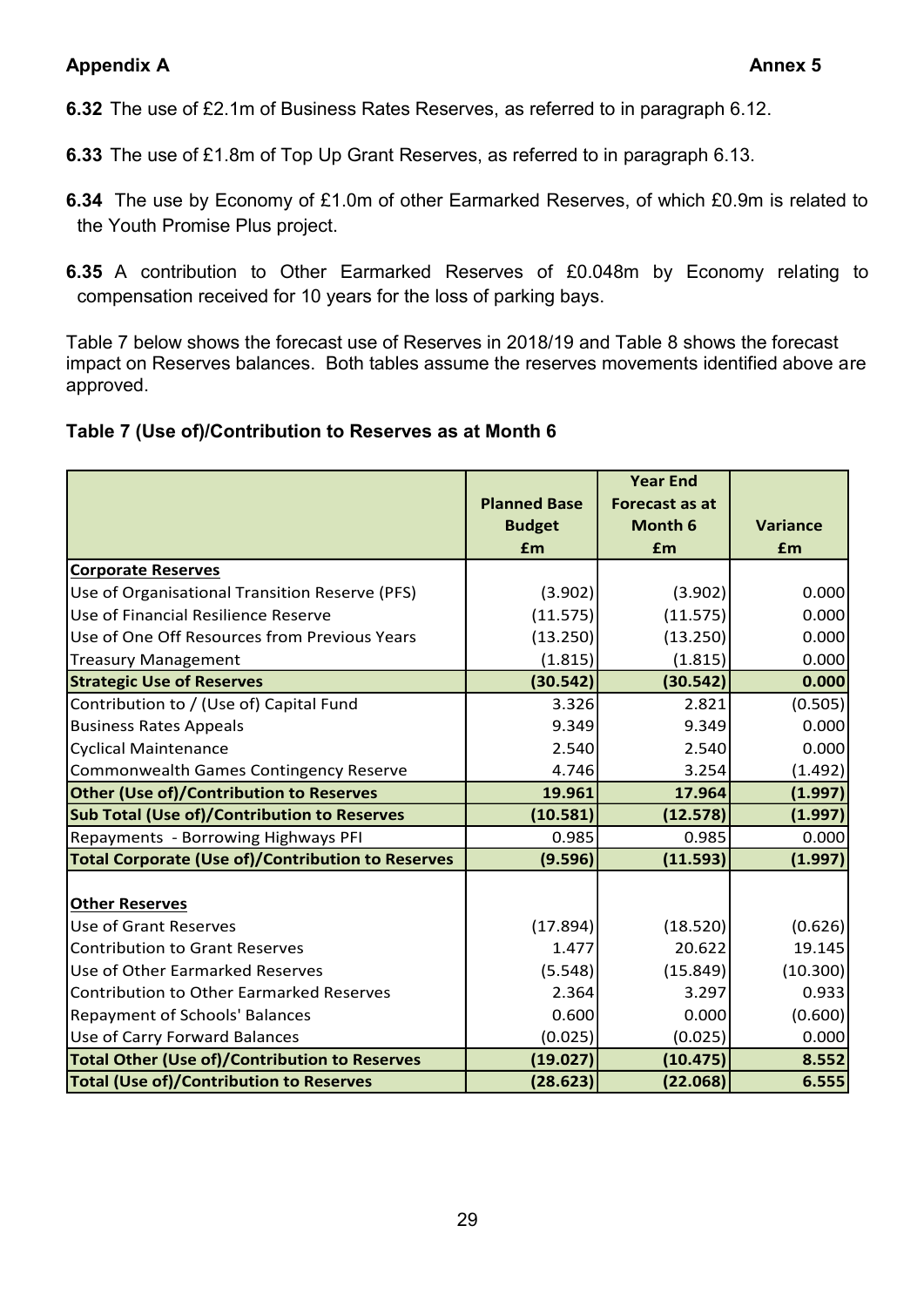#### **Appendix A Annex 5 Table 8 Forecast Impact on Reserve Balances**

|                                           | <b>Outturn</b><br>2017/18<br>£m | <b>Planned Base</b><br><b>Budget</b><br>(Use)/Contribut<br>ion to Reserves<br>£m | (Use)/Contrib<br>ution to<br><b>Reserves</b><br>Approved at<br><b>Outturn</b><br>$\mathbf{f}$ m | <b>Further</b><br>(Use)/Contrib<br>ution to<br><b>Reserves</b><br>Approved in<br>Year<br>£m | <b>Forecast</b><br><b>Balance as at</b><br>31 March 2019<br>$\mathbf{f}$ m |
|-------------------------------------------|---------------------------------|----------------------------------------------------------------------------------|-------------------------------------------------------------------------------------------------|---------------------------------------------------------------------------------------------|----------------------------------------------------------------------------|
| Organisational Transition Reserve         | 41.486                          | (3.902)                                                                          | 0.000                                                                                           | 0.000                                                                                       | 37.584                                                                     |
| Financial Resilience Reserve              | 98.283                          | (11.575)                                                                         | 0.000                                                                                           | 0.000                                                                                       | 86.708                                                                     |
| <b>Strategic Other Earmarked Reserves</b> | 74.344                          | 4.896                                                                            | 0.000                                                                                           | (1.997)                                                                                     | 77.243                                                                     |
| <b>General Fund Balance</b>               | 28.944                          | 0.000                                                                            | 0.000                                                                                           | 0.000                                                                                       | 28.944                                                                     |
| <b>Grant Reserves</b>                     | 171.984                         | (15.432)                                                                         | (2.401)                                                                                         | 20.920                                                                                      | 175.071                                                                    |
| <b>Other Earmarked Reserves</b>           | 56.513                          | (3.185)                                                                          | (9.880)                                                                                         | 0.513                                                                                       | 43.961                                                                     |
| Schools' Reserves                         | 35.827                          | 0.600                                                                            | 0.000                                                                                           | (0.600)                                                                                     | 35.827                                                                     |
| <b>Carry Forward Balances</b>             | 1.755                           | (0.025)                                                                          | 0.000                                                                                           | 0.000                                                                                       | 1.730                                                                      |
|                                           | 509.136                         | (28.623)                                                                         | (12.281)                                                                                        | 18.836                                                                                      | 487.068                                                                    |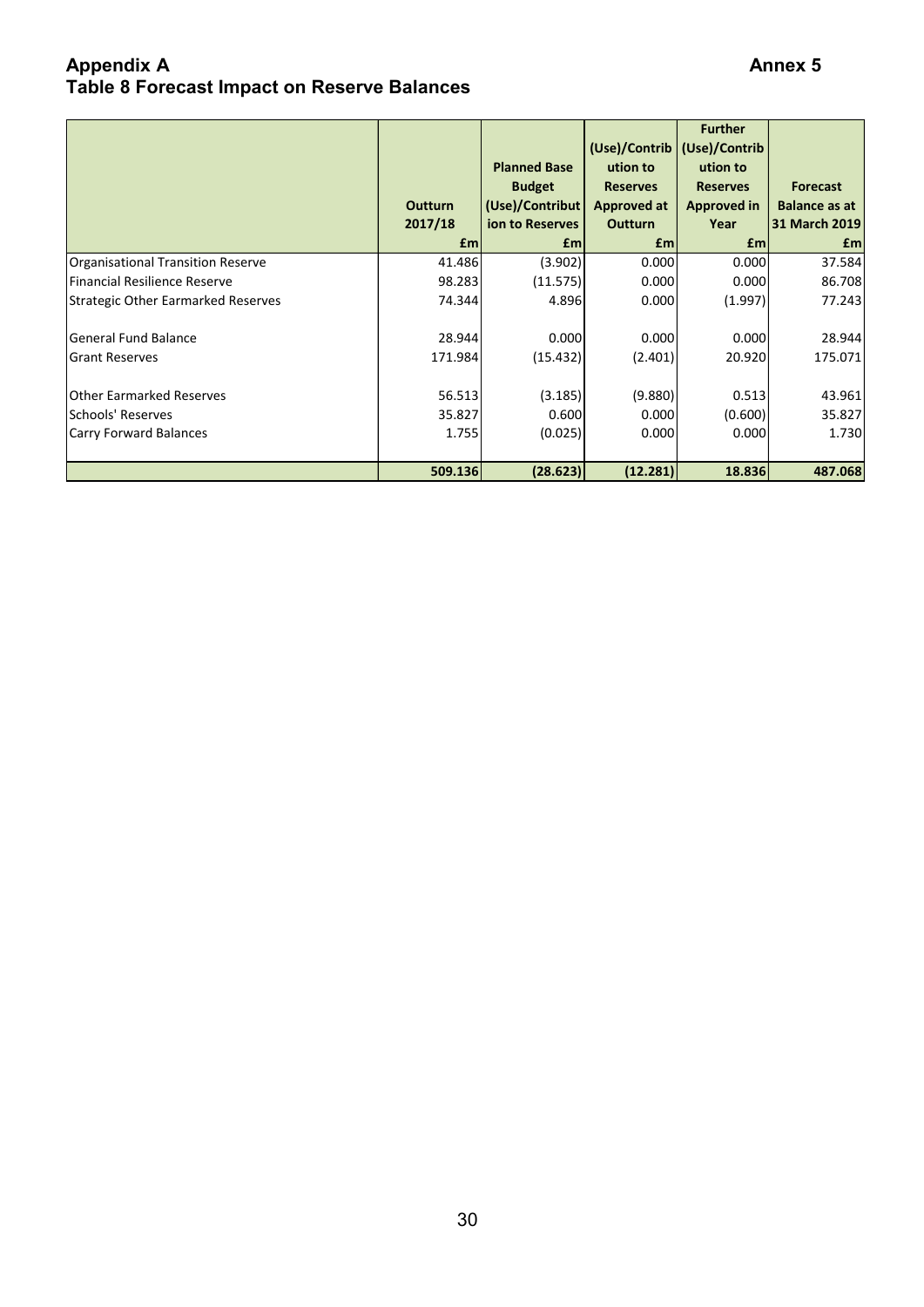#### **Write-off of Irrecoverable Housing Benefit, Council Tax and Business Rates**

#### **a. Irrecoverable Housing Benefit**

In circumstances where Housing Benefit overpayments are identified as not being recoverable, or where recovery is deemed uneconomic, the City Council's Financial Regulations and delegated powers allow for these overpayments and income to be written off. All possible avenues must be exhausted before such write offs are considered. Amounts already written off will still be pursued should those owing the Council money eventually be located or return to the city.

The cost to the Council of writing off these irrecoverable sums will be charged to the City Council's provision set up for this purpose, which includes sums set aside in previous years to meet this need. There is no direct effect on the revenue account.

In 2018/19, from  $1<sup>st</sup>$  July up to  $30<sup>th</sup>$  September 2018, further items falling under this description in relation to Benefit overpayments have been written off under delegated authority. The table below details the total approved gross value of these amounts written off of £0.8m, which Members are asked to note.

| Age analysis                   | Up To<br>2012/13 | 2013/14 to<br>2015/16 | 2016/17 to<br>2018/19 | <b>Total</b> |
|--------------------------------|------------------|-----------------------|-----------------------|--------------|
|                                | £m               | £m                    | £m                    | £m           |
| <b>Benefit</b><br>Overpayments | 0.035            | 0.098                 | 0.695                 | 0.828        |
|                                |                  |                       |                       |              |
| <b>Total</b>                   | 0.035            | 0.098                 | 0.695                 | 0.828        |

 Section (d) of this Appendix gives a more detailed age analysis of overpayments and income written off.

#### **b. Irrecoverable Council Tax & Business Rates**

All Council Tax and Business Rates are due and payable. However, there are certain instances where the amount of the bill needs to be either written off or reduced (e.g. where people have absconded, have died, have become insolvent or it is uneconomical to recover the debt).

If an account case is subject to this, then consideration is given to write the debt off subject to the requirement to consider all options to recover the debt, prior to submitting for write off. However, once an account has been written off, if the debtor becomes known to the Revenues Service at a later date, then the previously written off amount will be reinstated and pursued.

In respect of Business Rates, where a liquidator is appointed, a significant period of time is taken to allow for the company's affairs to be finalised and to subsequently determine if any monies are available to be paid to creditors. Once it is established this is not to happen, a final search of Companies House is undertaken to confirm the company has been dissolved.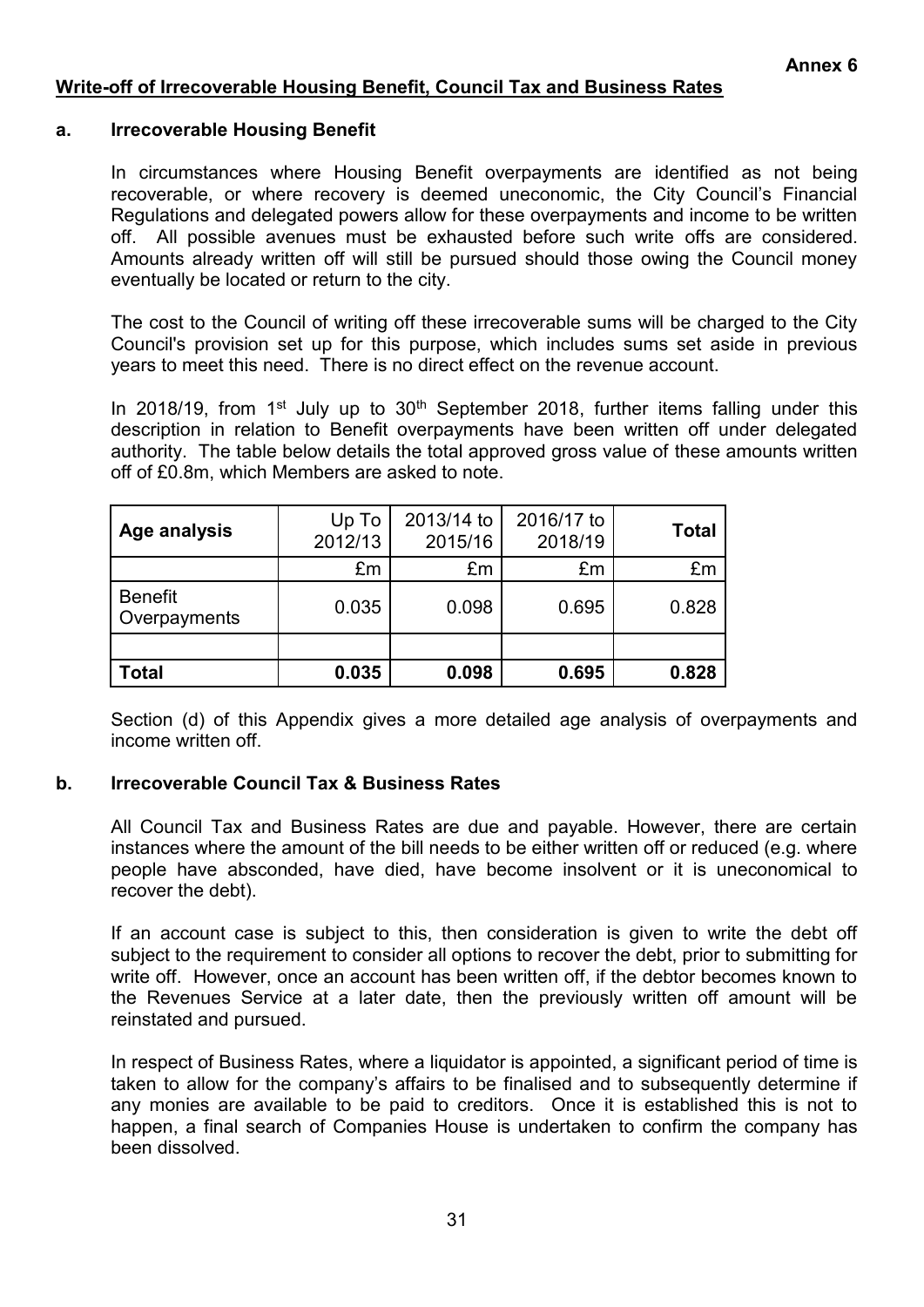#### **Annex 6**

Cabinet are requested to approve the writing off of business rates debts to the Council which are greater than £0.025m, totalling £2.02m as detailed in Section (c) of this Appendix. Further information in respect of these is available on request.

In 2018/19, from  $1<sup>st</sup>$  July 2018 to  $30<sup>th</sup>$  September 2018, further items falling under this description have been written off under delegated authority. The table below details the total approved gross value of these amounts written off of £3.2m for Council Tax and £1.2m for Business Rates, which Members are asked to note.

| <b>Age analysis</b>   | Up To<br>2012/13 | 2013/14-<br>2015/16 | 2016/17-<br>2018/19 | <b>Total</b> |
|-----------------------|------------------|---------------------|---------------------|--------------|
|                       | £m               | £m                  | £m                  | £m           |
| Council Tax           | 3.171            |                     |                     | 3.171        |
| <b>Business Rates</b> | 1.169            |                     |                     | 1.169        |
| <b>TOTAL</b>          | 4.340            |                     |                     | 4.340        |

 Section (e) of this Appendix gives a more detailed age analysis of overpayments and income written off.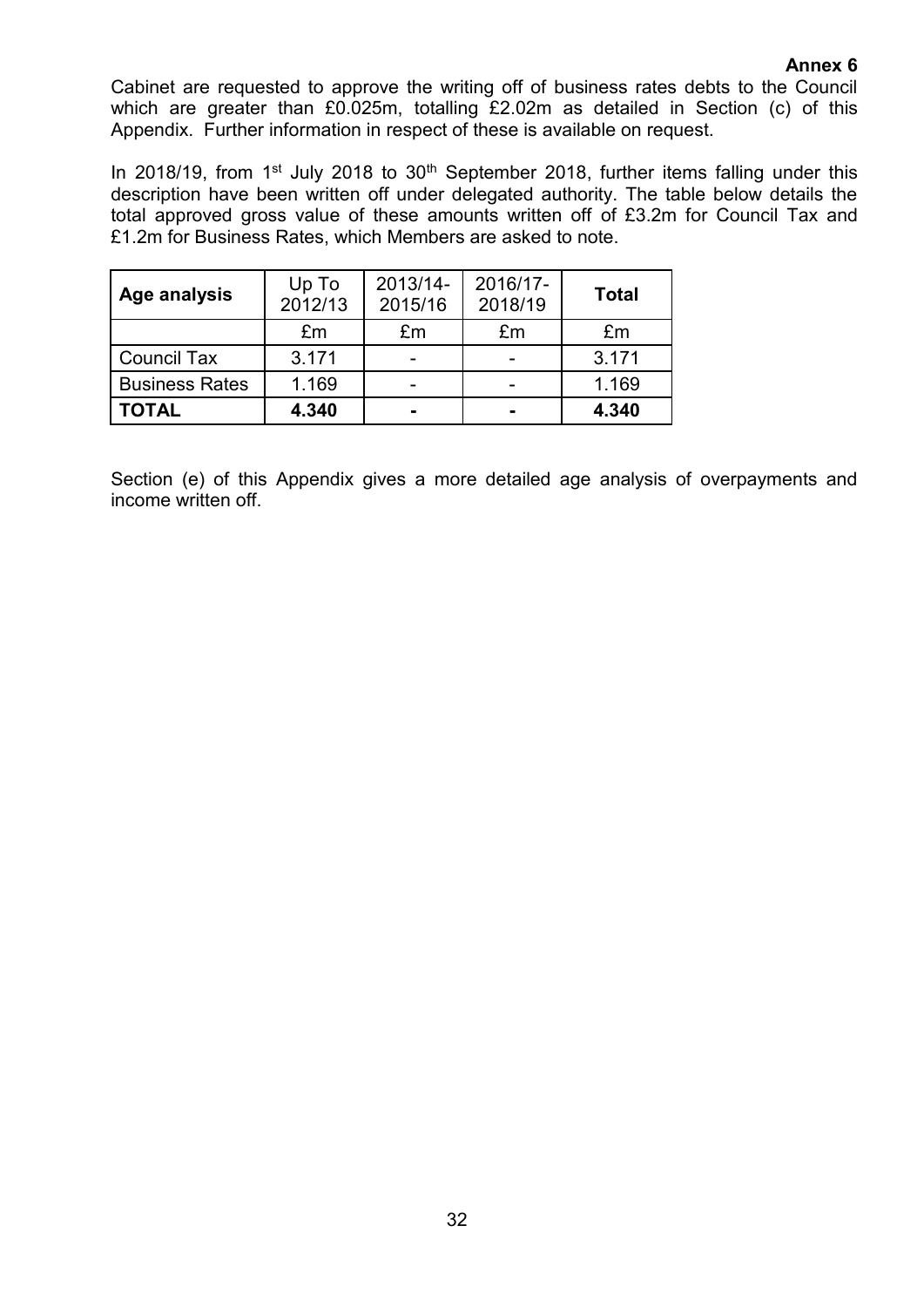## **c. Write Offs**

#### **Business Rates**

|                | <b>Supporting Information</b>                                                                            |                   |
|----------------|----------------------------------------------------------------------------------------------------------|-------------------|
| Case           | <b>Business Rates</b>                                                                                    | <b>Total Debt</b> |
| No.            | Further information in respect of the Business Rates Write Offs listed below is available<br>on request. |                   |
|                | Liability Period(s)/Account Ref Number(s)                                                                |                   |
| 1              | Property 1 - Business Rates due for the period 02/04/08 to 10/12/08 - 6004326883 - £57,322.18            | £85,983.27        |
|                | Property 2 - Business Rates due for the period 02/04/08 to 10/12/08 - 6004371924 - £28,661.09            |                   |
|                | Liability Period(s)/Account Ref Number(s)                                                                |                   |
| $\overline{2}$ | Business Rates due for the period 01/04/08 to 31/12/10 - 6003608335                                      | £29,833.06        |
|                | Liability Period(s)/Account Ref Number(s)                                                                |                   |
| 3              | Business Rates due for the period 01/01/09 to 31/10/10 - 6004498031                                      | £31,878.72        |
|                | Liability Period(s)/Account Ref Number(s)                                                                |                   |
| 4              | Property 1 - Business Rates due for the period 01/04/08 to 31/08/09 - 6004587084 - £26,612.05            | £31,707.65        |
|                | Property 2 - Business Rates due for the period 01/10/08 to 31/08/09 - 6004587197 - £5,095.60             |                   |
|                | Liability Period(s)/Account Ref Number(s)                                                                |                   |
| 5              | Business Rates due for the period 01/10/08 to 15/09/10 - 6004638220                                      | £57,532.24        |
|                | Liability Period(s)/Account Ref Number(s)                                                                |                   |
|                | Property 1 - Business Rates due for the period 17/06/08 to 31/07/11 - 6004720852 - £18,302.31            |                   |
| 6              | Property 2 - Business Rates due for the period 01/02/10 to 28/09/11 - 6004677676 - £8,172.93             | £29,011.44        |
|                | Property 3 - Business Rates due for the period 01/08/10 to 03/06/11 - 6004623776 - £2,536.20             |                   |
|                | Liability Period(s)/Account Ref Number(s)                                                                |                   |
|                | Property 1 - Business Rates due for the period 01/04/10 to 20/07/15 - 6004594669 - £15,061.08            |                   |
| 7              | Property 2 - Business Rates due for the period 01/04/10 to 20/07/15 - 6004685812 - £8,847.29             | £29,178.96        |
|                | Property 3 - Business Rates due for the period 01/04/08 to 20/07/15 - 6004798978 - £5,270.59             |                   |
|                | Liability Period(s)/Account Ref Number(s)                                                                |                   |
| 8              | Business Rates due for the period 20/02/09 to 22/08/11 - 6004824735                                      | £40,575.41        |
|                | Liability Period(s)/Account Ref Number(s)                                                                |                   |
| 9              | Business Rates due for the period 02/02/09 to 02/12/11 - 6004826491                                      | £99,632.39        |
|                | Liability Period(s)/Account Ref Number(s)                                                                |                   |
| 10             | Business Rates due for the period 01/04/08 to 22/12/13 - 6004905939                                      | £63,640.66        |
| 11             | Liability Period(s)/Account Ref Number(s)                                                                | £36,495.43        |
|                | Business Rates due for the period 12/08/08 to 23/12/12 - 6004912365                                      |                   |
|                | Liability Period(s)/Account Ref Number(s)                                                                |                   |
| 12             | Property 1 - Business Rates due for the period 01/04/08 to 14/10/12 - 6003696653 - £94,407.65            | £101,339.05       |
|                | Property 2a - Business Rates due for the period 06/03/13 to 15/01/14 - 6005155377 - £4,594.14            |                   |
|                | Property 2b - Business Rates due for the period 30/05/14 to 06/11/14 - 6005280766 - £2,337.26            |                   |
| 13             | Liability Period(s)/Account Ref Number(s)                                                                | £59,024.22        |
|                | Property 1 - Business Rates due for the period 31/03/09 to 29/06/10 - 6004646239                         |                   |
|                | Liability Period(s)/Account Ref Number(s)                                                                | £28,607.27        |
| 14             | Business Rates due for the period 16/02/09 to 30/04/12 - 6004933413                                      |                   |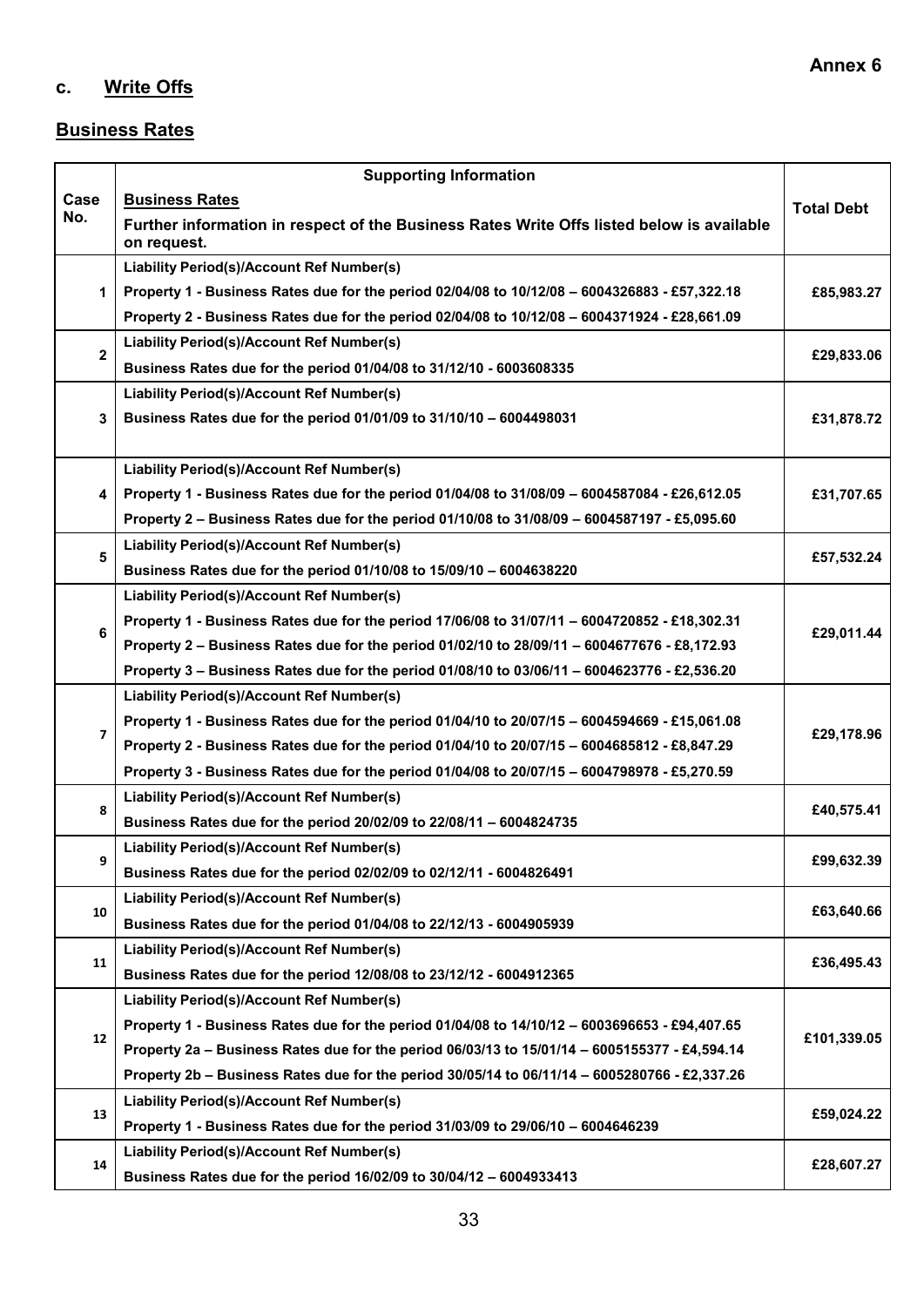|    |                                                                                                | Annex 6     |
|----|------------------------------------------------------------------------------------------------|-------------|
| 15 | Liability Period(s)/Account Ref Number(s)                                                      | £46,096.86  |
|    | Business Rates due for the period 01/04/09 to 30/11/12 - 6003234244                            |             |
| 16 | Liability Period(s)/Account Ref Number(s)                                                      | £58,864.97  |
|    | Business Rates due for the period 01/04/09 to 31/03/13 - 6004171720                            |             |
|    | Liability Period(s)/Account Ref Number(s)                                                      |             |
| 17 | Property 1a - Business Rates due for the period 15/07/09 to 31/10/11 - 6005431736 - £65,550.26 | £107,022.06 |
|    | Property 1b - Business Rates due for the period 09/11/11 to 31/03/12 - 6005431667 - £41,471.80 |             |
|    | Liability Period(s)/Account Ref Number(s)                                                      |             |
| 18 | Business Rates due for the period 15/05/09 to 16/01/11 - 6004655376                            | £43,371.60  |
|    | Liability Period(s)/Account Ref Number(s)                                                      |             |
| 19 | Business Rates due for the period 10/05/11 to 24/03/17 - 6004420186                            | £101,471.04 |
|    | Liability Period(s)/Account Ref Number(s)                                                      |             |
| 20 | Business Rates due for the period 29/06/09 to 11/02/10 - 6004495452                            | £40,763.24  |
|    | Liability Period(s)/Account Ref Number(s)                                                      |             |
| 21 | Business Rates due for the period 02/01/09 to 31/08/13 - 6004462928                            | £67,421.36  |
|    | Liability Period(s)/Account Ref Number(s)                                                      |             |
| 22 | Business Rates due for the period 15/06/09 to 27/09/11 - 6004509066                            | £28,885.86  |
|    | Liability Period(s)/Account Ref Number(s)                                                      |             |
| 23 | Business Rates due for the period 01/07/09 to 01/09/10 - 6004510858                            | £39,496.59  |
|    | Liability Period(s)/Account Ref Number(s)                                                      |             |
|    | Property 1 - Business Rates due for the period 01/07/09 to 31/03/10 - 6004494813 - £11,015.47  |             |
|    | Property 2 - Business Rates due for the period 01/04/10 to 31/03/11 - 6004494824 - £8,567.98   |             |
| 24 | Property 3 - Business Rates due for the period 01/07/09 to 03/10/10 - 6004494835 - £17,677.48  | £112,188.27 |
|    | Property 4 - Business Rates due for the period 10/12/09 to 19/09/10 - 6004760143 - £70,467.77  |             |
|    | Property 5 - Business Rates due for the period 10/12/09 to 19/09/10 - 6004760223 - £4,459.57   |             |
|    | Liability Period(s)/Account Ref Number(s)                                                      |             |
| 25 | Property 1 - Business Rates due for the period 03/03/09 to 14/04/13 - 6004918716 - £36,017.52  | £57,157.43  |
|    | Property 2 - Business Rates due for the period 01/08/11 to 14/04/13 - 6004918749 - £21,139.91  |             |
|    | Liability Period(s)/Account Ref Number(s)                                                      |             |
| 26 | Business Rates due for the period 01/01/10 to 31/01/11 - 6004944421                            | £35,200.30  |
|    | Liability Period(s)/Account Ref Number(s)                                                      |             |
| 27 | Business Rates due for the period 01/09/09 to 31/03/11 - 6004549686                            | £29,530.90  |
|    | Liability Period(s)/Account Ref Number(s)                                                      |             |
| 28 | Business Rates due for the period 01/07/09 to 31/10/11 - 6004739580                            | £63,768.00  |
|    | Liability Period(s)/Account Ref Number(s)                                                      |             |
| 29 | Business Rates due for the period 25/02/10 to 30/06/11 - 6004730469                            | £43,244.22  |
|    | Liability Period(s)/Account Ref Number(s)                                                      |             |
| 30 | Business Rates due for the period 13/02/10 to 03/07/12 - 6004735113                            | £31,769.48  |
|    | Liability Period(s)/Account Ref Number(s)                                                      |             |
| 31 | Business Rates due for the period 01/04/09 to 01/09/11 - 6004772632                            | £40,887.04  |
|    | Liability Period(s)/Account Ref Number(s)                                                      |             |
| 32 | Business Rates due for the period 26/10/09 to 30/01/11 - 6004774752                            | £119,217.56 |
|    | Liability Period(s)/Account Ref Number(s)                                                      |             |
| 33 | Property 1 - Business Rates due for the period 01/11/09 to 28/02/11 - 6004587164 - £22,558.38  | £28,589.76  |
|    |                                                                                                |             |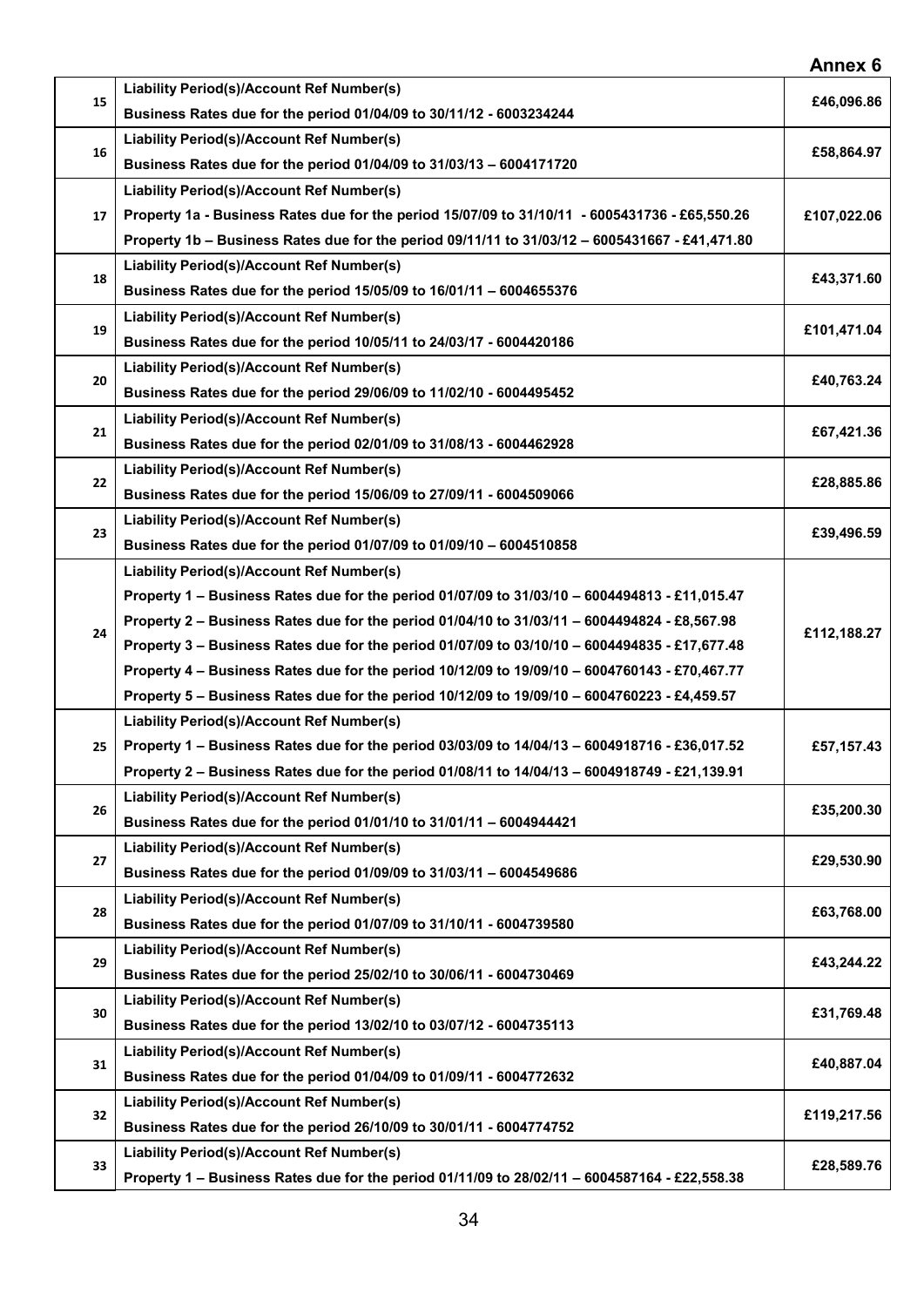|              |                                                                                              | Annex 6       |  |  |  |
|--------------|----------------------------------------------------------------------------------------------|---------------|--|--|--|
|              | Property 2 - Business Rates due for the period 01/11/09 to 16/01/11 - 6004587222 - £6,031.38 |               |  |  |  |
| 34           | Liability Period(s)/Account Ref Number(s)                                                    |               |  |  |  |
|              | Business Rates due for the period 01/04/04 to 29/01/07 - 6004018255                          | £47,876.99    |  |  |  |
| 35           | Liability Period(s)/Account Ref Number(s)                                                    |               |  |  |  |
|              | Business Rates due for the period 11/06/04 to 21/02/05 - 6003619547                          | £31,260.90    |  |  |  |
| 36           | Liability Period(s)/Account Ref Number(s)                                                    |               |  |  |  |
|              | Business Rates due for the period 01/04/08 to 09/10/12 - 6004051421                          | £55,804.96    |  |  |  |
| 37           | Liability Period(s)/Account Ref Number(s)                                                    |               |  |  |  |
|              | Business Rates due for the period 01/04/09 to 28/05/10 - 6004266646                          | £26,463.98    |  |  |  |
| 38           | Liability Period(s)/Account Ref Number(s)                                                    |               |  |  |  |
|              | Business Rates due for the period 25/10/07 to 31/03/11 - 6004405752                          | £36,099.35    |  |  |  |
| <b>TOTAL</b> |                                                                                              | £2,016,892.49 |  |  |  |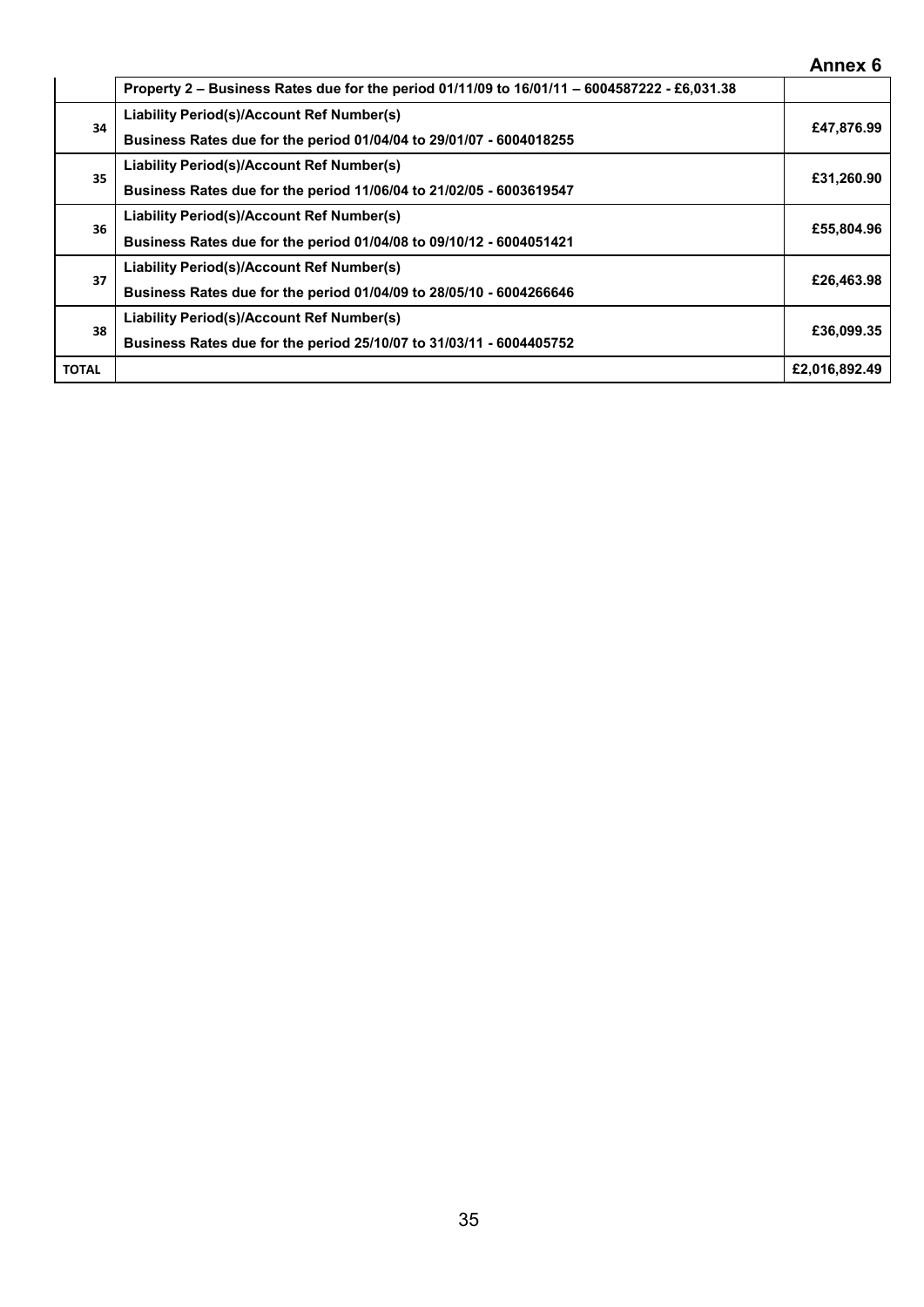**Annex 6** 

## **d. Age analysis of Overpayments and Debts written off under delegated authority by Revenues and Benefits Division**

| <b>Detail</b>                                                               | Pre 2008 | 2008/09 | 2009/10 | 2010/11 | 20011/12 | 2012/13 | 2013/14 | 2014/15 | 2015/16 | 2016/17 | 2017/18  | 2018/19  | <b>Total</b> | No of<br><b>Debtors</b> |
|-----------------------------------------------------------------------------|----------|---------|---------|---------|----------|---------|---------|---------|---------|---------|----------|----------|--------------|-------------------------|
| <b>Housing Benefit</b><br>debts written off<br>under delegated<br>authority | £11,270  | £3,633  | £3,940  | £3,847  | £4,124   | £8,305  | £26,232 | £24,552 | £47,483 | £86,607 | £208,432 | £399,084 | £827,510     | 1690                    |
| <b>TOTAL</b>                                                                | £11,270  | £3,633  | £3,940  | £3,847  | £4,124   | £8,305  | £26,232 | £24,552 | £47,483 | £86,607 | £208,432 | £399,084 | £827,510     | 1690                    |

| <b>Debt Size</b> |          |       |               |                         |          |              |          |  |  |
|------------------|----------|-------|---------------|-------------------------|----------|--------------|----------|--|--|
| Small            |          |       | <b>Medium</b> |                         | Large    | <b>Total</b> |          |  |  |
| Cases            | >£1,000  | Cases | £1,001-£5,000 | £5,000-£25,000<br>Cases |          | Cases        |          |  |  |
| 1513             | £345,939 | 162   | £350,345      | 15                      | £131,225 | 1690         | £827,510 |  |  |